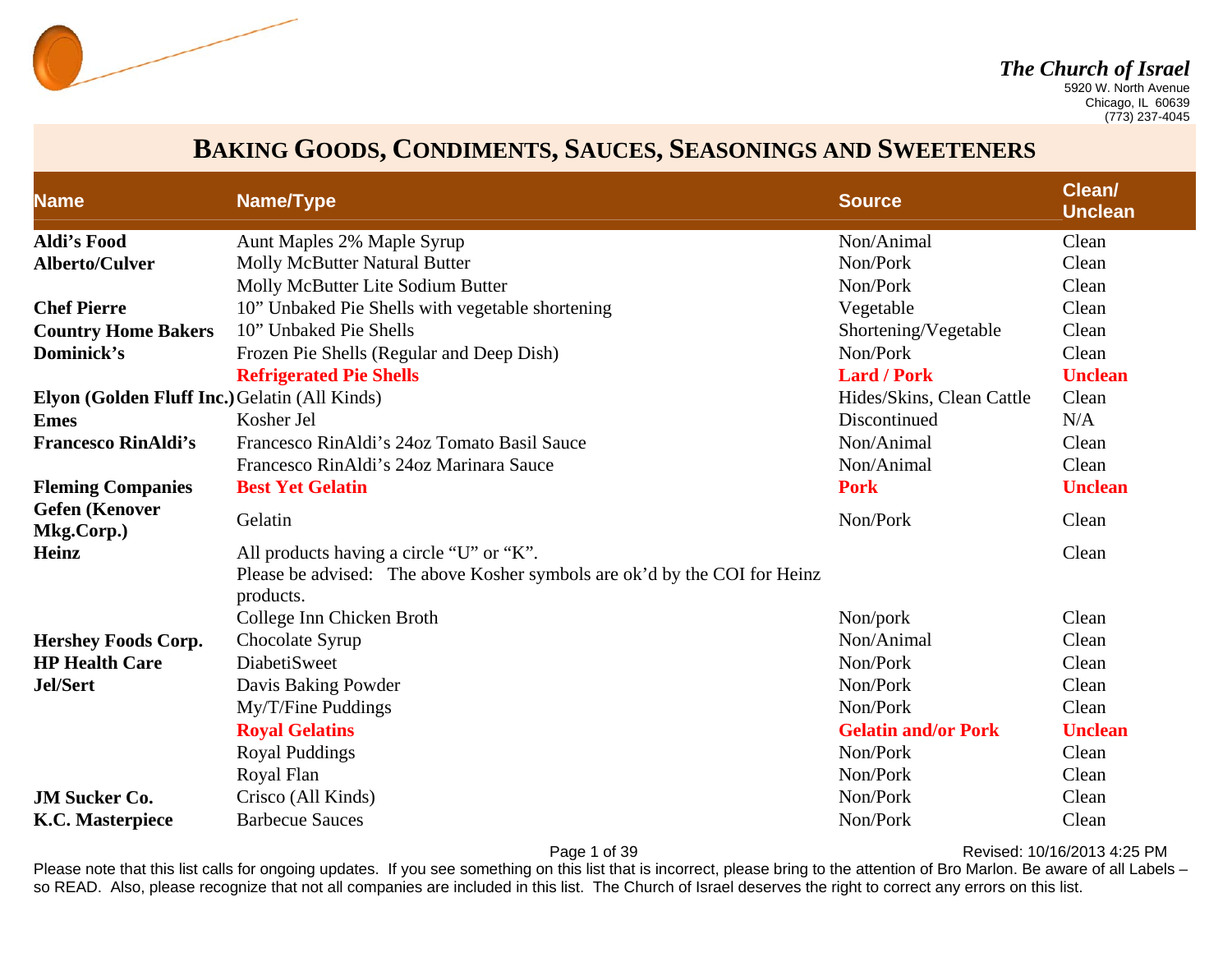

#### *The Church of Israel*

(773) 237-4045

### **BAKING GOODS, CONDIMENTS, SAUCES, SEASONINGS AND SWEETENERS**

| <b>Name</b>                | Name/Type                                                                       | <b>Source</b>              | Clean/<br><b>Unclean</b> |
|----------------------------|---------------------------------------------------------------------------------|----------------------------|--------------------------|
|                            | Honey Teriyaki Marinade                                                         | Non/Pork                   | Clean                    |
|                            | Garlic and Herb Marinade                                                        | Non/Pork                   | Clean                    |
|                            | <b>BBQ</b> Marinade                                                             | Non/Pork                   | Clean                    |
| <b>Kraft Foods</b>         | <b>JELL-O</b>                                                                   | <b>Pork</b>                | <b>Unclean</b>           |
| <b>Kroger</b>              | Instant Pudding Mixes: Banana Cream, Tapioca and Pistachio                      | Non/Pork                   | Clean                    |
|                            | Please be advised: All Kroger products containing gelatin (source is pork) Pork |                            | <b>Unclean</b>           |
| Lawry's                    | Marinades                                                                       | Non/Animal                 | Clean                    |
|                            | Season Salt                                                                     | Non/Animal                 | Clean                    |
|                            | <b>Taco Seasonings</b>                                                          | Non/Animal                 | Clean                    |
| <b>Lea and Perrins</b>     | <b>Worcestershire Sauce</b>                                                     | Non/pork                   | Clean                    |
| <b>Little Crow Foods</b>   | Baking' Miracle                                                                 | Non/Pork                   | Clean                    |
|                            | Frying' Magic                                                                   | Vegetable, Syn.            | Clean                    |
| <b>Marshmallows</b>        | <b>Most Brands//(Solid)</b>                                                     | <b>Gelatin and/or Pork</b> | <b>Unclean</b>           |
| <b>Elyon</b>               | <b>Miniature Marshmallows</b>                                                   | Gelatin, Kosher Fish       | Clean                    |
| <b>Paskesz</b>             | Mini Marshmallows                                                               | Gelatin, Kosher Fish       | Clean                    |
| Jet/Puffed                 | Marshmallow Crème                                                               | Non/Animal                 | Clean                    |
| <b>Solo Foods</b>          | Baker's Corner Marshmallow Crème                                                | Non/Animal                 | Clean                    |
| <b>McCormick</b>           | <b>Bag Gravy</b>                                                                | <b>Pork/Processing</b>     | <b>Unclean</b>           |
|                            | <b>Chili Sauces</b>                                                             | <b>Pork/Processing</b>     | <b>Unclean</b>           |
|                            | <b>Bag Seasoning Mixes</b>                                                      | <b>Pork/Processing</b>     | <b>Unclean</b>           |
|                            | Individual Seasonings bearing a cRc Kosher Symbol                               |                            | Clean                    |
| <b>Mrs. Smith Bakeries</b> | All Products with a circled "U" without L/Cysteine                              | Non/Pork                   | Clean                    |
| <b>Nabisco</b>             | A/1 Steak Sauce                                                                 | Non/Animal                 | Clean                    |
|                            | <b>Knox Gelatin</b>                                                             | <b>Pork</b>                | <b>Unclean</b>           |
|                            | Natural Desserts Brand Gel/Dessert / Gelatin / Vegan                            | Non/Pork                   | Clean                    |
|                            | <b>Instant Pudding Mixes</b>                                                    | Non/Pork                   | Clean                    |
|                            | <b>Nutra Drink Brand</b>                                                        | Non/Pork                   | Clean                    |

Page 2 of 39 Revised: 10/16/2013 4:25 PM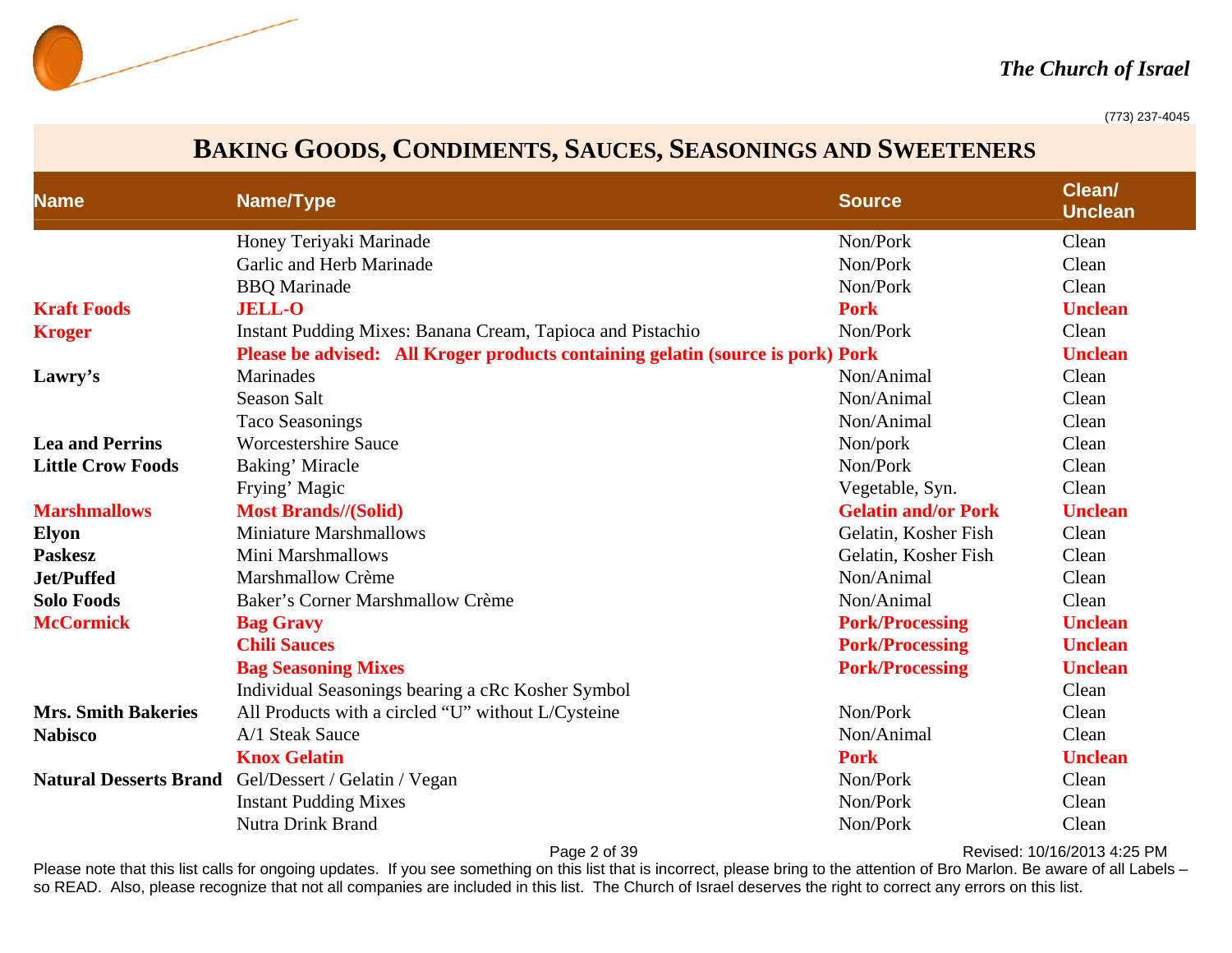

 Chicago, IL 60639 (773) 237-4045

### **BAKING GOODS, CONDIMENTS, SAUCES, SEASONINGS AND SWEETENERS**

| <b>Name</b>                | Name/Type                                                                                                                                                                                 | <b>Source</b>                            | Clean/<br><b>Unclean</b> |
|----------------------------|-------------------------------------------------------------------------------------------------------------------------------------------------------------------------------------------|------------------------------------------|--------------------------|
| <b>Ocean Spray</b>         | <b>Cranberry Sauce</b>                                                                                                                                                                    | Non/Animal<br>(Gelatin Fruit Pectin)     | Clean                    |
| Pappy's Foods, Inc.        | Jewel Seasoning Salt                                                                                                                                                                      | Non/Animal                               | Clean                    |
| <b>Pinnacle Foods</b>      | Vlassic Peppers, Pickles and Relishes                                                                                                                                                     | Non/Pork                                 | Clean                    |
| <b>Safeway Select</b>      | Frozen Pie Shells (Regular and Deep Dish)                                                                                                                                                 | Non/Pork                                 | Clean                    |
|                            | <b>Refrigerated Pie Shells</b>                                                                                                                                                            | <b>Pork</b>                              | <b>Unclean</b>           |
| <b>Sam's Club/Wal-Mart</b> | Bake Shop Products (Per their rep., The company can't guarantee that LARD<br>isn't used in their products. The company stated to look for animal free products<br>to be on the safe side. |                                          |                          |
| <b>Sara Lee</b>            | <b>Beuler's Pie Crust (Aldi's)</b>                                                                                                                                                        | <b>Pork</b>                              | <b>Unclean</b>           |
| <b>Splenda</b>             | <b>Sweetener</b>                                                                                                                                                                          | Chlorine/Synthetic/sucralos Unclean<br>e |                          |
| <b>Sweet 'N Low</b>        | Sugar In The Raw                                                                                                                                                                          | Non/Pork                                 | Clean                    |
| <b>United Sugars Corp.</b> | <b>Crystal Sugar</b>                                                                                                                                                                      | Non/Pork                                 | Clean                    |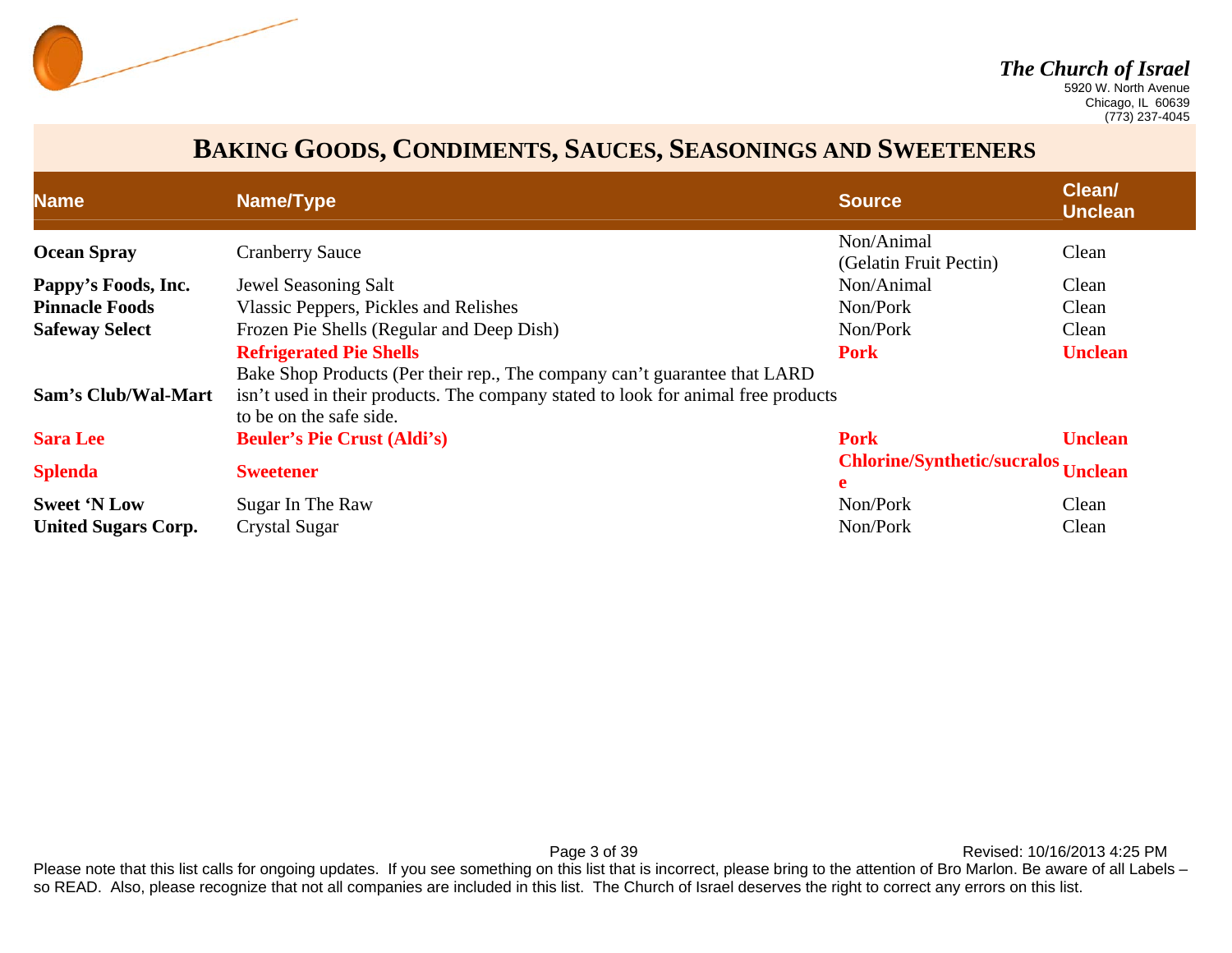

 Chicago, IL 60639 (773) 237-4045

#### **BREADS**

| <b>Company</b>                          | Name/Type                                                                | <b>Source</b>                          | Clean/<br><b>Unclean</b> |
|-----------------------------------------|--------------------------------------------------------------------------|----------------------------------------|--------------------------|
| <b>Al Khyam Bakery</b>                  | Pita Bread                                                               | Non/Animal                             | Clean                    |
| <b>Alpha Baking Company</b>             | <b>S. Rosen Breads/Rolls</b>                                             | <b>Duck Feathers</b>                   | <b>Unclean</b>           |
|                                         | Some of their products don't have this food additive, so read the label. |                                        |                          |
| <b>Aunt Millie's Bakeries</b>           | <b>Old World French Sub Rolls</b>                                        | L/Cysteine                             | <b>Unclean</b>           |
|                                         | <b>4oz. Plain Bagels</b>                                                 | <b>L/Cysteine</b>                      | <b>Unclean</b>           |
|                                         | <b>Cinnamon Raisin Bagels</b>                                            | L/Cysteine                             | <b>Unclean</b>           |
|                                         | <b>Whole Grain Bagels</b>                                                | <b>L/Cysteine</b>                      | <b>Unclean</b>           |
| <b>Bake House Creations</b>             | <b>Crescent Rolls</b>                                                    | Non/Animal                             | Clean                    |
| <b>Benton's (Aldi's Brand)</b>          | Fig Bars                                                                 | Plant based                            | Clean                    |
| <b>Best Food Baking, Co.</b>            | Brown berry Bread                                                        | Vegetable                              | Clean                    |
|                                         | <b>Boboli Bread</b>                                                      | Vegetable                              | Clean                    |
| <b>Beuler's (Aldi's Foods)</b>          | <b>Crescent Rolls</b>                                                    | Non/Pork                               | Clean                    |
|                                         | <b>Buttermilk Biscuits</b>                                               | Non/Pork                               | Clean                    |
|                                         | <b>Jumbo Buttermilk Biscuits</b>                                         | Non/Pork                               | Clean                    |
|                                         | <b>Texas Art Butter Flavor Biscuits</b>                                  | Non/Pork                               | Clean                    |
| <b>Bimbo Bakeries</b>                   | Breads (without L/cysteine and have Kosher symbol)                       | Vegetable                              | Clean                    |
| (Sara Lee)                              | <b>Better way Bread</b>                                                  | Mono/dyglycerides,<br><b>Beef/Pork</b> | <b>Unclean</b>           |
|                                         | <b>Holsum Bread</b>                                                      | Mono/dyglycerides,<br><b>Beef/Pork</b> | <b>Unclean</b>           |
|                                         | <b>Pillsbury Breads</b>                                                  | Mono/dyglycerides,<br><b>Beef/Pork</b> | <b>Unclean</b>           |
|                                         | <b>Mother's Bread</b>                                                    | Mono/dyglycerides,<br><b>Beef/Pork</b> | <b>Unclean</b>           |
|                                         | All other products that are not certified Kosher and have L/cysteine     | <b>Pork</b>                            | <b>Unclean</b>           |
| Sara Lee (A Subsidiary of Bimbo) Breads |                                                                          | Mono/dyglycerides, Veg.                | Clean                    |
|                                         | Bimbo Breads (See Bimbo Bakeries)                                        | Mono/dyglycerides, Veg.                | Clean                    |
|                                         | Iron Kids Bread                                                          | Mono/dyglycerides, Veg.                | Clean                    |

Page 4 of 39 Revised: 10/16/2013 4:25 PM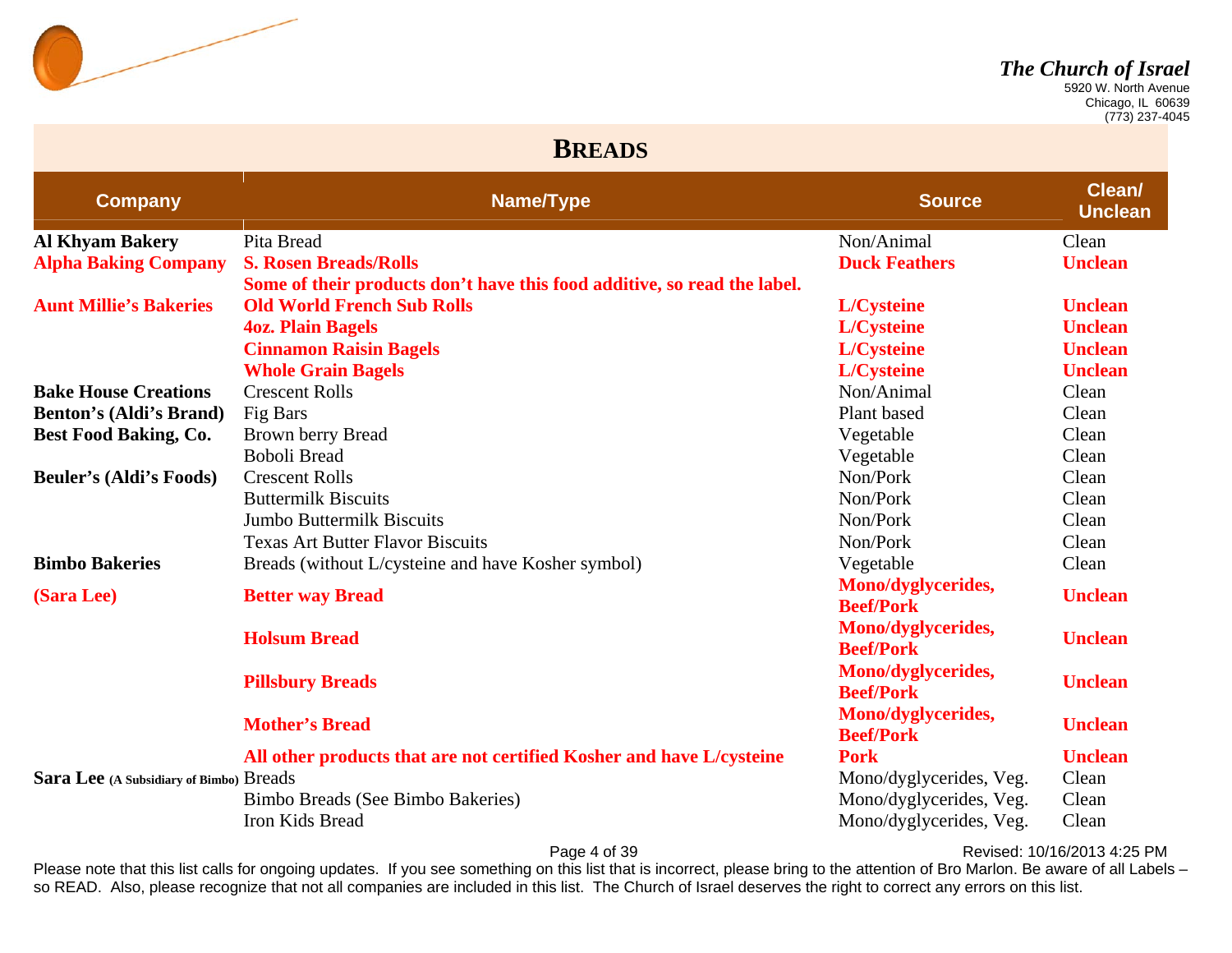

 Chicago, IL 60639 (773) 237-4045

#### **BREADS**

| <b>Company</b>                                     | Name/Type                                                | <b>Source</b>                                 | <b>Clean/</b><br><b>Unclean</b> |
|----------------------------------------------------|----------------------------------------------------------|-----------------------------------------------|---------------------------------|
|                                                    | <b>Earthgrains Breads</b>                                | Mono/dyglycerides, Veg.                       | Clean                           |
| <b>Certified Groceries</b>                         | Country Delight Bread (Bakery Department)                | Vegetable                                     | Clean                           |
| <b>Chicago Baking Company Butternut</b>            |                                                          | Vegetable                                     | Clean                           |
|                                                    | Sunbeam                                                  | Vegetable                                     | Clean                           |
|                                                    | Roman Meal                                               | Vegetable                                     | Clean                           |
| <b>Cinnabon Inc.</b>                               | Dough – states they do not use $L/C$ ysteine any longer  | Non/Pork                                      | Clean                           |
| <b>Cloverhill Bakery (Aldi's</b><br><b>Brand</b> ) | <b>All Baked Foods</b>                                   | Vegetable                                     | Clean                           |
| <b>Cole Bread</b>                                  | <b>Frozen bread loaves (All Kinds)</b>                   | <b>Enzymes</b> , pork                         | <b>Unclean</b>                  |
| <b>Dominick's</b>                                  | <b>Fresh Bake Shop Products</b>                          | <b>Beef/Pork</b>                              | <b>Unclean</b>                  |
|                                                    | <b>French Bread</b>                                      | L/Cysteine/Life/Forms                         | <b>Unclean</b>                  |
|                                                    |                                                          | Those without L/Cysteine                      |                                 |
|                                                    | Dominick's/Safeway Pre/Packaged Breads, Bagels, Muffins, | and                                           |                                 |
|                                                    | <b>Hotdog and Hamburger Buns</b>                         | Mono/Dyglycerides/Enzy/Ve                     | Clean                           |
|                                                    |                                                          | g/Beef.                                       |                                 |
| <b>Earthgrains</b>                                 | <b>Jewel Crescent Rolls</b>                              | <b>Mono/dyglycerides</b><br><b>Beef/Pork.</b> | <b>Unclean</b>                  |
|                                                    | <b>Jewel Jumbo Biscuits</b>                              | Mono/dyglycerides,<br><b>Beef/Pork</b>        | <b>Unclean</b>                  |
|                                                    | <b>Jewel 10 ct. Buttermilk Biscuits</b>                  | <b>Tallow, Beef/Pork</b>                      | <b>Unclean</b>                  |
|                                                    | <b>Jewel Homestyle Biscuits</b>                          | <b>Tallow, Beef/Pork</b>                      | <b>Unclean</b>                  |
| <b>George Weston Bakeries</b>                      | Thomas' Sahara Pita Breads                               | Non/Pork                                      | Clean                           |
| <b>Hearth</b>                                      | Hearth 100% Natural Whole Wheat Bread                    | Non/Pork (Kosher Par eve)                     | Clean                           |
|                                                    | Hearth 100% Natural Honey Oatmeal Bread                  | Non/Pork (Kosher Par eve)                     | Clean                           |
|                                                    | Hearth 100% Natural Whole Grain White Bread              | Non/Pork (Kosher Par eve)                     | Clean                           |
|                                                    | Hearth Fiber for Life 12 Grain Bread                     | Non/Pork (Kosher Par eve)                     | Clean                           |
|                                                    | Hearth Fiber for Life Honey Crunchy Oat Bread            | Non/Pork (Kosher Par eve)                     | Clean                           |
|                                                    | Hearth Fiber for Life Potato Bread                       | Non/Pork (Kosher Par eve)                     | Clean                           |

Page 5 of 39 Revised: 10/16/2013 4:25 PM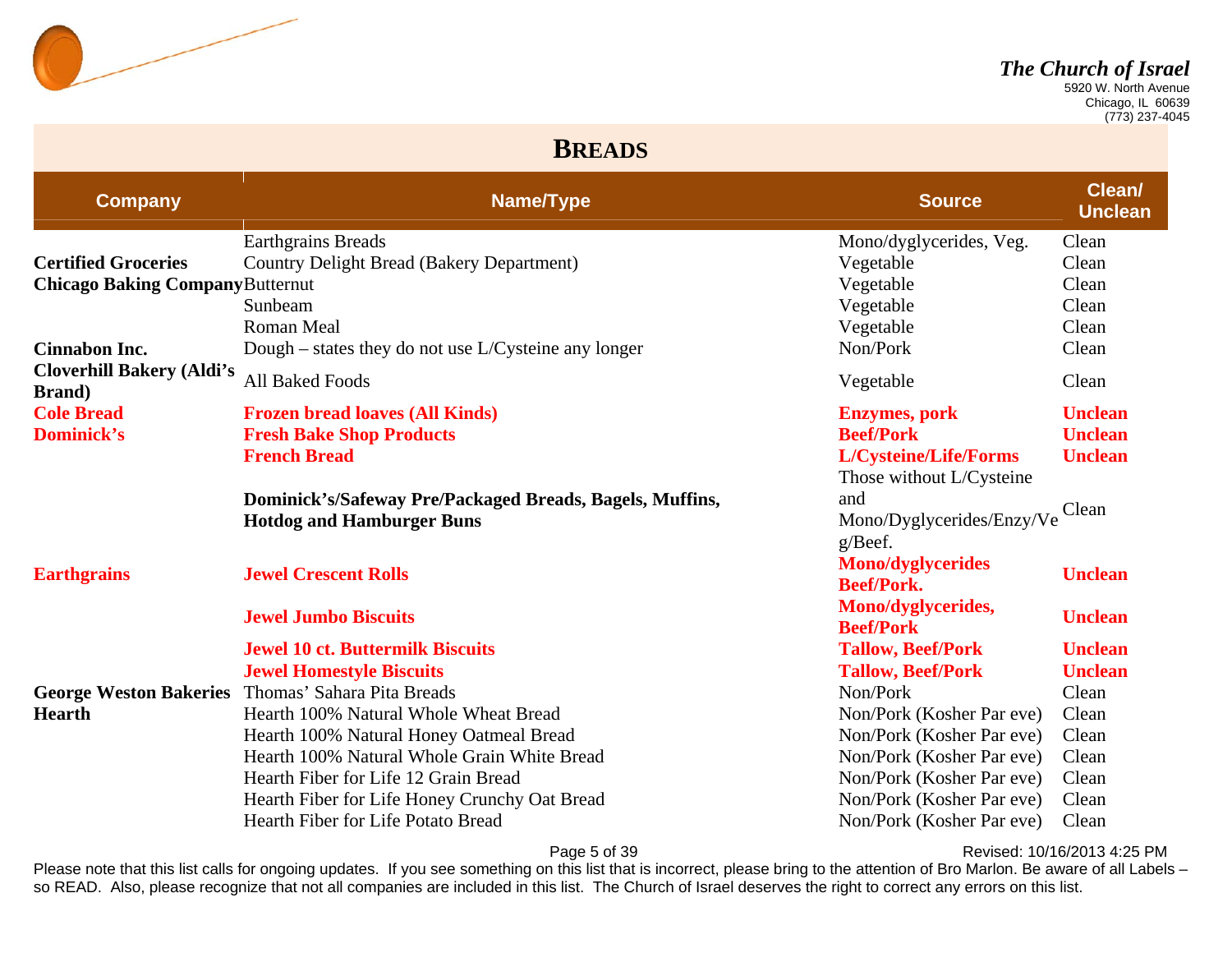

 Chicago, IL 60639 (773) 237-4045

#### **BREADS**

| <b>Company</b>                               | Name/Type                                                        | <b>Source</b>                          | Clean/<br><b>Unclean</b> |
|----------------------------------------------|------------------------------------------------------------------|----------------------------------------|--------------------------|
|                                              | All Hearth Organic and Hearth Whole Grain line                   | Non/Pork (Kosher Par eve)              | Clean                    |
|                                              | <b>Hearth Raisin Swirl Bread</b>                                 | Non/Pork (Kosher Par eve)              | Clean                    |
|                                              | <b>Wheat/White Sandwich Bread</b>                                | Non/Pork (Kosher Par eve)              | Clean                    |
|                                              | Family Style Whole Grain Wheat Hamburger and Hot Dog Buns        | Non/Pork (Kosher Par eve)              | Clean                    |
|                                              | Family Style White Hamburger and Hot Dog Buns                    | Non/Pork (Kosher Par eve)              | Clean                    |
|                                              | All Hearth Hamburger and Hot Dog Buns                            | Non/Pork (Kosher Par eve)              | Clean                    |
| <b>Interstate Brands Co.</b>                 | <b>Wonder Bread</b>                                              | Vegetable                              | Clean                    |
|                                              | <b>Beef Steak Bread</b>                                          | Vegetable                              | Clean                    |
|                                              | <b>Bread Dujour</b>                                              | Vegetable                              | Clean                    |
| <b>Jewel/Osco</b>                            | <b>Fresh Bake Shop Products</b>                                  | Beef/Pork/Veg.                         | <b>Unclean</b>           |
|                                              | Jewel Louisiana Crunch Cake                                      | Non/pork                               | Clean                    |
| <b>Made by Lewis Bakeries</b>                | <b>Jewel Breads</b>                                              | Vegetable                              | Clean                    |
| <b>Made by Lewis Bakeries</b>                | <b>Jewel Rolls</b>                                               | Vegetable                              | Clean                    |
| <b>Made by Lewis Bakeries</b>                | <b>Jewel Hotdog Buns</b>                                         | Vegetable                              | Clean                    |
| <b>Made by Lewis Bakeries</b>                | Jewel Hamburger Buns                                             | Vegetable                              | Clean                    |
| <b>Made by Lewis Bakeries</b>                | <b>Jewel Packaged Breads</b>                                     | Pork/free                              | Clean                    |
| <b>Jiffy Mix</b>                             | <b>Corn Bread mix</b>                                            | <b>Lard, Pork</b>                      | <b>Unclean</b>           |
| <b>King's Hawaiian</b>                       | King's Round Hawaiian Bread and Rolls                            | Vegetable<br>Enzymes/mono/dyglicerides | Clean                    |
| <b>La Mas Raca</b>                           | <b>Flour Tortillas</b>                                           | L/Cysteine                             | <b>Unclean</b>           |
| <b>Lewis Brothers Bakeries</b><br>(Aldi's)   | Most Products are Certified Kosher and do not contain L/Cysteine | Non/Animal                             | Clean                    |
|                                              | Aldi's Oven Fresh hot dog and hamburger buns                     | Pork/free                              | Clean                    |
| <b>Little Crow Foods</b>                     | Miracle Maize / Country Style                                    | Vegetable                              | Clean                    |
|                                              | Miracle Maize / Sweet                                            | Vegetable                              | Clean                    |
| <b>McDonald's</b>                            | <b>Sesame Seed Buns</b>                                          | L/Cysteine                             | <b>Unclean</b>           |
| Mississippi Bakery (Aldi's<br><b>Brand</b> ) | Oven Fresh Breads                                                | Vegetable                              | Clean                    |

Page 6 of 39 Revised: 10/16/2013 4:25 PM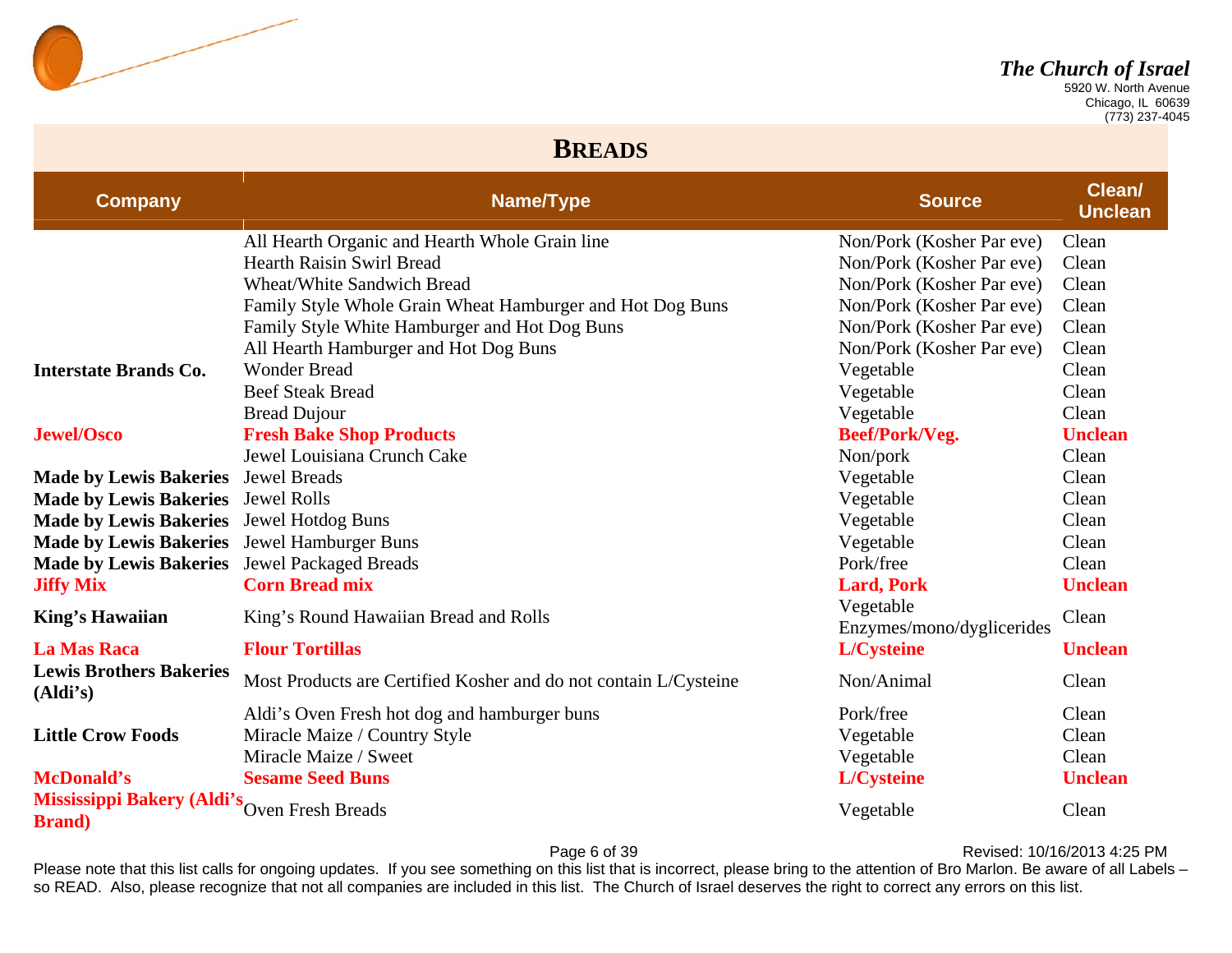

 Chicago, IL 60639 (773) 237-4045

#### **BREADS**

| <b>Company</b>                                  | Name/Type                                                                                                            | <b>Source</b>                               | Clean/<br><b>Unclean</b> |
|-------------------------------------------------|----------------------------------------------------------------------------------------------------------------------|---------------------------------------------|--------------------------|
|                                                 | <b>Mini Butter Croissants</b>                                                                                        | <b>L/Cysteine (duck feather)</b>            | <b>Unclean</b>           |
| <b>Lewis Bakeries (Aldi's</b><br><b>Brand</b> ) | Oven Fresh Hamburger buns                                                                                            | Vegetable                                   | Clean                    |
| 66                                              | Oven Fresh Hot Dog buns                                                                                              | Vegetable                                   | Clean                    |
| Nature's Own                                    | 100% Wheat Bread                                                                                                     | Non/Pork                                    | Clean                    |
| <b>Panera Bread</b>                             | Bagels and Artisan Breads / The company have natural bagel base that does not Non/Pork<br>use L/cysteine or cysteine |                                             | Clean                    |
|                                                 | Breads and Pastries, vegetarian mono/dyglycerides                                                                    | Non/Pork                                    | Clean                    |
| <b>Pepperidge Farm</b>                          | <b>Breads</b>                                                                                                        | Non/Animal                                  | Clean                    |
|                                                 | Cookies                                                                                                              | Non/Animal                                  | Clean                    |
|                                                 | <b>Pepperidge Farm Garlic Bread w/ Cheese</b>                                                                        | <b>Beef / Pork</b>                          | <b>Unclean</b>           |
|                                                 | Any of their products that contain                                                                                   | <b>Gelatin and/or Pork</b>                  | <b>Unclean</b>           |
| <b>Pillsbury (General Mills)</b>                | All can refrigerated biscuits                                                                                        | <b>Beef / Pork</b>                          | <b>Unclean</b>           |
| <b>Quaker Oats Company</b>                      | Aunt Jemima Pancake and Waffle Mix                                                                                   | Non/Animal                                  | Clean                    |
| <b>Safeway Select</b>                           | <b>5 Cheese Garlic Toast</b>                                                                                         | L/Cysteine                                  | <b>Unclean</b>           |
|                                                 | <b>Garlic Cheese Bread</b>                                                                                           | <b>L/Cysteine</b>                           | <b>Unclean</b>           |
| Sam's Club                                      | Sven heads Swedish Bakery Asst. Danish                                                                               | Plant/ingredients                           | Clean                    |
|                                                 |                                                                                                                      | <b>L/Cysteine, Duck Feathers,</b>           |                          |
| <b>White Castle</b>                             | "Buns"                                                                                                               | <b>Hog Hair and/or Human</b><br><b>Hair</b> | <b>Unclean</b>           |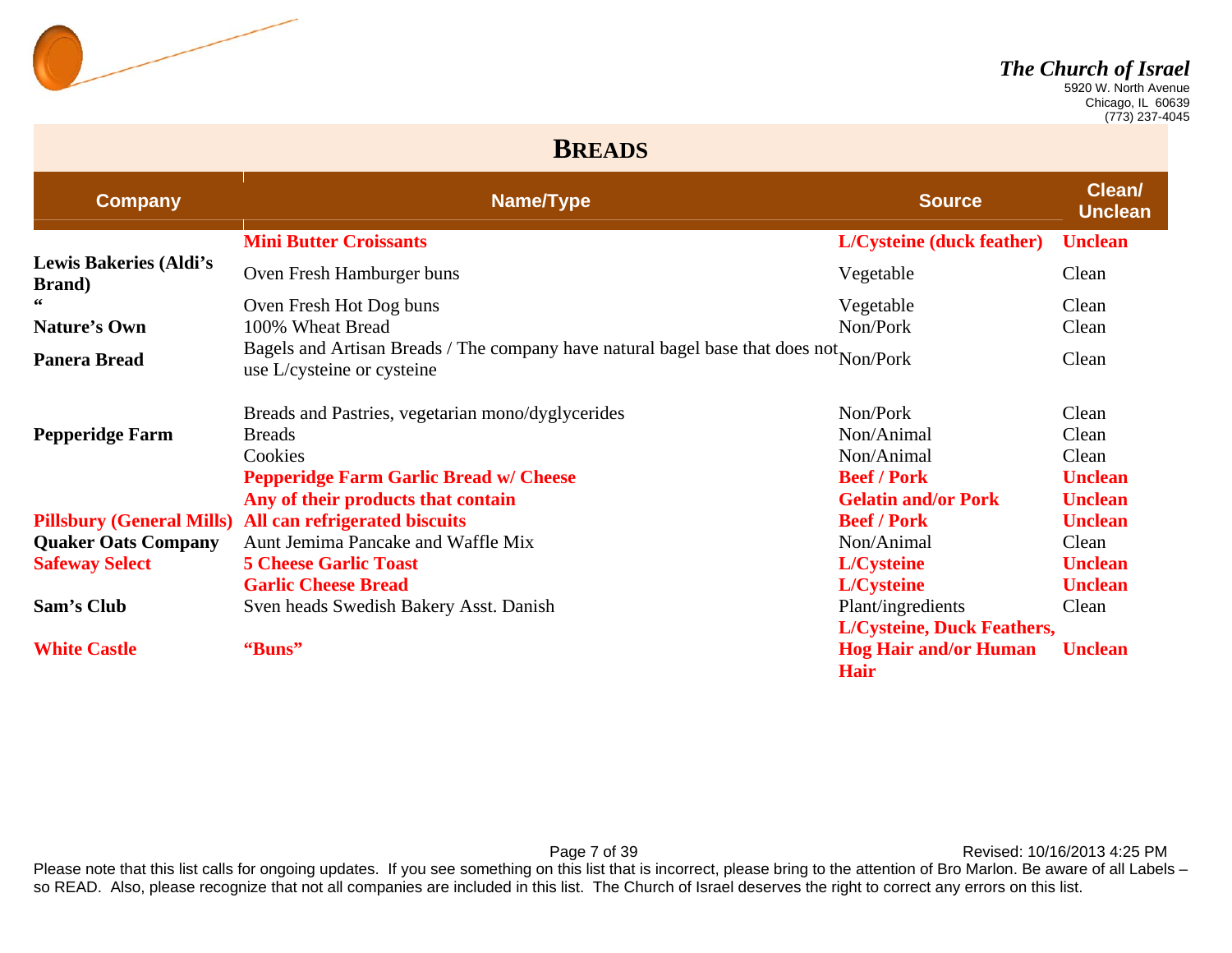

 Chicago, IL 60639 (773) 237-4045

#### **BEVERAGES**

| <b>Company</b>               | Name/Type                                                                           | <b>Source</b> |                                         | Clean/<br><b>Unclean</b> |
|------------------------------|-------------------------------------------------------------------------------------|---------------|-----------------------------------------|--------------------------|
| <b>Anheuser/Busch</b>        | <b>Budweiser Chelada</b>                                                            |               | <b>Clam Broth</b>                       | <b>Unclean</b>           |
|                              | <b>Bud Light Clamato Chelada</b>                                                    |               | <b>Clam Broth</b>                       | <b>Unclean</b>           |
| <b>Bolthouse Farms</b>       | Juice Drinks, Vegetable products and Salad Dressings having the OU kosher<br>symbol |               | Non/Pork                                | Clean                    |
| <b>Campbell</b>              | <b>Tomato Juice</b>                                                                 |               | Non/Animal                              | Clean                    |
|                              | V8 Vegetable Juice                                                                  |               | Non/Animal                              | Clean                    |
| <b>Canada Dry Mott's</b>     | <b>Clamata (All Kinds)</b>                                                          |               | <b>Clam Broth</b>                       | <b>Unclean</b>           |
| Citrus Systems (Aldi's)      | Nature's Nectar Strawberry/Kiwi and Guava/Mango Juice Drink                         |               | Non/animal                              | Clean                    |
| <b>Coca/Cola</b>             | Most products                                                                       |               |                                         | Clean                    |
|                              | <b>Minute Maid Juices To Go Ruby Red Grapefruit Drink</b>                           |               | <b>Pork/Processing</b>                  | <b>Unclean</b>           |
|                              | <b>Jugos Del Valle Strawberry Banana Juice</b>                                      |               | <b>Pork/Processing</b>                  | <b>Unclean</b>           |
|                              | <b>Jugos Del Valle Strawberry Juice Nectar</b>                                      |               | <b>Pork/Processing</b>                  | <b>Unclean</b>           |
| Dr. Pepper/Seven Up,<br>Inc. | Dr. Pepper                                                                          |               |                                         | Clean                    |
|                              | Seven Up                                                                            |               |                                         | Clean                    |
|                              | A and W Root Beer                                                                   |               | <b>Certified Kosher CRC</b>             | Clean                    |
|                              | <b>Cream Soda</b>                                                                   |               | <b>Castoreum (From Beavers) Unclean</b> |                          |
| <b>Guinness Beer</b>         | Beers contain an ingredient (Isinglass) from catfish                                |               | <b>Catfish</b>                          | <b>Unclean</b>           |
| Heineken                     | All Kinds                                                                           |               | Non/Animal                              | Clean                    |
| <b>Horizon Organic</b>       | Juices (All Kinds)                                                                  |               | Non/Animal                              | Clean                    |
| Jel/Sert                     | Flavor/Ice                                                                          |               | Non/Pork                                | Clean                    |
|                              | <b>Flavor Aid</b>                                                                   |               | Non/Pork                                | Clean                    |
|                              | <b>Mondo Drinks</b>                                                                 |               | Non/Pork                                | Clean                    |
|                              | Otter/Pops                                                                          |               | Non/Pork                                | Clean                    |
|                              | Pop/Ice                                                                             |               | Non/Pork                                | Clean                    |
|                              | Wyler's                                                                             |               | Non/Pork                                | Clean                    |
| Land O' Lakes                | Cocoa Classics Hot Cocoa MIX                                                        |               |                                         | Clean                    |
|                              | Cappuccino Classics Hot Cappuccino Mix                                              |               |                                         | Clean                    |

Page 8 of 39 Revised: 10/16/2013 4:25 PM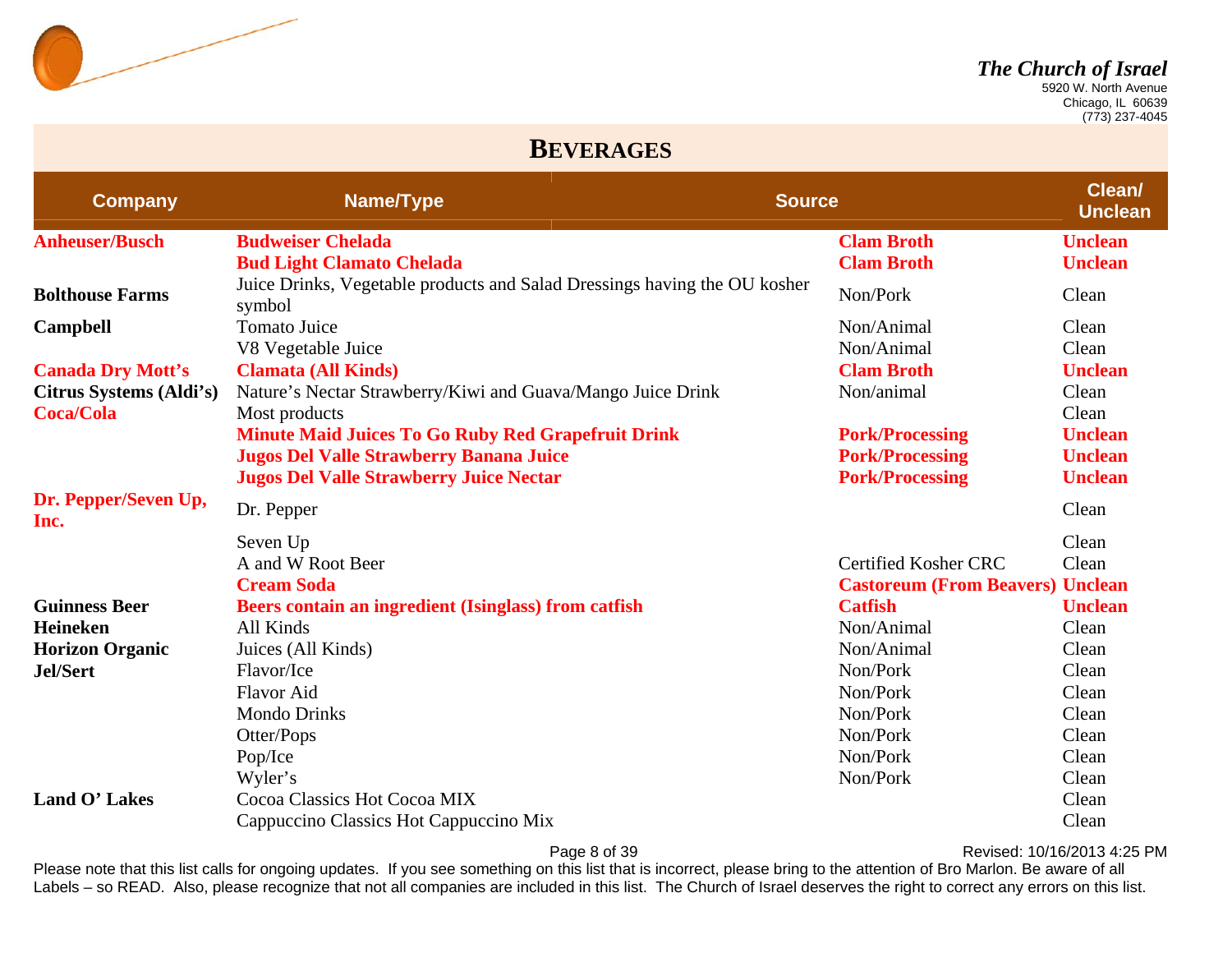

 Chicago, IL 60639 (773) 237-4045

#### **BEVERAGES**

| <b>Company</b>             | Name/Type                                       | <b>Source</b>           | Clean/<br><b>Unclean</b> |
|----------------------------|-------------------------------------------------|-------------------------|--------------------------|
|                            | Sauté Express                                   |                         | Clean                    |
| <b>Magnolia Spice Teas</b> | All Kinds                                       | Non/Animal              | Clean                    |
| <b>Miller/Coors</b>        | Lite, MGD, MGD Light and Sparks                 | Non/Animal              | Clean                    |
|                            | <b>Watertown Hop Products</b>                   | Non/Animal              | Clean                    |
|                            | All Coors                                       | Non/Animal              | Clean                    |
| <b>Minute Maid</b>         | Minute Maid Fruit Drink                         | Non/Animal              | Clean                    |
|                            | <b>Minute Maid – 100% Pink Grapefruit Juice</b> | <b>Cochineal</b>        | <b>Unclean</b>           |
|                            | Hi/C Fruit Drink                                | Non/Animal              | Clean                    |
|                            | Five Alive Juice                                | Non/Animal              | Clean                    |
| <b>Mistic Brands, Inc.</b> | <b>All Drinks</b>                               | Non/Animal              | Clean                    |
|                            | <b>Whipple Smoothies</b>                        | Milk                    | Clean                    |
|                            | <b>Ruby Red Drink</b>                           | Vegetable Color         | Clean                    |
| <b>Ocean Spray Juice</b>   | Ruby Red (All Kinds)                            | Vegetable Color/Red #40 | Clean                    |
|                            | <b>White Cranberry Peach</b>                    | <b>Canthaxanthin</b>    | <b>Unclean</b>           |
|                            | <b>All Other Drinks</b>                         | Non/Animal              | Clean                    |
| <b>Old Orchard</b>         | <b>Products with Carmine/Cochineal</b>          | <b>Insect</b>           | <b>Unclean</b>           |
|                            | Products without Carmine/Cochineal              |                         | Clean                    |
| Pepsi Cola                 | <b>All Drinks</b>                               | Non/Animal              | Clean                    |
| <b>Snapple</b>             | <b>All Drinks</b>                               | Non/Pork                | Clean                    |
|                            | Ruby Red Drink                                  | Vegetable Color         | Clean                    |
| Welch's                    | All 100% Juices and Drinks                      | Non/Animal              | Clean                    |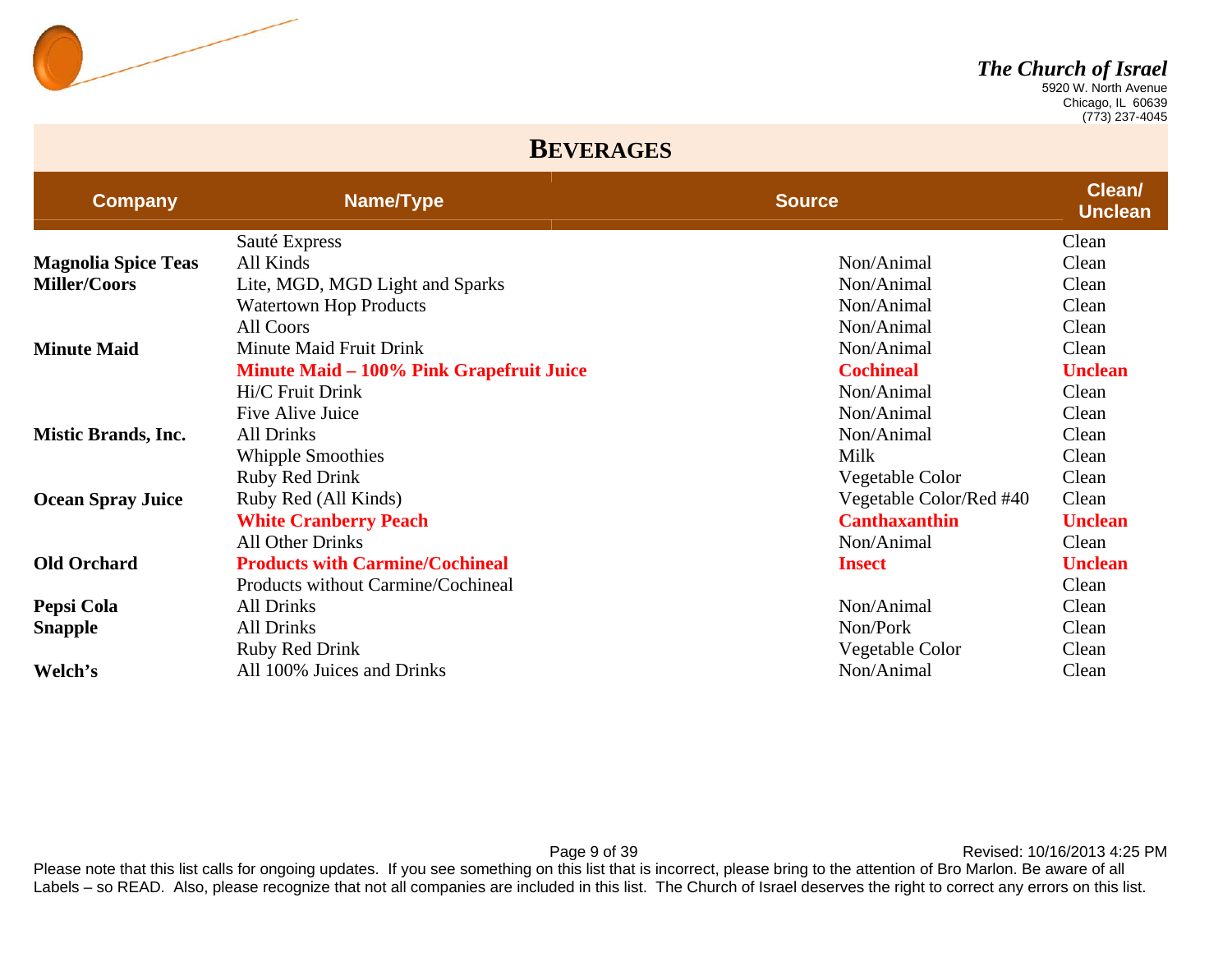

 Chicago, IL 60639 (773) 237-4045

### **CAKES, COOKIES AND CRACKERS**

| <b>Company</b>                                 | Name/Type                                                          | <b>Source</b>   | Clean/<br><b>Unclean</b> |
|------------------------------------------------|--------------------------------------------------------------------|-----------------|--------------------------|
| <b>Archway Cookies</b>                         | All products having a "K" in a triangle are Pork Free.             | Non/Pork        | Clean                    |
| <b>Bake/Line Products, Inc. Aldi's Stores:</b> |                                                                    |                 |                          |
|                                                | Cookie Shoppe Striped Shortbread                                   | Non/Animal      | Clean                    |
|                                                | Cookie Shoppe Fudge Covered Grahams                                | Non/Animal      | Clean                    |
|                                                | Cookie Shoppe Premium Chocolate Chip                               | Non/Animal      | Clean                    |
|                                                | Cookie Shoppe Pecan Shortbread                                     | Non/Animal      | Clean                    |
| <b>Bake/Line Products, Inc. Jewel Stores:</b>  |                                                                    |                 |                          |
|                                                | Sandwich Crème Cookies (All Kinds)                                 | Non/Animal      | Clean                    |
| <b>Balance Bars</b>                            | Balance Bars (All Kinds)                                           | Non/pork        | Clean                    |
| <b>B.C. Bundt Co.</b>                          | Banana Nut, Lemon, and Vanilla Cakes,                              | Non/Pork        | Clean                    |
|                                                | Pineapple Orange, and Strawberry Cakes,                            | Non/Pork        | Clean                    |
|                                                | Louisiana Crunch, and Sock/it/to/Me Cakes                          | Non/Pork        | Clean                    |
| <b>Best Foods</b>                              | All Entenmann's Products without L/Cysteine                        |                 | Clean                    |
|                                                | <b>Products containing L/cysteine</b>                              |                 | <b>Unclean</b>           |
| Beuler's (Aldi's)                              | Cinnamon Roll with white icing                                     | Non/Pork        | Clean                    |
|                                                | <b>Chocolate Chip Cookies</b>                                      | Non/Pork        | Clean                    |
|                                                | <b>Tree Shaped Cookies</b>                                         | Non/Pork        | Clean                    |
| <b>Bishops (Aldi's Stores)</b>                 | <b>Bakers Treat Peanut Butter Waffers</b>                          | Vegetable       | Clean                    |
| <b>Bud's Best Cookies</b>                      | All Kinds                                                          | Non/Pork        | Clean                    |
| <b>Brand</b> )                                 | <b>Cloverhill Bakery (Aldi's Baker's Treat Pastries and Donuts</b> | Vegetable       | Clean                    |
| <b>Clyde's Donuts</b>                          | Donuts / Soybean Oil                                               | Non/Pork        | Clean                    |
|                                                | <b>Donuts / With L/Cysteine</b>                                    | L/Cysteine      | <b>Unclean</b>           |
| <b>Con/Sup North America</b><br>(Aldi's)       | <b>Belmont Vanilla Cream Wafers</b>                                | <b>Pork fat</b> | <b>Unclean</b>           |
| Daddy Ray's (Aldi's<br><b>Brand</b> )          | Cookie Shoppe Fig Bars                                             | Non/Animal      | Clean                    |
| <b>Delicious Brands</b>                        | <b>Salerno Butter Cookies</b>                                      | Vegetable       | Clean                    |

Page 10 of 39 **Page 10 of 39** Revised: 10/16/2013 4:25 PM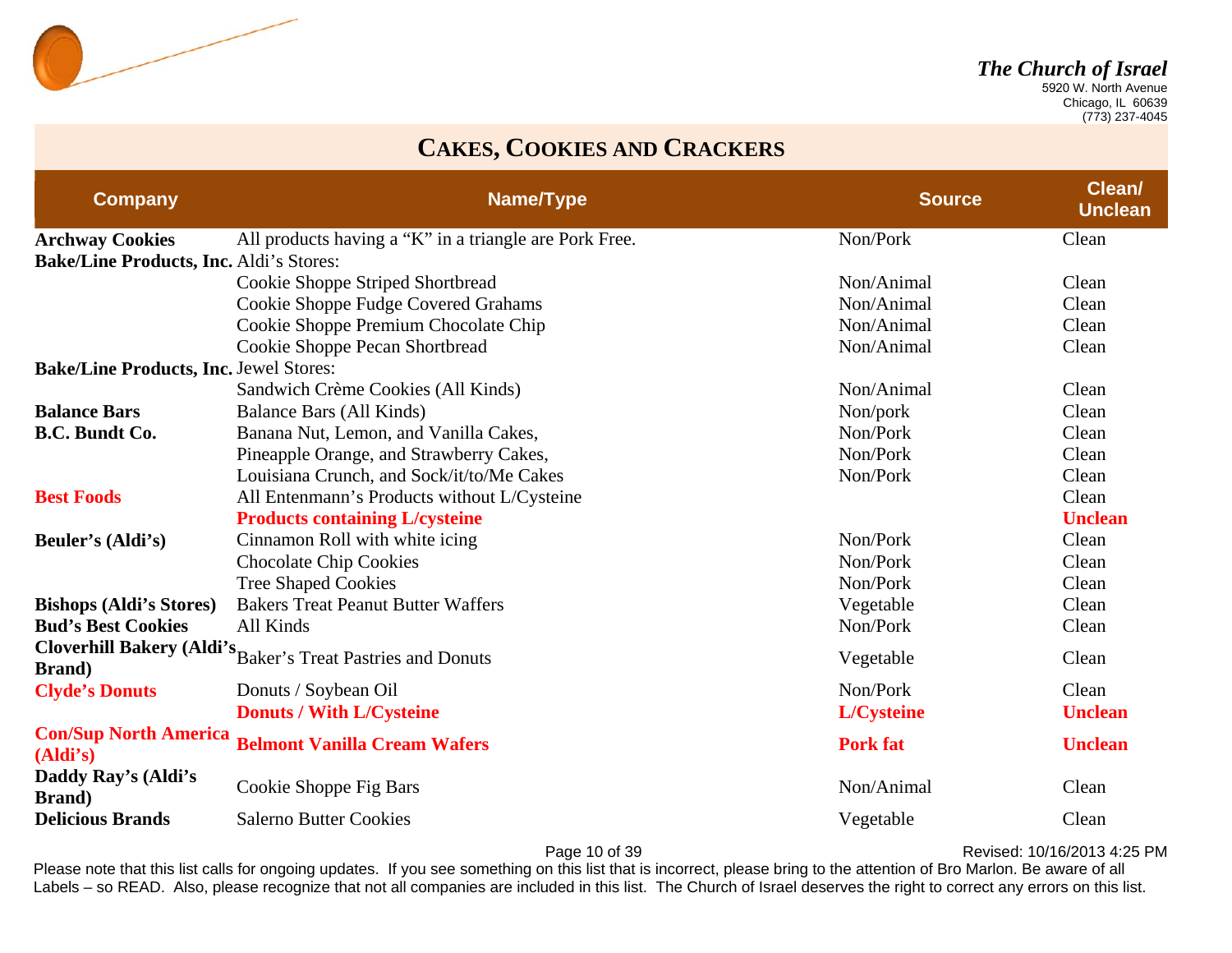

 Chicago, IL 60639 (773) 237-4045

#### **CAKES, COOKIES AND CRACKERS**

| <b>Company</b>               | Name/Type                                                 | <b>Source</b>                                         | <b>Clean/</b><br><b>Unclean</b> |
|------------------------------|-----------------------------------------------------------|-------------------------------------------------------|---------------------------------|
|                              | Mama's Sandwich Cookies                                   | Vegetable                                             | Clean                           |
| <b>Dominick's</b>            | Dominick's Snack Crackers without bacon                   | Vegetable                                             | Clean                           |
|                              | (All Kinds with bacon)                                    | <b>Pork</b>                                           | <b>Unclean</b>                  |
| <b>Duncan Hines</b>          | <b>Brownie Mixes</b>                                      | Non/Animal                                            | Clean                           |
|                              | <b>Cake Mixes</b>                                         | Non/Animal                                            | Clean                           |
|                              | <b>Cookie Mixes</b>                                       | Non/Animal                                            | Clean                           |
|                              | Frostings                                                 | Non/Animal                                            | Clean                           |
| <b>Eco/Planet</b>            | Animal Free / Instant Oatmeal, Crackers and Cookies       | Non/Pork                                              | Clean                           |
| <b>Flowers Bakeries</b>      | Products with a circled U or Triangle K and no L/Cysteine |                                                       | Clean                           |
|                              | Mrs. Freshley's Products                                  | Non/Pork                                              | Clean                           |
|                              | <b>Mrs. Freshley's SnoBalls</b>                           | <b>Gelatin (Pork and</b><br><b>Carmine</b> )          | <b>Unclean</b>                  |
|                              | Wal-Mart Sub and Kaiser Rolls                             | Non/Pork                                              | Clean                           |
| <b>Frito Lay (Grandma's)</b> | <b>Chocolate Mini Sandwich Cream Cookies</b>              | <b>Pork/free (But Cross</b><br><b>Contamination</b> ) | <b>Unclean</b>                  |
|                              | <b>Chocolate Sandwich Cream Cookies</b>                   | <b>Pork/free (But Cross</b><br><b>Contamination</b> ) | <b>Unclean</b>                  |
|                              | <b>Vanilla Mini Sandwich Cream Cookies</b>                | <b>Pork/free (But Cross</b><br><b>Contamination</b> ) | <b>Unclean</b>                  |
|                              | <b>Mini Chocolate Chip Cookies</b>                        | <b>Pork/free (But Cross</b><br><b>Contamination</b> ) | <b>Unclean</b>                  |
|                              | <b>Soft Bakers Chip Cookies</b>                           | <b>Pork/free (But Cross</b><br><b>Contamination</b> ) | <b>Unclean</b>                  |
| <b>Heaven Scent</b>          | Animal Free / Cookies and Rice Bars                       | Non/Pork                                              | Clean                           |
| <b>Interstate Brands Co.</b> | <b>Dolly Madison Cupcakes</b>                             | <b>Gelatin and/or Pork</b>                            | <b>Unclean</b>                  |
|                              | <b>Hostess Cupcakes</b>                                   | <b>Gelatin and/or Pork</b>                            | <b>Unclean</b>                  |
|                              | <b>Hostess SnoBalls</b>                                   | <b>Gelatin and/or Pork</b>                            | <b>Unclean</b>                  |
|                              | <b>Banana Dreams and Banana Flips</b>                     | <b>Gelatin and/or Pork</b>                            | <b>Unclean</b>                  |

Page 11 of 39 **Page 11 of 39** Revised: 10/16/2013 4:25 PM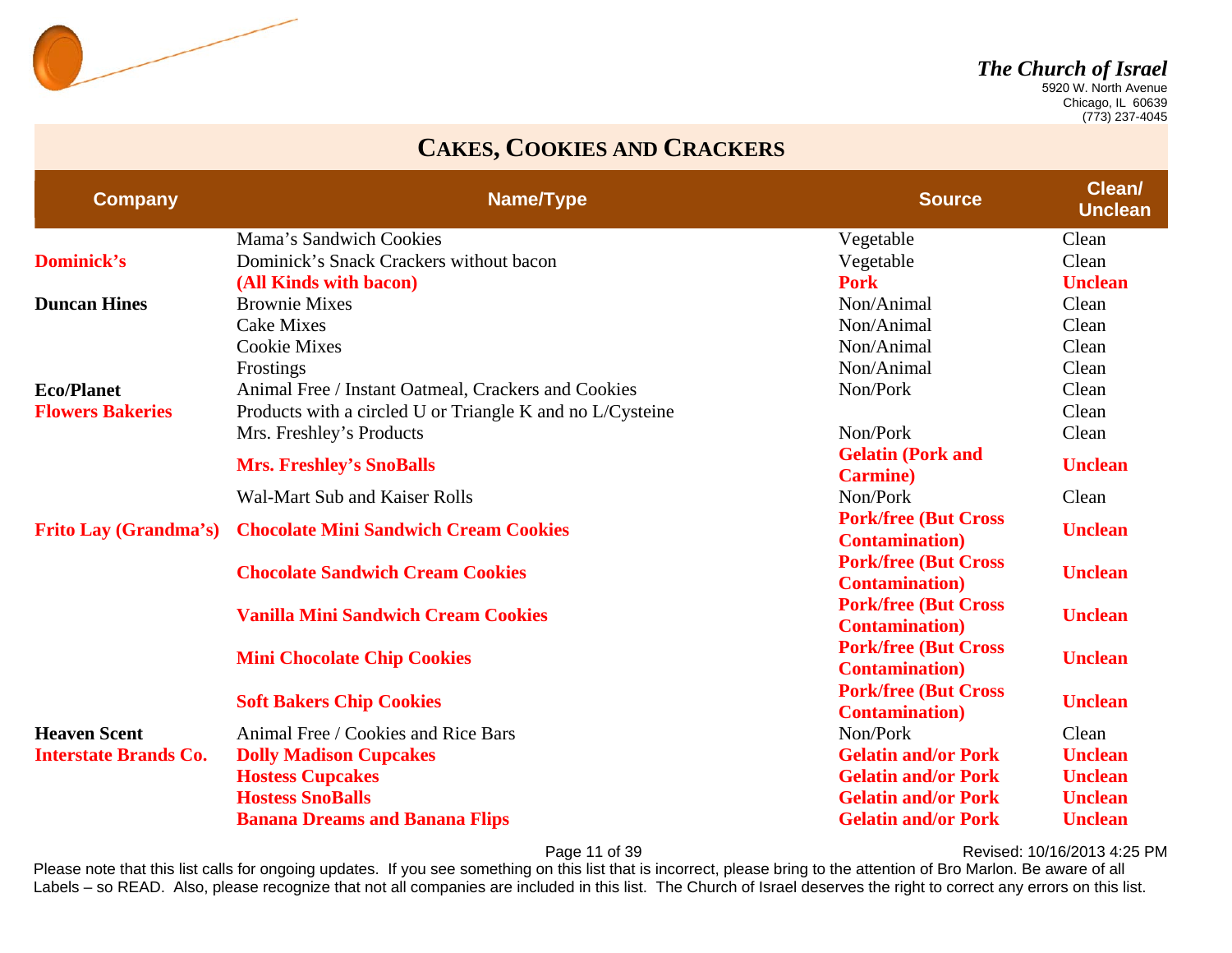

 Chicago, IL 60639 (773) 237-4045

#### **CAKES, COOKIES AND CRACKERS**

| <b>Company</b>               | <b>Name/Type</b>                             | <b>Source</b>              | <b>Clean/</b><br><b>Unclean</b> |
|------------------------------|----------------------------------------------|----------------------------|---------------------------------|
|                              | Only non/gelatin pastry products             |                            | Clean                           |
| <b>Jel/Sert</b>              | No Bake Cheesecake                           | Non/pork                   | Clean                           |
| <b>Jewel Food Store</b>      | <b>Snack Crackers</b>                        | Non/pork                   | Clean                           |
| <b>Kashi Products</b>        | <b>TLC Crackers</b>                          | Enzy./Plant/Microbial      | Clean                           |
| <b>Keebler</b>               | <b>Cheese/It Crackers</b>                    | Enzy./Plant/Microbial      | Clean                           |
| <b>Kellogg Company</b>       | Low Fat Granola Bars                         | Non/Pork                   | Clean                           |
|                              | Nutri/Grain Cereal Bars                      | Non/Pork                   | Clean                           |
|                              | Pop/Tarts (frosted)                          | Gelatin and/or Beef        | Clean                           |
|                              | Pop/Tarts (unfrosted)                        | Non/Gelatin                | Clean                           |
|                              | Pop/Tarts Pastry Swirls                      | Gelatin and/or Beef        | Clean                           |
|                              | <b>Rice Krispies Treats Squares</b>          | <b>Gelatin and/or Pork</b> | <b>Unclean</b>                  |
|                              | <b>Special K Protein Snack Bars</b>          | <b>Gelatin and/or Pork</b> | <b>Unclean</b>                  |
|                              | <b>Fruit Snacks</b>                          | <b>Beef and Pork</b>       | <b>Unclean</b>                  |
| <b>Krispie Kreme</b>         | Doughnuts, Pastries and Fruit Pies           | Vegetable                  | Clean                           |
| <b>Loft house Cookies Co</b> | <b>Most Cookies</b>                          | Non/Pork                   | Clean                           |
|                              | <b>Pink Sugar Cookies</b>                    | <b>Pork</b>                | <b>Unclean</b>                  |
| <b>McKee Foods Corp.</b>     | <b>Little Debbie Snack Cakes</b>             | Vegetable                  | Clean                           |
|                              | <b>Sunbelt Snacks</b>                        | Vegetable                  | Clean                           |
| <b>Mississippi Bakery</b>    | Oven Fresh Cinnamon rolls                    | Vegetable                  | Clean                           |
| (Aldi's Foods)               | Oven Fresh Powdered donuts                   | Vegetable                  | Clean                           |
|                              | Oven Fresh Variety Pack Cake donuts          | Vegetable                  | Clean                           |
| <b>Mand / Mars</b>           | Kudos (whole grain snacks)                   | Vegetable                  | Clean                           |
| <b>Mrs. Smith Bakeries</b>   | <b>Baker's Treat Pecan Sweet Rolls</b>       | Non/Animal                 | Clean                           |
| <b>Nabisco Food Group</b>    | All non/gelatin products                     | Non/Pork                   | Clean                           |
|                              | Any product containing gelatin or L/Cysteine | <b>Gelatin and/or Pork</b> | <b>Unclean</b>                  |
|                              | <b>Ritz Crackers</b>                         | Non/Pork                   | Clean                           |
| <b>Otis Spunk Meyer Co</b>   | Bagels (All Kinds)                           | Non/Pork                   | Clean                           |
|                              | <b>Bear Claws</b>                            | <b>Pork</b>                | <b>Unclean</b>                  |

Page 12 of 39 **Page 12 of 39** Revised: 10/16/2013 4:25 PM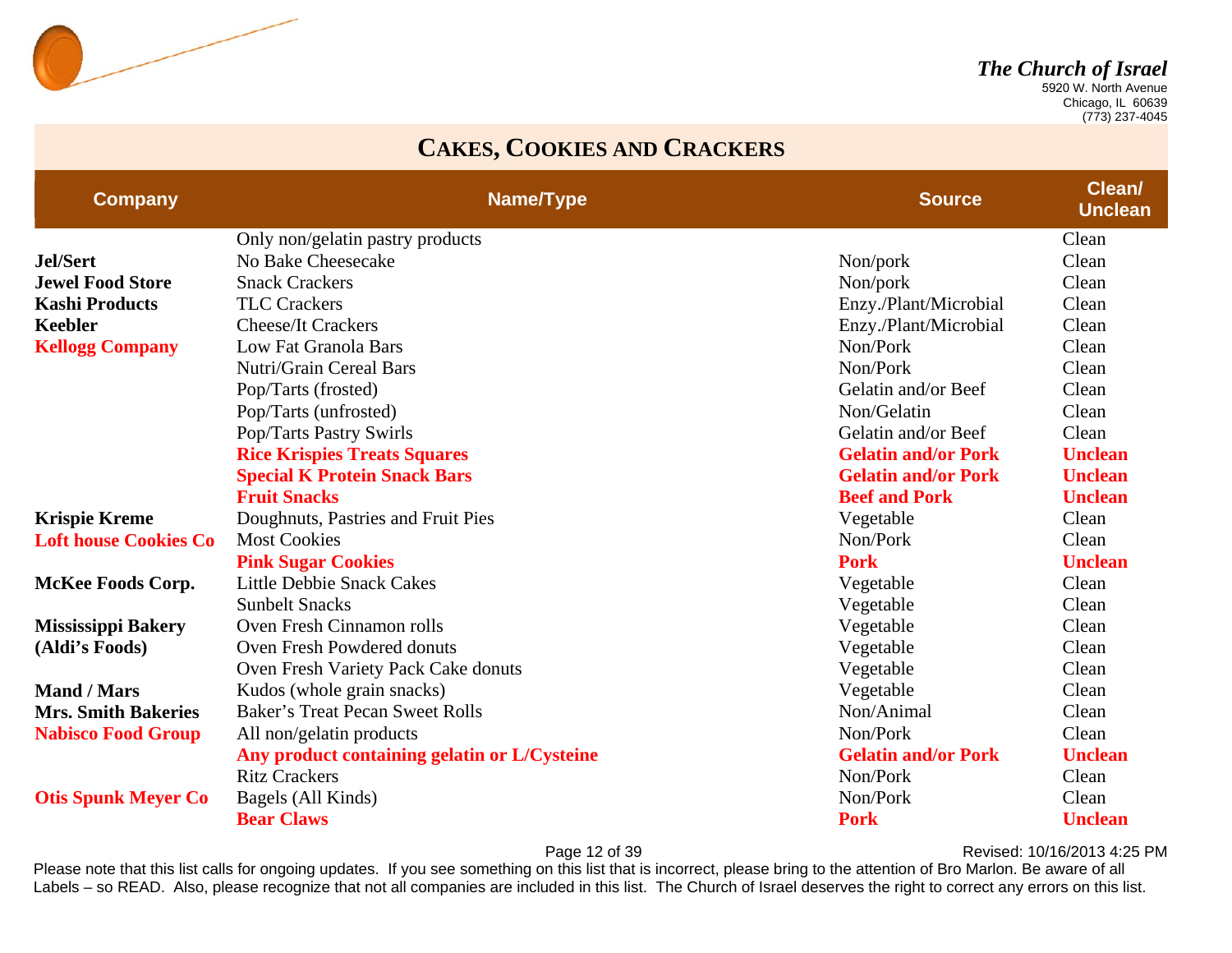

 Chicago, IL 60639 (773) 237-4045

#### **CAKES, COOKIES AND CRACKERS**

| <b>Company</b>                                 | Name/Type                                    | <b>Source</b>                   | <b>Clean</b><br><b>Unclean</b> |
|------------------------------------------------|----------------------------------------------|---------------------------------|--------------------------------|
|                                                | <b>Cinnamon Rolls</b>                        | <b>Pork</b>                     | <b>Unclean</b>                 |
|                                                | Cookies (All Kinds)                          | Non/Pork                        | Clean                          |
|                                                | <b>Danish (All Kinds)</b>                    | <b>Pork</b>                     | <b>Unclean</b>                 |
|                                                | Muffins (All Kinds)                          | Non/Pork                        | Clean                          |
| <b>Pepperidge Farm</b>                         | Cookies                                      | Non/Animal                      | Clean                          |
|                                                | Gold Fish Crackers (All Kinds)               | Enzy., Beef/Microbial           | Clean                          |
|                                                | <b>Pepperidge Farm Cakes (All Kinds)</b>     | <b>Gelatin, Beef/Pork</b>       | <b>Unclean</b>                 |
| <b>Sara Lee</b>                                | <b>Classic French Cheesecake</b>             | <b>Gelatin and/or Beef/Pork</b> | <b>Unclean</b>                 |
|                                                | <b>Strawberry French Cheesecake</b>          | <b>Gelatin and/or Beef/Pork</b> | <b>Unclean</b>                 |
|                                                | <b>French Silk Pies</b>                      | <b>Gelatin and/or Pork</b>      | <b>Unclean</b>                 |
|                                                | <b>Tropical Coconut Cream Pies</b>           | <b>Gelatin and/or Pork</b>      | <b>Unclean</b>                 |
|                                                | <b>Tangy Lemon Meringue Pies</b>             | <b>Gelatin and/or Pork</b>      | <b>Unclean</b>                 |
|                                                | <b>Banana Cake</b>                           | <b>Pork</b>                     | <b>Unclean</b>                 |
|                                                | <b>Carrot Cake</b>                           | <b>Pork</b>                     | <b>Unclean</b>                 |
|                                                | <b>Fruit Pies</b>                            | Vegetable                       | Clean                          |
|                                                | Pound Cake                                   | Non/Animal                      | Clean                          |
|                                                | <b>Coffee Cake</b>                           | Non/Animal                      | Clean                          |
|                                                | Layer Cake                                   | Non/Animal                      | Clean                          |
|                                                | Original Cheesecake                          | Non/Animal                      | Clean                          |
|                                                | <b>Cheesecake Bites</b>                      | Non/Animal                      | Clean                          |
|                                                | <b>Cheesecake Slices</b>                     | Non/Animal                      | Clean                          |
|                                                | New York Style Cheesecake                    | Non/Animal                      | Clean                          |
|                                                | <b>Bagels</b>                                | Non/Animal                      | Clean                          |
|                                                | <b>Muffins</b>                               | Non/Animal                      | Clean                          |
| <b>Schulze and Burch</b><br><b>Biscuit Co.</b> | <b>Aldi's Baker's Treat toaster pastries</b> | <b>Beef, Pork, or Soy</b>       | <b>Unclean</b>                 |
| <b>Snack Rite (Aldi's)</b>                     | Snack, Gourmet, Wheat, and Cheese Crackers   | Enzymes, Bacterial              | Clean                          |

Page 13 of 39 **Page 13 of 39** Revised: 10/16/2013 4:25 PM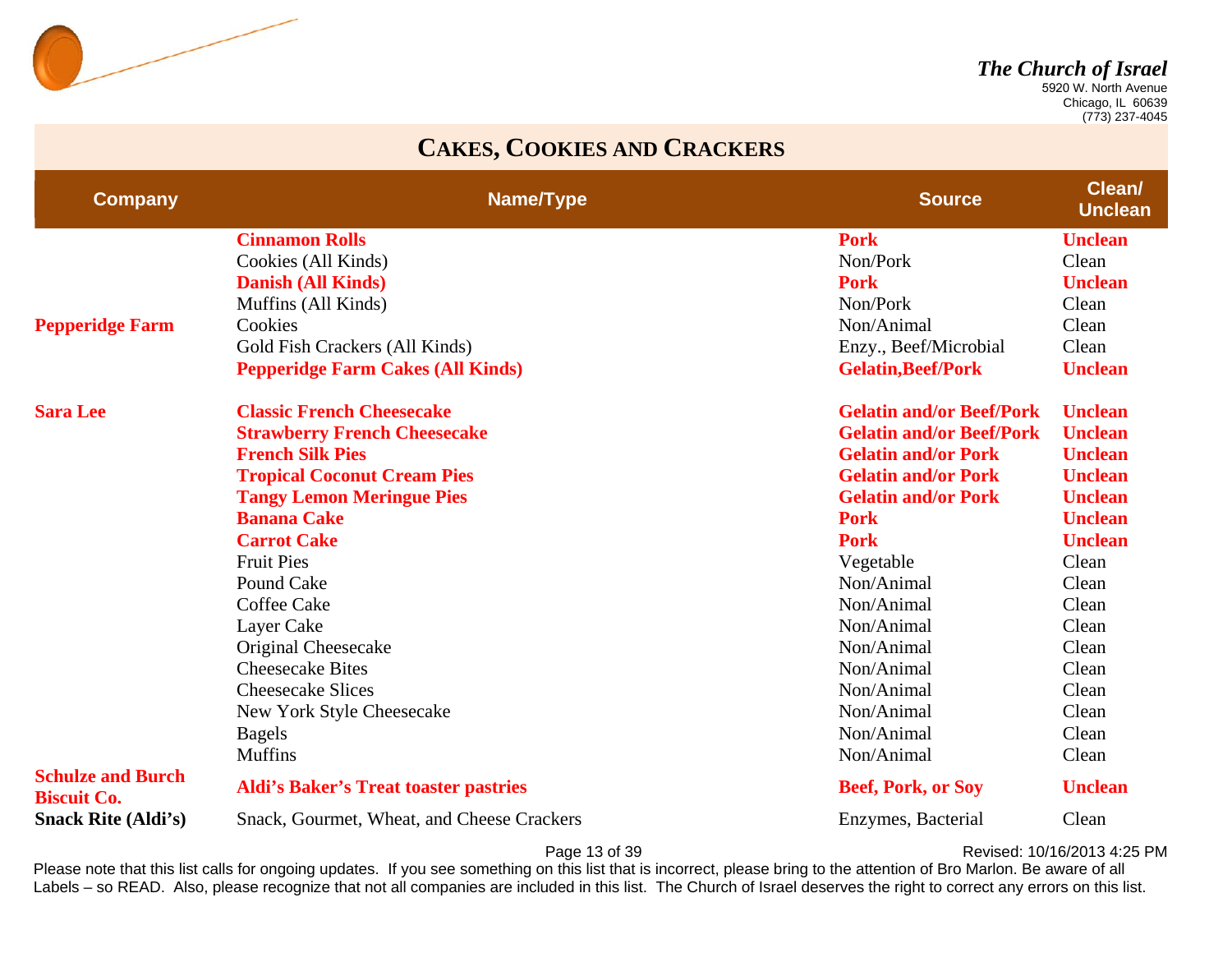

 Chicago, IL 60639 (773) 237-4045

#### **CAKES, COOKIES AND CRACKERS**

| <b>Company</b>                    | Name/Type                          | <b>Source</b>       | <b>Clean/</b><br><b>Unclean</b> |
|-----------------------------------|------------------------------------|---------------------|---------------------------------|
|                                   | Fit and Active Thin Wheat Crackers | Enzymes, Bacterial  | Clean                           |
| <b>Tasty Baking Co.</b>           | All Products without L/Cysteine    |                     | Clean                           |
|                                   | <b>Products with L/Cysteine</b>    |                     | <b>Unclean</b>                  |
| Vista Bakery, Inc.<br>(Lance Co.) | Mercer Products (Aldi's)           |                     |                                 |
|                                   | <b>Chocolate Chip Cookies</b>      | Non/Animal          | Clean                           |
|                                   | <b>Chocolate Sandwich Creams</b>   | Non/Animal          | Clean                           |
|                                   | <b>Fudge Cremes</b>                | Non/Animal          | Clean                           |
|                                   | <b>Mixed Sugar Wafers</b>          | Non/Animal          | Clean                           |
|                                   | Oatmeal and Iced Oatmeal           | Gelatin, Perch Fish | Clean                           |
|                                   | <b>Peanut Butter Dreams</b>        | Non/Animal          | Clean                           |
|                                   | <b>Vanilla Sandwich Creams</b>     | Non/Animal          | Clean                           |
|                                   | Cambridge Products (Aldi's)        |                     |                                 |
|                                   | <b>Saltines</b>                    | Non/Animal          | Clean                           |
|                                   | <b>Oyster Crackers</b>             | Non/Animal          | Clean                           |
| <b>Voortman Cookies</b>           | All Kinds                          | Non/Animal          | Clean                           |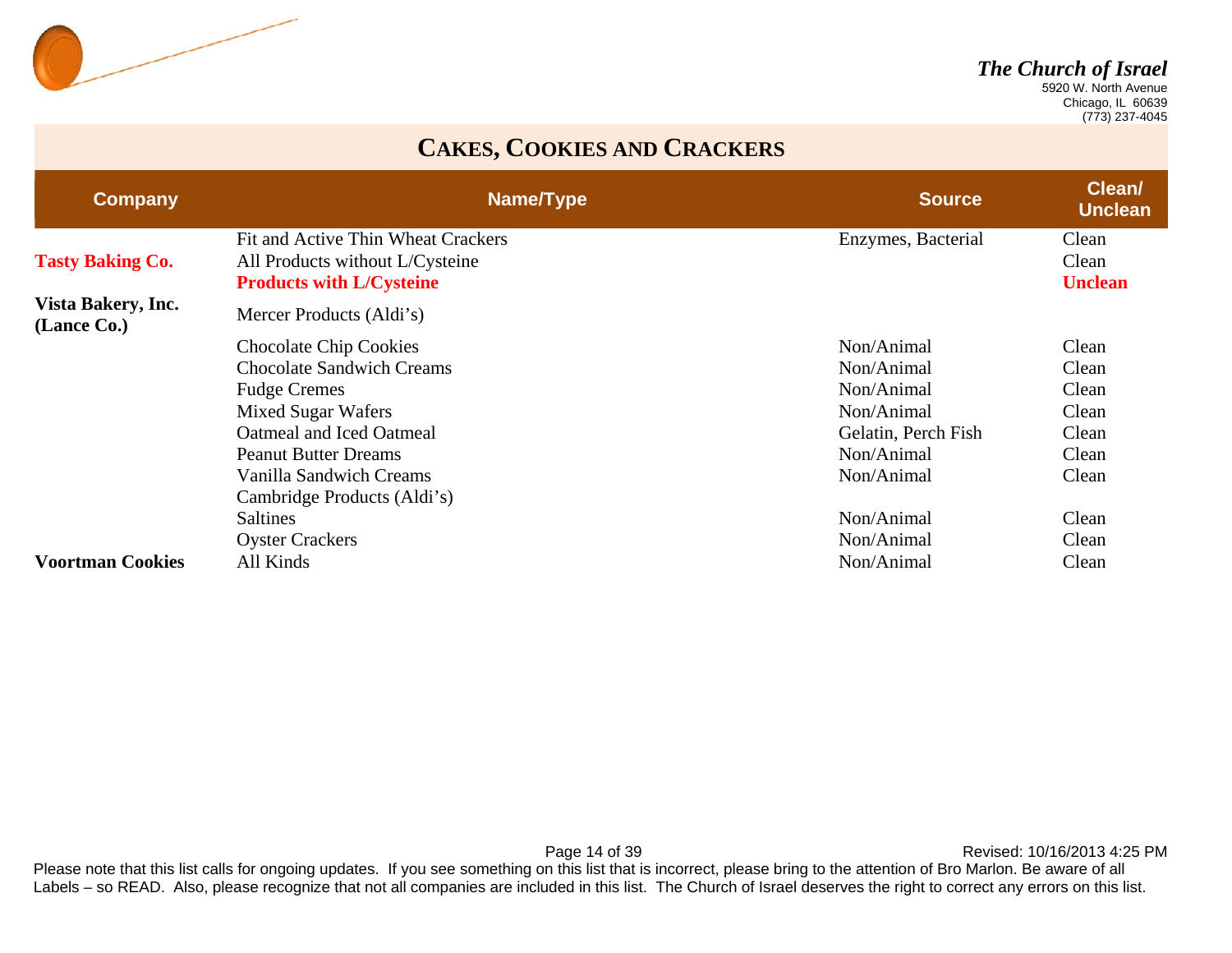

 Chicago, IL 60639 (773) 237-4045

#### **CANDY, CHEWING GUM AND CHIPS**

| <b>Company</b>                           | Name/Type                                          | <b>Source</b>                | Clean/<br><b>Unclean</b> |
|------------------------------------------|----------------------------------------------------|------------------------------|--------------------------|
| <b>Affy Tapple</b>                       | <b>All Products</b>                                | Non/Pork                     | Clean                    |
| <b>Amurol Confectionery Co.</b>          | <b>Everest Gum</b>                                 | Glycerin, Synthetic          | Clean                    |
|                                          | <b>Bubble Tape Gum</b>                             | Glycerin, Synthetic          | Clean                    |
| <b>Atkinson's Candy Co</b>               | <b>Assorted Sours (Hard Candy)</b>                 | Non/Pork                     | Clean                    |
|                                          | Chick/O/Sticks, Coconut Long Boys                  | Non/Pork                     | Clean                    |
|                                          | Mint Twists, Peanut Butter Bars                    | Non/Pork                     | Clean                    |
|                                          | <b>Rainbow Coconut Bars</b>                        | Non/Pork                     | Clean                    |
|                                          | <b>Rainbow Twists and Peco Brittle</b>             | Non/Pork                     | Clean                    |
| Bloomy's                                 | Dubble Bubble Gum with OU symbol                   | Non/Pork                     | Clean                    |
| <b>Bubble King Brand</b>                 | <b>Gum Balls</b>                                   | Non/Pork                     | Clean                    |
| <b>Bubble Yum</b>                        | <b>Bubble Gum</b>                                  | <b>Additives/ingredients</b> | <b>Unclean</b>           |
| <b>Brach's Candy</b>                     | <b>All Products Containing Gelatin</b>             | <b>Pork</b>                  | <b>Unclean</b>           |
| <b>Cadbury/Adams</b>                     | <b>Bubbaloo Bubble Gum</b>                         | Non/Pork                     | Clean                    |
| (A Subsidiary of Kraft)                  | Trident gum (Regular)                              | Glycerin, Vegetable          | Clean                    |
|                                          | <b>Trident Layers (All Kinds)</b>                  | <b>Pork Ingredients</b>      | <b>Unclean</b>           |
|                                          | <b>Trident Splash (All Kinds)</b>                  | <b>Pork Ingredients</b>      | <b>Unclean</b>           |
|                                          | <b>Trident for Kids</b>                            | Cow milk protein             | Clean                    |
|                                          | Stride (regular)                                   | Non/Pork                     | Clean                    |
|                                          | <b>All Gum products containing Gelatin</b>         | <b>Pork Ingredients</b>      | <b>Unclean</b>           |
| <b>CallardandBowser/Suchard,</b><br>Inc. | <b>Altoid Mints/Gums</b>                           | <b>Pork</b>                  | <b>Unclean</b>           |
| <b>Colombian Candy</b>                   | <b>Coastal Bay Confections Crystal Fruit Drops</b> | <b>Animal Free</b>           | Clean                    |
| Dr. Katz                                 | <b>Their Breath Products</b>                       | Non/Pork                     | Clean                    |
| <b>Elite Brand</b>                       | Bazooka and most chewing gums                      | Non/pork                     | Clean                    |
| <b>Farley's and Sather's</b>             | <b>Amazing' Fruit Gummi Bears</b>                  | <b>Gelatin and/or Pork</b>   | <b>Unclean</b>           |
|                                          | <b>Heidi Gummi Bears</b>                           | <b>Gelatin and/or Pork</b>   | <b>Unclean</b>           |
|                                          | <b>All Products with Gelatin/Carmine</b>           | <b>Pork</b>                  | <b>Unclean</b>           |
| <b>Ferrara Pan</b>                       | <b>All Gummy Candies</b>                           | <b>Gelatin and/or Pork</b>   | <b>Unclean</b>           |

Page 15 of 39 **Page 15 of 39** Revised: 10/16/2013 4:25 PM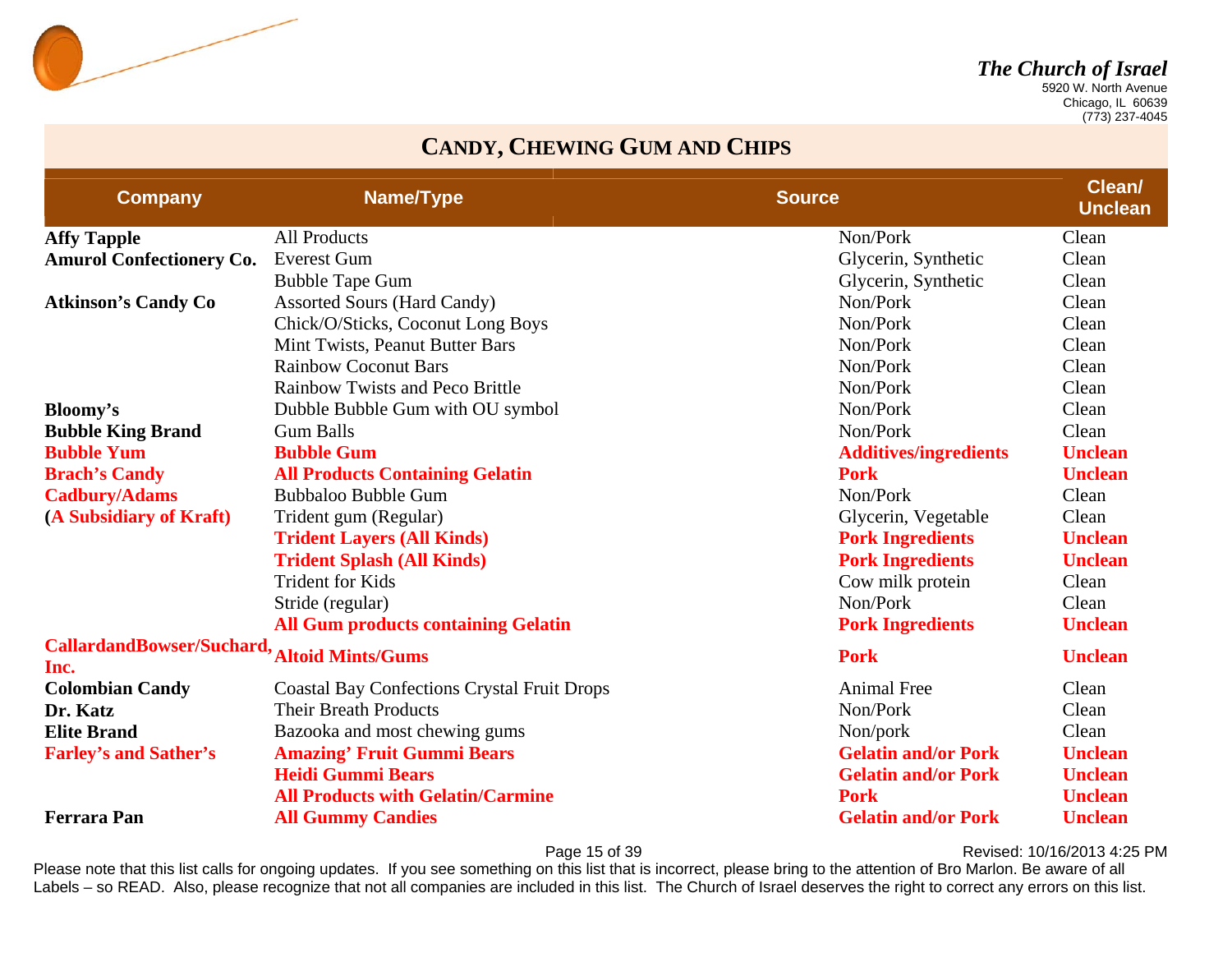

 Chicago, IL 60639 (773) 237-4045

#### **CANDY, CHEWING GUM AND CHIPS**

| <b>Company</b>          | Name/Type                                                                                                                             | <b>Source</b>                | Clean/<br><b>Unclean</b> |
|-------------------------|---------------------------------------------------------------------------------------------------------------------------------------|------------------------------|--------------------------|
|                         | Red Hots, Jawbusters, Lemonheads                                                                                                      | Non/gelatin                  | Clean                    |
|                         | Atomic Fireballs, Boston Bake Beans                                                                                                   | Non/gelatin                  | Clean                    |
|                         | Certified kosher by UMK                                                                                                               |                              |                          |
| <b>Ferrero</b>          | <b>Tic Tacs Mints</b>                                                                                                                 | Non/Pork                     | Clean                    |
| Fit and Active (Aldi's) | Nacho Tortilla Chips and Blue Chips                                                                                                   | Non/Pork                     | Clean                    |
| <b>Frito Lay</b>        | Cheetos                                                                                                                               | Non/Pork                     | Clean                    |
|                         | Cheetos Flamin' Hots                                                                                                                  | Non/Pork                     | Clean                    |
|                         | <b>Doritos Nacho Cheese</b>                                                                                                           | Non/Pork                     | Clean                    |
|                         | <b>Doritos Jacked Flavors</b>                                                                                                         | Non/Pork                     | Clean                    |
|                         | Doritos Spicy Sweet Chili                                                                                                             | Non/Pork                     | Clean                    |
|                         | <b>Doritos Cool Ranch</b>                                                                                                             | Non/Pork                     | Clean                    |
|                         | Doritos Spicy Nacho                                                                                                                   | Non/Pork                     | Clean                    |
|                         | <b>Doritos Blazing' Buffalo Ranch</b>                                                                                                 | <b>Porcine(Pork) Enzymes</b> | <b>Unclean</b>           |
|                         | Fritos Chili Cheese brand chips                                                                                                       | Non/Pork                     | Clean                    |
|                         | <b>Grandma's Rich 'N Chewy Chocolate Chip Cookies</b>                                                                                 | <b>Pork</b>                  | <b>Unclean</b>           |
|                         | <b>SunChips French Onion Multigrain Snacks</b>                                                                                        | Non/Pork                     | Clean                    |
|                         | FRITO/LAY French Onion Dip                                                                                                            | Non/Pork                     | Clean                    |
|                         | FRITOS Bean Dip                                                                                                                       | Non/Pork                     | Clean                    |
|                         | FRITOS Mild Cheddar Flavor Cheese Dip                                                                                                 | Non/Pork                     | Clean                    |
|                         | Fritos Southwest Enchilada Black Bean Flavored Dip                                                                                    | Non/Pork                     | Clean                    |
|                         | Lay's French Onion Flavored Dip                                                                                                       | Non/Pork                     | Clean                    |
|                         | Lay's Smooth Ranch Flavored Dip                                                                                                       | Non/Pork                     | Clean                    |
|                         | <b>Tostitos Creamy Spinach Flavored Dip</b>                                                                                           | Non/Pork                     | Clean                    |
|                         | <b>Tostitos Monterey Jack Queso Dip</b>                                                                                               | Non/Pork                     | Clean                    |
|                         | <b>Tostitos Spicy Nacho Dip</b>                                                                                                       | Non/Pork                     | Clean                    |
| <b>Garden of Eatin'</b> | Snack food products contain microbial enzymes, no meat and are lacto<br>over vegetarian (Safe for vegetarians who eat milk and eggs). | Non/Pork                     | Clean                    |
|                         | Nacho Cheese Yellow Tortilla Chips                                                                                                    | Non/Animal Enzymes           | Clean                    |

Page 16 of 39 **Page 16 of 39** Revised: 10/16/2013 4:25 PM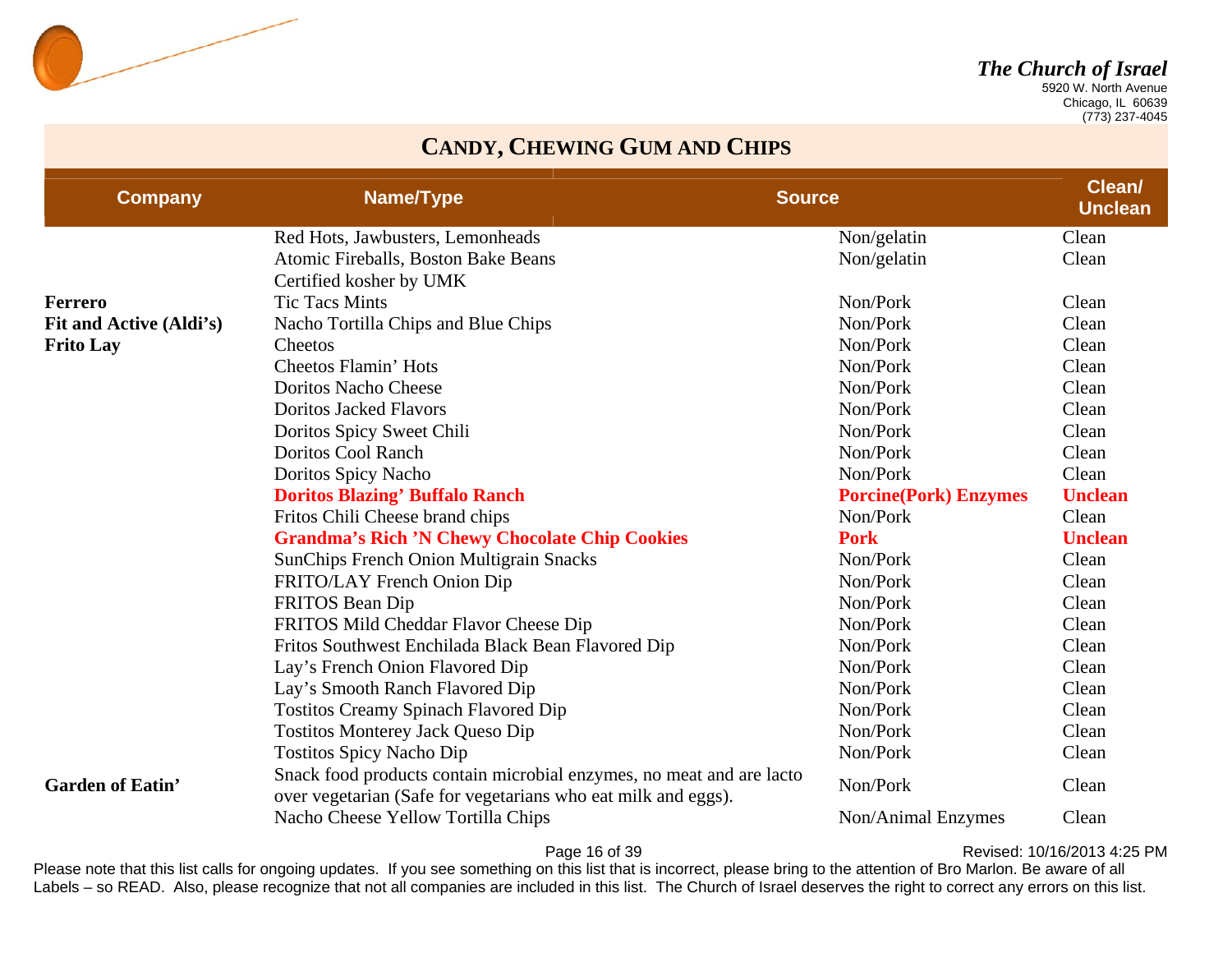

 Chicago, IL 60639 (773) 237-4045

#### **CANDY, CHEWING GUM AND CHIPS**

| <b>Company</b>           | Name/Type                                                            | <b>Source</b> |                                   | Clean/<br><b>Unclean</b> |
|--------------------------|----------------------------------------------------------------------|---------------|-----------------------------------|--------------------------|
| <b>Garrett's Popcorn</b> | Cheese popcorn                                                       |               | Vegetable, enzymes                | Clean                    |
|                          | All Products are pork/free considered Vegetarian / not Vegan         |               | Non/Pork                          | Clean                    |
| <b>General Mills</b>     | <b>Bugles (All) Nat. Flavor sourced from pork</b>                    |               | <b>Pork</b>                       | <b>Unclean</b>           |
| Goetz's                  | <b>All Products</b>                                                  |               | Non/Pork                          | Clean                    |
| Hershey's                | <b>All Candies with Gelatin</b>                                      |               | <b>Gelatin and/or Pork</b>        | <b>Unclean</b>           |
|                          | <b>Amazing' Fruit (All Kinds)</b>                                    |               | <b>Gelatin and/or Pork</b>        | <b>Unclean</b>           |
|                          | <b>Good N' Fruity and Good N' Plenty</b>                             |               | <b>Carmine/Cochineal</b>          | <b>Unclean</b>           |
|                          | <b>Jolly Rancher Gummis</b>                                          |               | <b>Gelatin and/or Pork</b>        | <b>Unclean</b>           |
|                          | <b>Jolly Rancher Hard Candies</b>                                    |               | <b>Unclean Artificial/natural</b> | <b>Unclean</b>           |
|                          | 5TH AVENUE                                                           |               |                                   |                          |
|                          | <b>OUD 5TH AVENUE Bar</b>                                            |               |                                   |                          |
|                          | <b>ALMOND JOY</b>                                                    |               |                                   |                          |
|                          | <b>OUD ALMOND JOY Bar</b>                                            |               |                                   |                          |
|                          | <b>OUD ALMOND JOY Pieces</b>                                         |               |                                   |                          |
|                          | <b>CADBURY</b>                                                       |               |                                   |                          |
|                          | <b>OUD CADBURY Bars / ALL</b>                                        |               |                                   |                          |
|                          | <b>DAGOBA</b>                                                        |               |                                   |                          |
|                          | <b>OUD DAGOBA Chocolate / ALL</b>                                    |               |                                   |                          |
|                          | <b>HEATH</b>                                                         |               |                                   |                          |
|                          | <b>OUD HEATH Baking Bits</b>                                         |               |                                   |                          |
|                          | <b>OUD HEATH BITS 'O BRICKLE Toffee Chips</b>                        |               |                                   |                          |
|                          | <b>OUD HEATH Toffee Bar</b>                                          |               |                                   |                          |
|                          | <b>HERSHEY'S</b>                                                     |               |                                   |                          |
|                          | <b>OUD HERSHEY'S AIR DELIGHT, Bars and Kisses</b>                    |               |                                   |                          |
|                          | <b>OUD HERSHEY'S Candy Coated Milk Chocolate Eggs</b>                |               |                                   |                          |
|                          | <b>OUD HERSHEY'S Chocolate Creme Eggs</b>                            |               |                                   |                          |
|                          | <b>OU HERSHEY'S Chocolate Mint Candy Cane</b>                        |               |                                   |                          |
|                          | <b>OUD HERSHEY'S EXTRA DARK Cranberries, Blueberries and Almonds</b> |               |                                   |                          |

Page 17 of 39 **Page 17 of 39** Revised: 10/16/2013 4:25 PM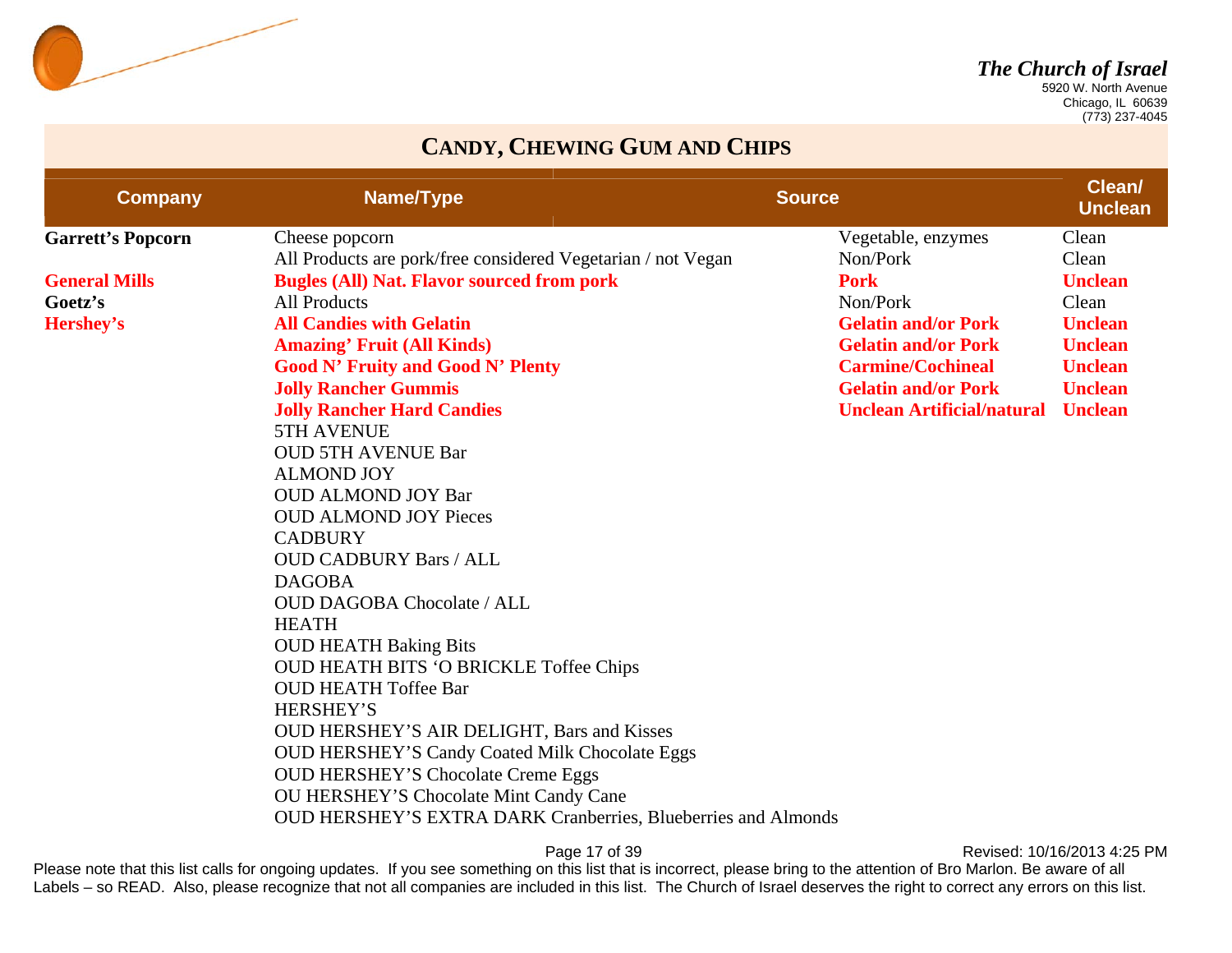

 Chicago, IL 60639 (773) 237-4045

#### **CANDY, CHEWING GUM AND CHIPS**

| <b>Company</b> | Name/Type                                                                                                                                                                                                                                                                                                                                                                                                                                                                                                                                                                                                                                                                                             | <b>Source</b> | Clean/<br><b>Unclean</b> |
|----------------|-------------------------------------------------------------------------------------------------------------------------------------------------------------------------------------------------------------------------------------------------------------------------------------------------------------------------------------------------------------------------------------------------------------------------------------------------------------------------------------------------------------------------------------------------------------------------------------------------------------------------------------------------------------------------------------------------------|---------------|--------------------------|
|                | Bar<br><b>OUD HERSHEY'S EXTRA DARK Pure Dark Chocolate Bar</b><br><b>OUD HERSHEY'S GOLDEN ALMOND Bar</b><br><b>OUD HERSHEY'S HERSHEY/ETS Candy</b><br>OUD HERSHEY'S Milk Chocolate Candy Bars and shapes<br><b>OUD HERSHEY'S Milk Chocolate Covered Almonds Candy</b><br><b>OUD HERSHEY'S Milk Chocolate Covered Pretzels</b><br>OUD HERSHEY'S Milk Chocolate Creamy Caramel Filled Bar<br>OUD HERSHEY'S Milk Chocolate with Almonds Candy Bar<br><b>OUD HERSHEY'S Milk Chocolate with Almonds Pieces Candy</b><br><b>OUD HERSHEY'S MR. GOODBAR Bar</b><br><b>OUD HERSHEY'S SPECIAL DARK Bar with Almonds Bar</b><br><b>OUD HERSHEY'S SPECIAL DARK Bars</b><br>OUD HERSHEY'S Syrup and Toppings / ALL |               |                          |
|                | <b>OUD HERSHEY'S TAKE5 Bar</b><br>OUD HERSHEY'S THINGAMAJIG Bar<br><b>HERSHEY'S Baking</b><br><b>OUD HERSHEY'S Butterscotch Chips</b><br><b>OUD HERSHEY'S Cinnamon Chips</b><br><b>OU HERSHEY'S Cocoa</b><br><b>OUD HERSHEY'S Kisses Mini Kisses Chocolate</b><br><b>OUD HERSHEY'S Milk Chocolate Chips</b><br>OUD HERSHEY'S Mini Semisweet Baking Chips<br><b>OUD HERSHEY'S Mint Chocolate Baking Chips</b><br><b>OUD HERSHEY'S Premier White Chips</b><br>OUD HERSHEY'S Semi/sweet Baking Bar<br><b>OUD HERSHEY'S Semi/sweet Chocolate Chips</b><br><b>OU HERSHEY'S SPECIAL DARK Cocoa</b>                                                                                                          |               |                          |

Page 18 of 39 **Page 18 of 39** Revised: 10/16/2013 4:25 PM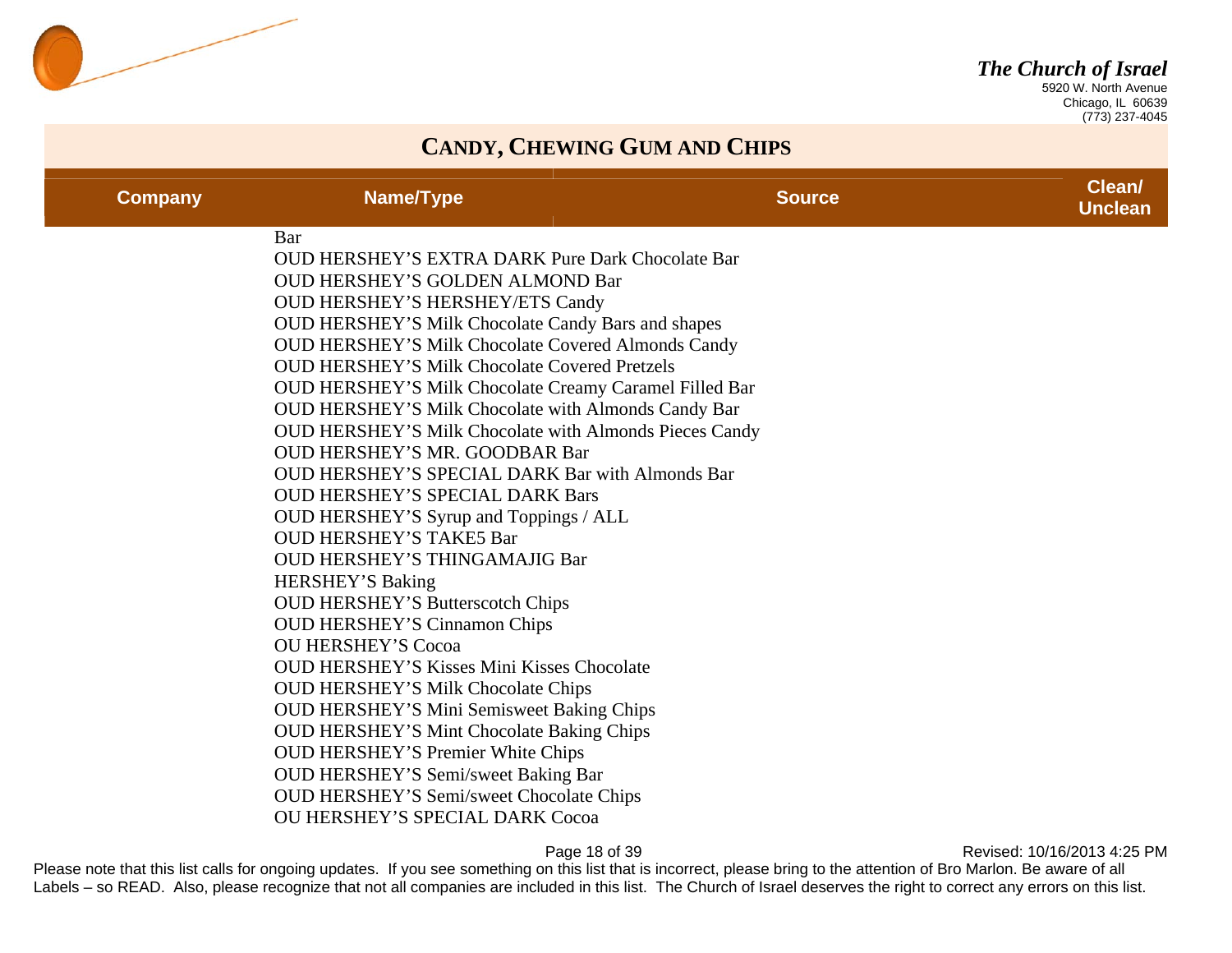

 Chicago, IL 60639 (773) 237-4045

### **CANDY, CHEWING GUM AND CHIPS**

| <b>Company</b> | Name/Type                                                               | <b>Source</b> | Clean/<br><b>Unclean</b> |
|----------------|-------------------------------------------------------------------------|---------------|--------------------------|
|                | OUD HERSHEY'S SPECIAL DARK Chocolate Chips                              |               |                          |
|                | <b>OUD HERSHEY'S Sugar Free Dark Baking Chips</b>                       |               |                          |
|                | OU HERSHEY'S Unsweetened Baking Chocolate                               |               |                          |
|                | OUD HERSHEY'S BLISS Candy / ALL                                         |               |                          |
|                | HERSHEY'S COOKIES 'N' CRÈME                                             |               |                          |
|                | OUD HERSHEY'S COOKIES 'N' CRÈME / ALL                                   |               |                          |
|                | <b>HERSHEY'S DROPS</b><br>OUD HERSHEY'S DROPS COOKIES 'N' CRÈME Candies |               |                          |
|                | <b>OUD HERSHEY'S DROPS Milk Chocolate Candies</b>                       |               |                          |
|                | <b>HERSHEY'S HUGS</b>                                                   |               |                          |
|                | <b>OUD HERSHEY'S HUGS Candies</b>                                       |               |                          |
|                | <b>HERSHEY'S KISSES</b>                                                 |               |                          |
|                | <b>OUD HERSHEY'S KISSES Milk Chocolate / ALL</b>                        |               |                          |
|                | HERSHEY'S MINIATURES                                                    |               |                          |
|                | <b>OUD HERSHEY'S MINIATURES Candy / ALL</b>                             |               |                          |
|                | <b>JOLLY RANCHER</b>                                                    |               |                          |
|                | OU JOLLY RANCHER AWESOME TWOSOME Candy                                  |               |                          |
|                | <b>OU JOLLY RANCHER Bold Fruit Smoothie Candy Cane</b>                  |               |                          |
|                | <b>KIT KAT</b>                                                          |               |                          |
|                | <b>OUD KIT KAT Bars / ALL</b>                                           |               |                          |
|                | <b>MAUNA LOA</b>                                                        |               |                          |
|                | OUD MAUNA LOA Candy and Nuts / ALL                                      |               |                          |
|                | <b>MILK DUDS</b>                                                        |               |                          |
|                | <b>OUD MILK DUDS Candy</b>                                              |               |                          |
|                | <b>MOUNDS</b>                                                           |               |                          |
|                | <b>OUD MOUNDS Candy Bar</b>                                             |               |                          |
|                | <b>OU MOUNDS Coconut Flakes</b>                                         |               |                          |
|                | <b>NUGGETS</b>                                                          |               |                          |

Page 19 of 39 **Page 19 of 39** Revised: 10/16/2013 4:25 PM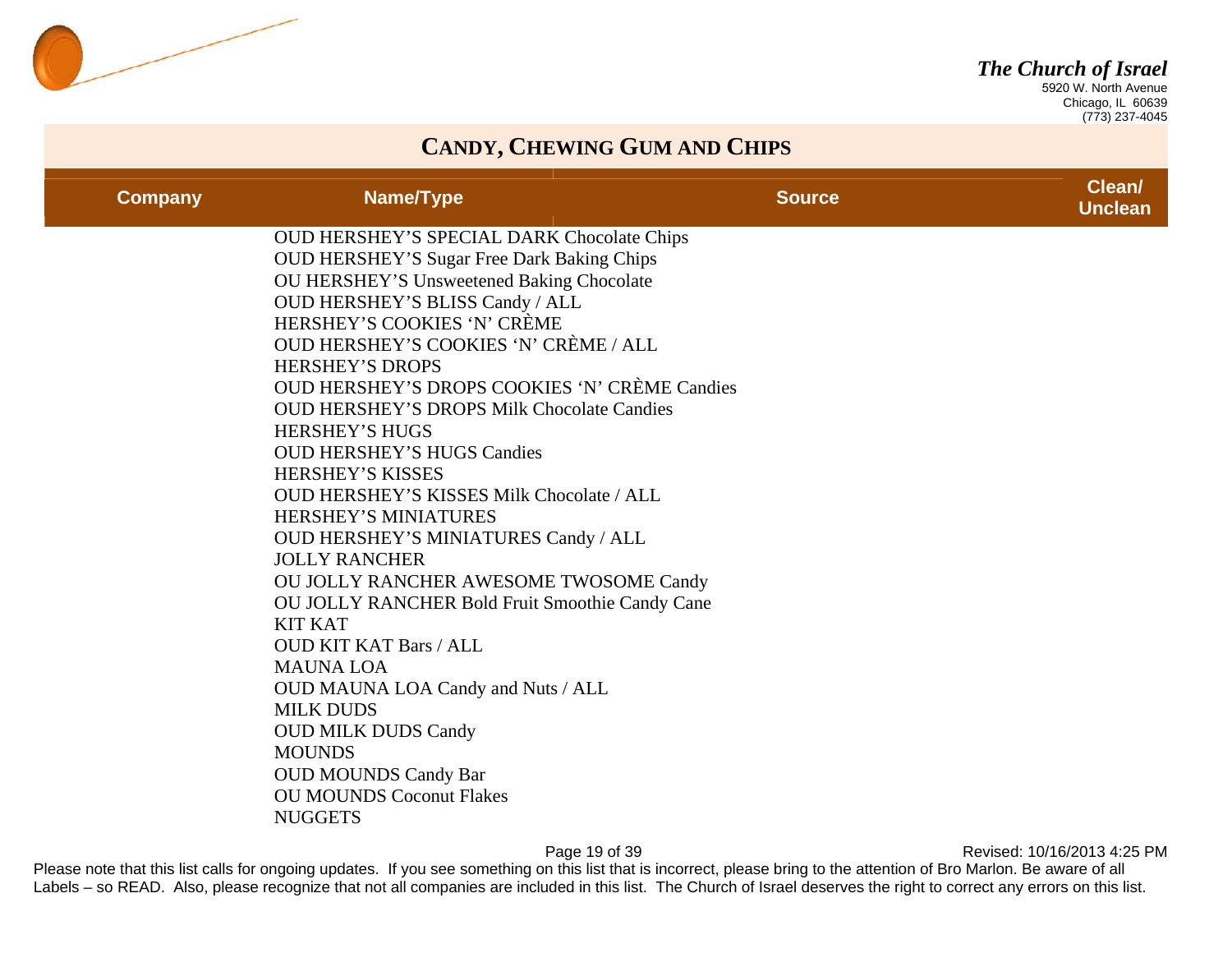

 Chicago, IL 60639 (773) 237-4045

#### **CANDY, CHEWING GUM AND CHIPS**

| <b>Company</b> | Name/Type                                                                                 | <b>Source</b> | <b>Clean</b><br><b>Unclean</b> |
|----------------|-------------------------------------------------------------------------------------------|---------------|--------------------------------|
|                | <b>OUD HERSHEY'S NUGGETS Candy / ALL</b>                                                  |               |                                |
|                | <b>PAYDAY</b>                                                                             |               |                                |
|                | <b>OUD PAYDAY Bar</b><br>POT OF GOLD                                                      |               |                                |
|                | <b>OUD HERSHEY'S POT OF GOLD All Nuts Candy</b>                                           |               |                                |
|                | OUD HERSHEY'S POT OF GOLD Clusters Candy / ALL                                            |               |                                |
|                | OUD HERSHEY'S POT OF GOLD Dark Chocolate Collection Candy                                 |               |                                |
|                | <b>OUD HERSHEY'S POT OF GOLD Premium Assortment Candy</b>                                 |               |                                |
|                | OUD HERSHEY'S POT OF GOLD Truffles Candy / ALL                                            |               |                                |
|                | <b>REESE'S</b>                                                                            |               |                                |
|                | OU REESE'S Creamy Peanut Butter                                                           |               |                                |
|                | <b>OUD REESE'S Crispy Crunchy Bar</b>                                                     |               |                                |
|                | <b>OUD REESE'S FAST BREAK Bar</b>                                                         |               |                                |
|                | <b>OUD REESE'S NUTRAGEOUS Bar</b>                                                         |               |                                |
|                | OUD REESE'S Peanut Butter Cups / ALL                                                      |               |                                |
|                | <b>OUD REESE'S Peanut Butter Eggs</b>                                                     |               |                                |
|                | <b>OUD REESE'S PIECES Candy</b>                                                           |               |                                |
|                | <b>OUD REESE'S Peanut Butter Chips</b>                                                    |               |                                |
|                | <b>OUD REESE'S REESESTICKS Wafer Bars</b>                                                 |               |                                |
|                | OUD REESE'S Syrup and Toppings / ALL                                                      |               |                                |
|                | <b>OUD REESE'S White Peanut Butter Cup</b><br><b>OUD REESE'S White Peanut Butter Eggs</b> |               |                                |
|                | <b>ROLLO</b>                                                                              |               |                                |
|                | <b>OUD ROLLO Candy</b>                                                                    |               |                                |
|                | <b>SCHARFFEN BERGER</b>                                                                   |               |                                |
|                | OUD SCHARFFEN BERGER 41% Cacao Milk Chocolate Nibby Bar                                   |               |                                |
|                | <b>OUD SCHARFFEN BERGER 41% Milk Chocolate Bar</b>                                        |               |                                |
|                | <b>OUD SCHARFFEN BERGER Six2% Cacao Dark Chocolate Bar</b>                                |               |                                |
|                |                                                                                           |               |                                |

Page 20 of 39 **Page 20 of 39** Revised: 10/16/2013 4:25 PM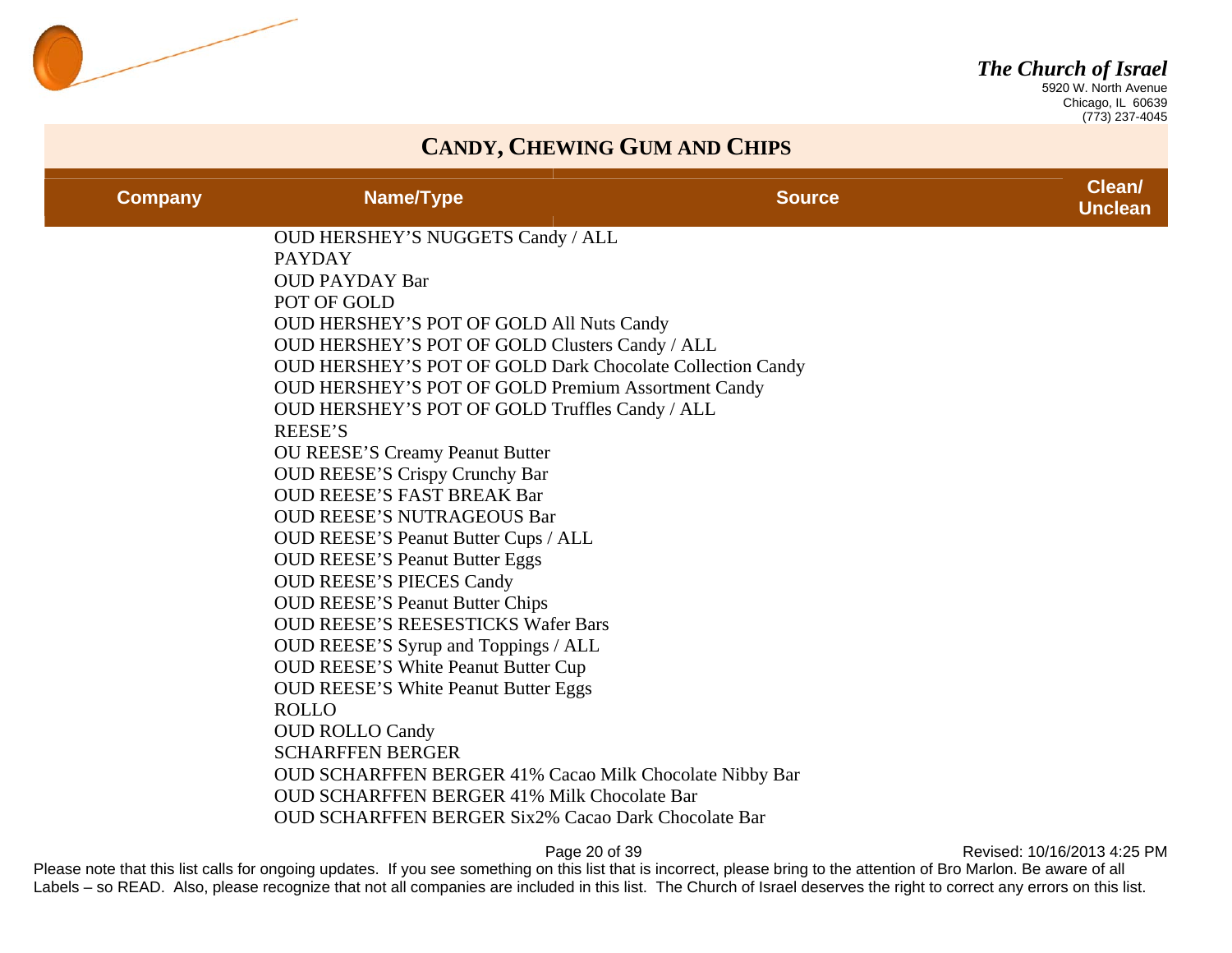

 Chicago, IL 60639 (773) 237-4045

### **CANDY, CHEWING GUM AND CHIPS**

| <b>Company</b> | Name/Type                                                                                                                                                                                                                                                                                                                                                                                                                                                                                                                                                                                                                                                                                                                                                                                                                                                                                                                                                                                                                                                                                                                                                     | <b>Source</b> | Clean/<br><b>Unclean</b> |
|----------------|---------------------------------------------------------------------------------------------------------------------------------------------------------------------------------------------------------------------------------------------------------------------------------------------------------------------------------------------------------------------------------------------------------------------------------------------------------------------------------------------------------------------------------------------------------------------------------------------------------------------------------------------------------------------------------------------------------------------------------------------------------------------------------------------------------------------------------------------------------------------------------------------------------------------------------------------------------------------------------------------------------------------------------------------------------------------------------------------------------------------------------------------------------------|---------------|--------------------------|
|                | OU SCHARFFEN BERGER Six2% Cacao Dark Chocolate Nibby Bar<br>OU SCHARFFEN BERGER Six2% Mocha Bar<br>OU SCHARFFEN BERGER Six2% Semisweet Baking Bar<br>OU SCHARFFEN BERGER Six5% Cacao Semi/sweet Chocolate Bar<br><b>OU SCHARFFEN BERGER 70% Bittersweet Chocolate Bar</b><br><b>OU SCHARFFEN BERGER 82% Extra Dark Chocolate Bar</b><br>OU SCHARFFEN BERGER 99% Unsweetened Home Baking Bar<br><b>OUD SCHARFFEN BERGER Bittersweet 70% Cacao Baking Chunks</b><br><b>OU SCHARFFEN BERGER Cacao Nibs</b><br><b>OUD SCHARFFEN BERGER Milk Chocolate With Sea Salted Almonds</b><br>Bar<br><b>OU SCHARFFEN BERGER Natural Cocoa Powder</b><br><b>OUD SCHARFFEN BERGER Semi/sweet Six2% Cacao Baking Chunks</b><br><b>OU SCHARFFEN BERGER Sweetened Cocoa</b><br><b>SKOR</b><br><b>OUD SKOR Toffee Bars and Bites</b><br><b>SUGAR FREE</b><br>OUD HERSHEY'S SUGAR FREE Candy / ALL<br><b>SYMPHONY</b><br><b>OUD SYMPHONY Bar / ALL</b><br><b>TWIZZLERS</b><br>OU TWIZZLERS BITES, Cherry and Black Licorice<br>OU TWIZZLERS NIBS, Cherry and Black Licorice<br>OU TWIZZLERS PULL/N/PEEL Candy / ALL<br><b>OU TWIZZLERS Twists / ALL</b><br><b>WHATCHAMACALLIT</b> |               |                          |
|                | <b>OUD WHATCHAMACALLIT Bar</b><br><b>WHOPPERS</b>                                                                                                                                                                                                                                                                                                                                                                                                                                                                                                                                                                                                                                                                                                                                                                                                                                                                                                                                                                                                                                                                                                             |               |                          |

Page 21 of 39 **Page 21 of 39** Revised: 10/16/2013 4:25 PM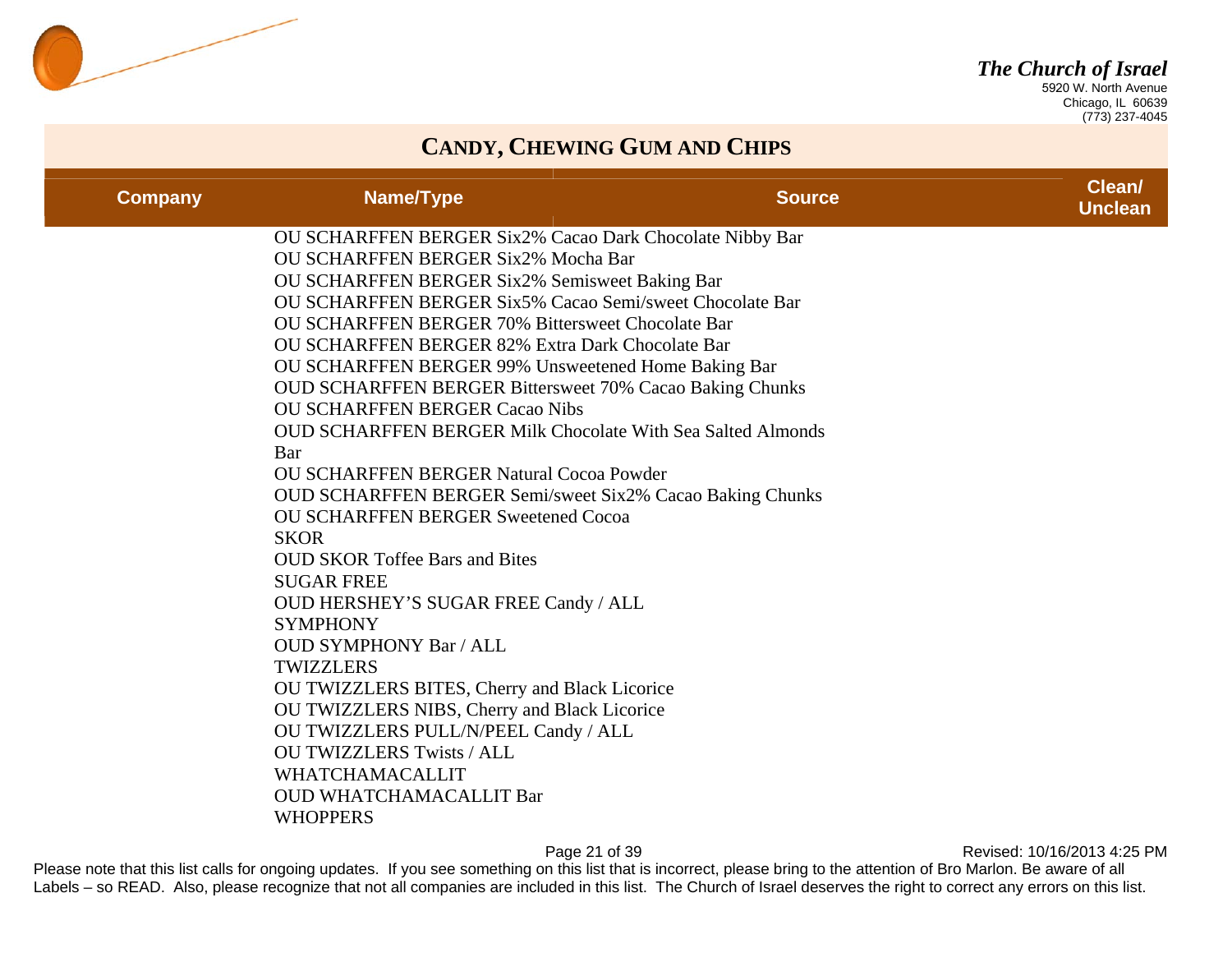

 Chicago, IL 60639 (773) 237-4045

### **CANDY, CHEWING GUM AND CHIPS**

| <b>Company</b>                 | Name/Type                                       | <b>Source</b>                   | Clean/<br><b>Unclean</b> |
|--------------------------------|-------------------------------------------------|---------------------------------|--------------------------|
|                                | <b>OUD ROBIN EGGS Candy</b>                     |                                 |                          |
|                                | <b>OUD WHOPPERS Candy / ALL</b>                 |                                 |                          |
|                                | <b>YORK</b>                                     |                                 |                          |
|                                | <b>OUD YORK Peppermint Pattie</b>               |                                 |                          |
|                                | <b>OUD YORK Sundae Syrup</b>                    |                                 |                          |
|                                | <b>ZAGNUT</b>                                   |                                 |                          |
|                                | <b>OUD ZAGNUT Bar</b>                           |                                 |                          |
|                                | <b>ZERO</b>                                     |                                 |                          |
|                                | <b>OUD ZERO Bar</b>                             |                                 |                          |
| $\bf Jay's$                    | <b>Oke/Doke Cheese Popcorn</b>                  | <b>Enzyme, Pork</b>             | <b>Unclean</b>           |
| <b>Jelly Belly</b>             | <b>Jelly Beans</b>                              | Coating, beeswax                | Clean                    |
| <b>Judson/Atkinson Candies</b> | <b>Assorted Sour Balls</b>                      | <b>Gelatin and/or Pork</b>      | <b>Unclean</b>           |
| <b>Just Born</b>               | <b>Peeps Marshmallow Candy</b>                  | <b>Gelatin and/or Pork</b>      | <b>Unclean</b>           |
|                                | Mike and Ike, Hot Tamales, Zours, Teanie Beanie | Non/Gelatin                     | Clean                    |
|                                | Jelly Beans and Peeps Jelly Beans               |                                 |                          |
| <b>Kellogg</b>                 | <b>Fruit Snacks</b>                             | Gelatin and/or Beef             | Clean                    |
| <b>Kraft</b>                   | <b>Planters Dry Roasted Peanuts</b>             | <b>Gelatin and/or Pork</b>      | <b>Unclean</b>           |
| <b>Lincoln Snack Co.</b>       | Fiddle Faddle (All Kinds)                       | Non/Pork                        | Clean                    |
| <b>Mand / Mars</b>             | Mand candies                                    | Whey, Non/pork                  | Clean                    |
|                                | <b>Snickers Bar</b>                             | Whey, Non/pork                  | Clean                    |
|                                | 3 Musketeer Bar                                 | Whey, Non/pork                  | Clean                    |
|                                | Milky Way Bar                                   | Whey, Non/pork                  | Clean                    |
|                                | Twix Bar                                        | Whey, Non/pork                  | Clean                    |
| <b>Nabisco</b>                 | <b>Planters Cheese Balls</b>                    | <b>Gelatin and/or Pork/Beef</b> | <b>Unclean</b>           |
|                                | <b>Planters Cheese Curls</b>                    | <b>Gelatin and/or Pork/Beef</b> | <b>Unclean</b>           |
|                                | <b>Crème Savers Candies (All Kinds)</b>         | <b>Flav. Agents, Pork</b>       | <b>Unclean</b>           |
| <b>National Candy</b>          | Dubble Bubble Gum Pops                          |                                 | Clean                    |
| <b>Nestle</b>                  | <b>Most Candies</b>                             | Gelatin and/or Beef             | Clean                    |

Page 22 of 39 **Page 22 of 39** Revised: 10/16/2013 4:25 PM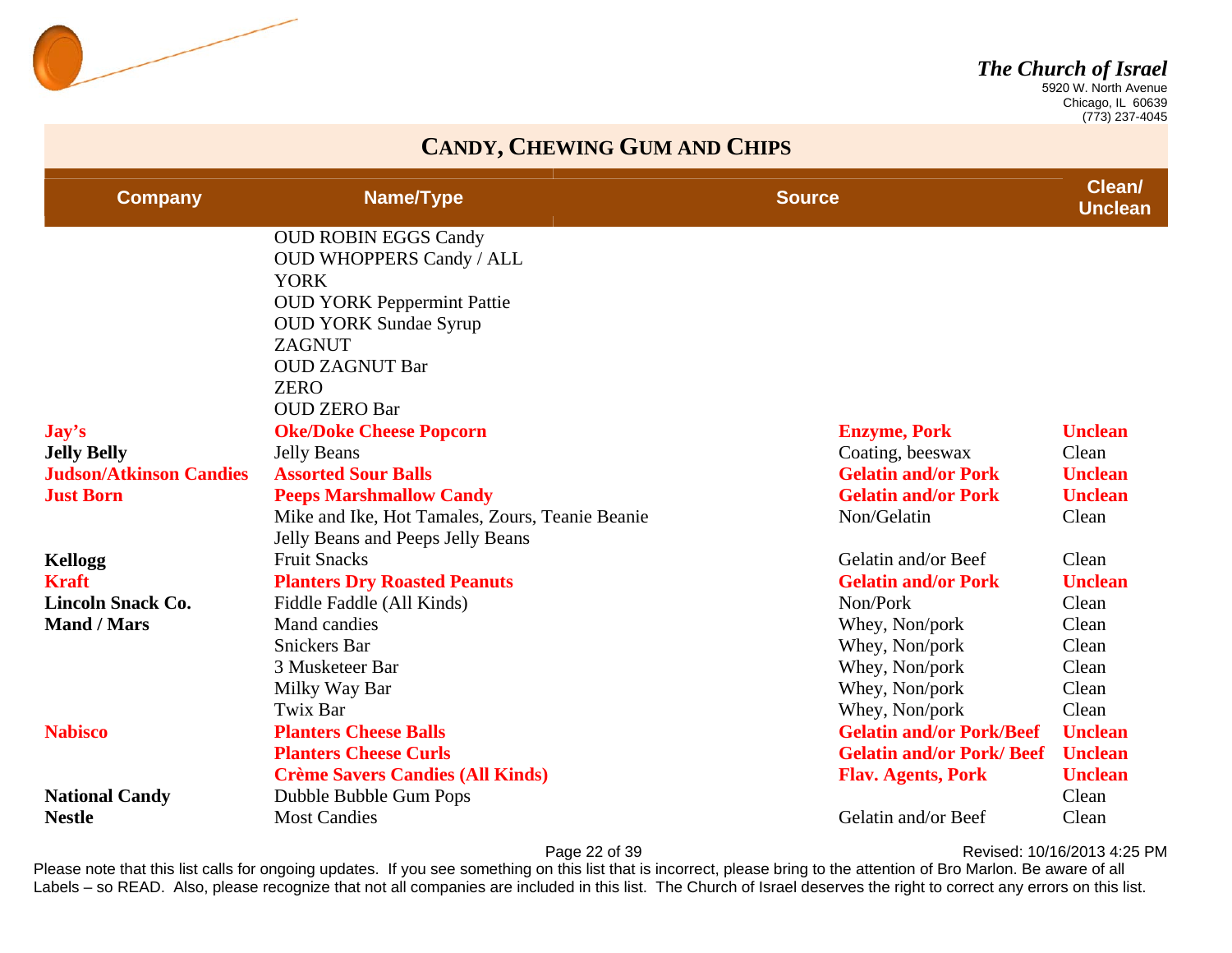

 Chicago, IL 60639 (773) 237-4045

### **CANDY, CHEWING GUM AND CHIPS**

| <b>Company</b>                 | Name/Type                                                                                            | <b>Source</b>                   | Clean/<br><b>Unclean</b> |
|--------------------------------|------------------------------------------------------------------------------------------------------|---------------------------------|--------------------------|
| (Wonka)                        | <b>Pixy Stix and Spree Candy</b>                                                                     | <b>Carmine</b>                  | <b>Unclean</b>           |
|                                | <b>Gummy Sweettarts</b>                                                                              | <b>Gelatin and/or Pork/Beef</b> | <b>Unclean</b>           |
|                                | <b>All Candies containing Carmine and/or Gelatin</b>                                                 | <b>Pork/Insect</b>              | <b>Unclean</b>           |
| <b>Oak Leaf Confections</b>    | BallOFire, Bingo, BubbleBrights, Eyeball/to/Eyeball, Frost Bites and Fun<br>Fruit GUM with OU symbol | Non/Pork                        | Clean                    |
| <b>Proctor and Gamble</b>      | Pringles (All Kinds)                                                                                 | Non/Pork                        | Clean                    |
| <b>Richardson</b>              | Starlights, Jumbo Candy Balls, Tiger Pops                                                            | Non/Pork                        | Clean                    |
|                                | Mint Ball Pops, Rainbow Mix,                                                                         | Non/Pork                        | Clean                    |
|                                | Filled Tutti/Frutti and Strawberry                                                                   | Non/Pork                        | Clean                    |
|                                | <b>Lemmon Buttons</b>                                                                                | Non/Pork                        | Clean                    |
|                                | <b>Sour Balls</b>                                                                                    | Non/Pork                        | Clean                    |
| <b>Sargento</b>                | <b>MooTown Snacks Cheese and Sticks</b>                                                              | Rennet, Beef                    | Clean                    |
|                                | MooTown Cheese and Pretzels                                                                          | Rennet, Beef                    | Clean                    |
|                                | MooTown Cheese and Crackers                                                                          | Rennet, Beef                    | Clean                    |
| Sorbee Int.                    | <b>Country Time Hard Candy</b>                                                                       | <b>Animal Free</b>              | Clean                    |
| <b>Spangler Candy</b>          | <b>Astro Pops, Candy Canes</b>                                                                       |                                 | Clean                    |
|                                | Dum Dum Pops, Saf/T/Pops                                                                             |                                 | Clean                    |
|                                | Suck An Eggs                                                                                         |                                 | Clean                    |
|                                | <b>Marshmallow Peanuts</b>                                                                           | <b>Gelatin and/or Pork</b>      | <b>Unclean</b>           |
| St. Claire's Co.               | <b>Organic Winter Mints</b>                                                                          | Non/Pork                        | Clean                    |
| <b>The Stork Company</b>       | Mamba candies                                                                                        | Beef                            | Clean                    |
|                                | Riesen candies                                                                                       | Beef                            | Clean                    |
|                                | <b>Weathers candies</b>                                                                              | <b>Beef</b>                     | Clean                    |
| <b>Tootsie Roll Industries</b> | <b>Charm Blow Pops</b>                                                                               | Glycerin, Synthetic             | Clean                    |
| (Concord Confections, Inc.)    | Junior Mints and Junior Caramels                                                                     | Glycerin, Synthetic             | Clean                    |
|                                | Tootsie Rolls, Frooties, Pops                                                                        | Whey, Synthetic                 | Clean                    |
|                                | Caramel Apple Pops and Charleston Chews                                                              | Whey, Synthetic                 | Clean                    |
|                                | <b>Sugar Babies</b>                                                                                  | Whey, Synthetic                 | Clean                    |

Page 23 of 39 **Page 23 of 39** Revised: 10/16/2013 4:25 PM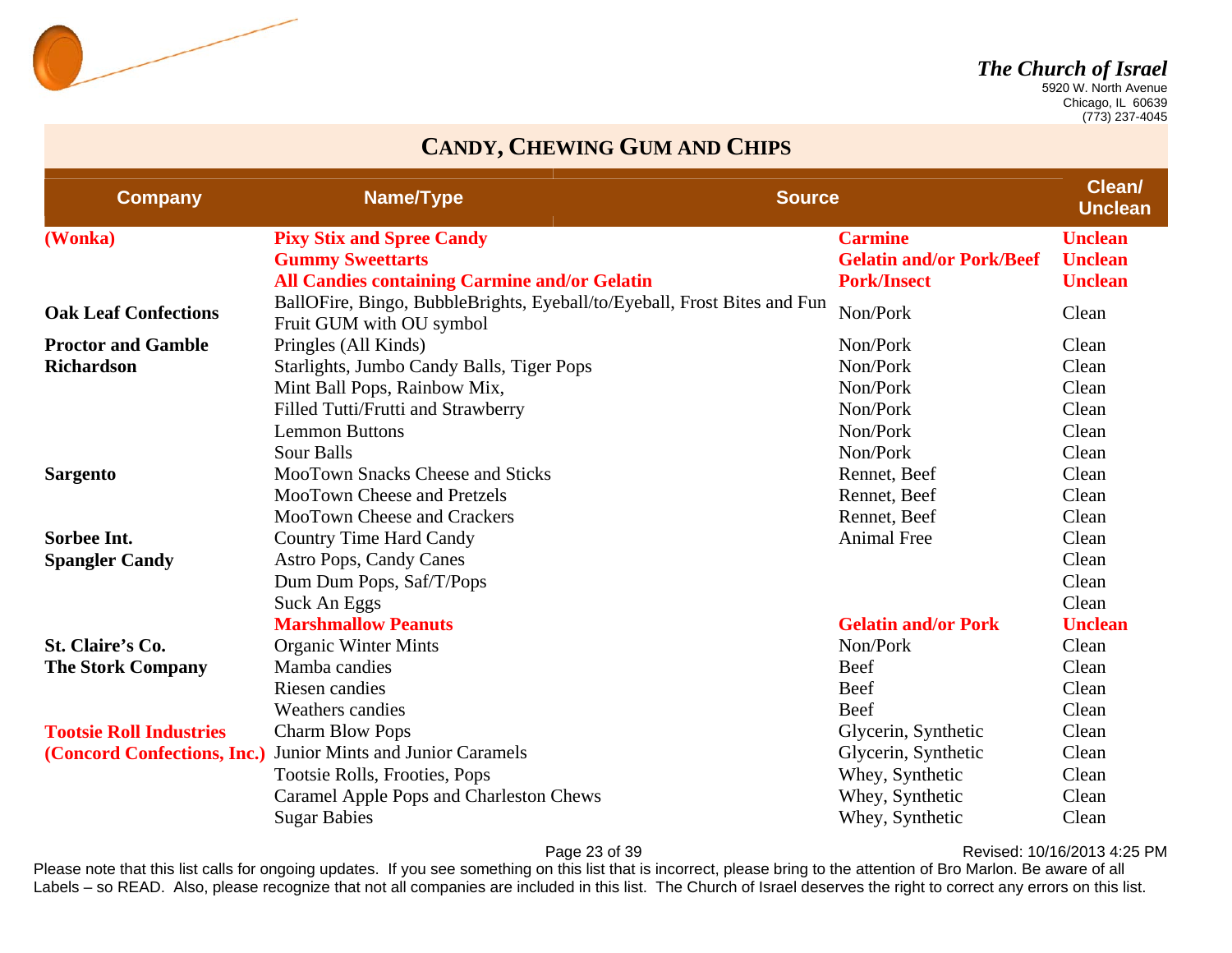

 Chicago, IL 60639 (773) 237-4045

#### **CANDY, CHEWING GUM AND CHIPS**

| <b>Company</b>                         | Name/Type                                                   | <b>Source</b>                                   | Clean/<br><b>Unclean</b> |
|----------------------------------------|-------------------------------------------------------------|-------------------------------------------------|--------------------------|
|                                        | <b>Dubble Bubble Bubble Gum</b>                             | <b>Pork</b>                                     | <b>Unclean</b>           |
| Uncle Ray's, LLC (Aldi's)              | Clancy's Regular and Ripple Potato Chips                    | Non/Animal                                      | Clean                    |
|                                        | Clancy's Sour Cream and Onion Potato Chips                  | Non/Animal                                      | Clean                    |
|                                        | Clancy's Bar B Q Potato Chips                               | Non/Animal                                      | Clean                    |
|                                        | Please be advised: The above has to have a "J" in date code |                                                 |                          |
| <b>Van/Melle</b>                       | Airheads (All Kinds)                                        | Non/Gelatin, Red 40                             | Clean                    |
|                                        | <b>Mentos Candy and Chewing Gum (all varieties)</b>         | <b>Gelatin and/or Beef,</b><br><b>Cochineal</b> | <b>Unclean</b>           |
| <b>Vitner Company</b>                  | <b>White Cheddar Popcorn</b>                                | <b>Enzymes, Pork</b>                            | <b>Unclean</b>           |
|                                        | <b>Cheese Twist</b>                                         | <b>Enzymes, Pork</b>                            | <b>Unclean</b>           |
|                                        | <b>Cheese Crunchy's</b>                                     | <b>Enzymes, Pork</b>                            | <b>Unclean</b>           |
|                                        | <b>Cheddar Cheese Popcorn</b>                               | Non/pork enzymes                                | Clean                    |
|                                        | Nacho Cheese Flavored Tortilla Chips                        | Enzymes, Microbial                              | Clean                    |
| <b>Goodmark Foods, Inc.:</b>           | Andy Capp's:                                                |                                                 |                          |
|                                        | <b>Cheddar Fries</b>                                        | Non/pork enzymes                                | Clean                    |
|                                        | <b>Hot Fries</b>                                            | Non/pork enzymes                                | Clean                    |
|                                        | <b>Salsa Fries</b>                                          | Non/pork enzymes                                | Clean                    |
|                                        | <b>BBQ</b> Fries                                            | Non/pork enzymes                                | Clean                    |
| <b>Cheese Kurls, Inc.:</b>             | <b>Triple Mix Products</b>                                  | Non/pork enzymes                                | Clean                    |
|                                        | <b>Cheese Pops</b>                                          | Non/pork enzymes                                | Clean                    |
| <b>Warner Lambert:</b>                 | <b>Body Smarts: Chocolate Peanut Bar</b>                    | Non/Animal                                      | Clean                    |
| (Consumer Group For<br><b>Pfizer</b> ) | <b>Body Smarts: Yogurt Berry Bar</b>                        | Non/Animal                                      | Clean                    |
|                                        | <b>Body Smarts: Fruit Medley Chews</b>                      | Non/Animal                                      | Clean                    |
|                                        | <b>Body Smarts: Fruit Chews</b>                             | Non/Animal                                      | Clean                    |
|                                        | Chiclets                                                    | Non/Animal                                      | Clean                    |
|                                        | Cinn/A/Burst                                                | Non/Animal                                      | Clean                    |
|                                        | <b>Clorets</b> gum                                          | <b>Beef and Pork</b>                            | <b>Unclean</b>           |

Page 24 of 39 **Page 24 of 39** Revised: 10/16/2013 4:25 PM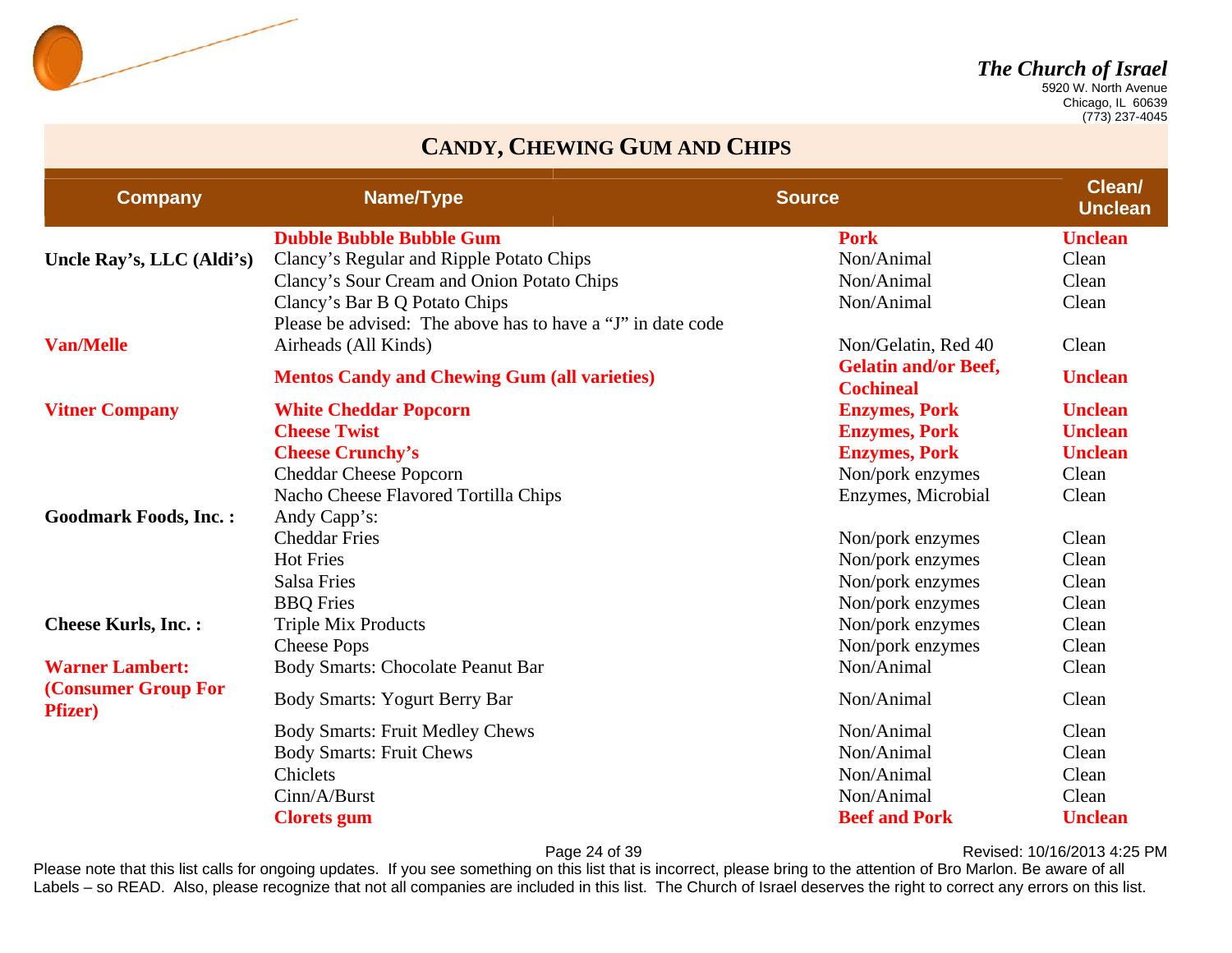

 Chicago, IL 60639 (773) 237-4045

#### **CANDY, CHEWING GUM AND CHIPS**

| <b>Company</b>                              | Name/Type                                                                                                | <b>Source</b> |                                           | Clean/<br><b>Unclean</b> |
|---------------------------------------------|----------------------------------------------------------------------------------------------------------|---------------|-------------------------------------------|--------------------------|
|                                             | Dentyne gum                                                                                              |               | Glycerin, Synthetic                       | Clean                    |
|                                             | Advantage gum                                                                                            |               | Cow milk protein                          | Clean                    |
|                                             | Certs, gum and mints                                                                                     |               |                                           | Clean                    |
|                                             | Bubblicious (all flavors)                                                                                |               |                                           | Clean                    |
|                                             | Freshen Up Gum                                                                                           |               | Non/Animal                                | Clean                    |
| Welch's                                     | <b>Fruit Snacks</b>                                                                                      |               | <b>Gelatin and/or Pork</b>                | <b>Unclean</b>           |
| <b>Wrigley Company</b>                      | <b>All Gums, Life Savers, Gummies</b>                                                                    |               | <b>Pork / cross contamination Unclean</b> |                          |
|                                             | <b>Starburst Fruit Chews</b>                                                                             |               | <b>Pork / cross/contamination Unclean</b> |                          |
|                                             | Skittles (Most) No Cross/contamination. Made at a different plant.                                       |               | Non/Pork                                  | Clean                    |
|                                             | <b>Skittles Crazy Cores</b>                                                                              |               | <b>Gelatin and/or Pork</b>                | <b>Unclean</b>           |
| <b>Wyandot World Class</b><br><b>Snacks</b> | Aldi's Brand:                                                                                            |               |                                           |                          |
|                                             | Clancy's Cheese Flavored Crunchy's                                                                       |               | Non/pork enzymes                          | Clean                    |
|                                             | Casa Mamita (Aldi's)                                                                                     |               |                                           |                          |
|                                             | Nacho Cheese Flavored Tortilla Chips                                                                     |               | Non/Pork                                  | Clean                    |
|                                             | <b>Ranch Chips</b>                                                                                       |               | Non/Pork                                  | Clean                    |
|                                             | <b>Tortilla Chips</b>                                                                                    |               | Non/Pork                                  | Clean                    |
|                                             | Please be advised: Wyandot makes Nacho Cheese Flavored Tortilla Chips for Casa Mamita, Kroger, Myers and |               |                                           |                          |
|                                             | Albertson's (Jewel's).                                                                                   |               |                                           |                          |
|                                             | The company are all Clean.                                                                               |               |                                           |                          |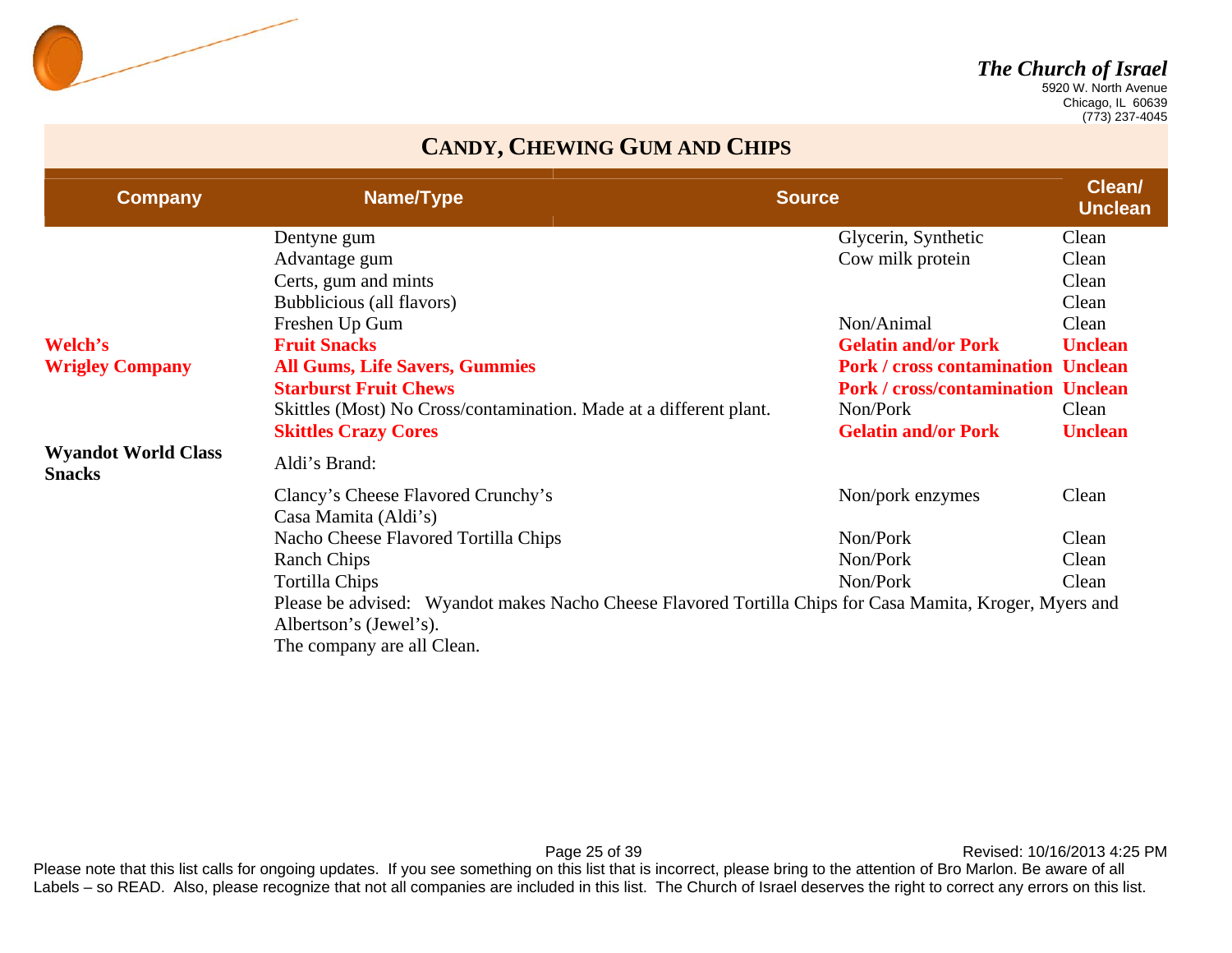

 Chicago, IL 60639 (773) 237-4045

#### **CEREALS**

| <b>Company</b>                           | Name/Type                                                                        | <b>Source</b>              | Clean/<br><b>Unclean</b> |
|------------------------------------------|----------------------------------------------------------------------------------|----------------------------|--------------------------|
| <b>Balance Bars</b>                      | All Kinds                                                                        | Non/Pork                   | Clean                    |
| <b>Biscuits Leclerc Ltd.</b><br>(Aldi's) | Breakfast Cereals (Most) – Check labels                                          | Non/Animal                 | Clean                    |
|                                          | The ones with Gelatin/Marshmallow                                                | <b>Pork</b>                | <b>Unclean</b>           |
| ConAgra                                  | Breakfast Harvest Cereals (Aldi's)                                               |                            |                          |
|                                          | <b>Cranberries and Nuts Cereal</b>                                               | Non/Pork                   | Clean                    |
|                                          | Granola w/Raisins Cereal                                                         | Non/Pork                   | Clean                    |
|                                          | <b>Fruit and Grains Cereal</b>                                                   | Non/Pork                   | Clean                    |
|                                          | <b>Banana and Nuts Cereal</b>                                                    | Non/Pork                   | Clean                    |
|                                          | <b>Chocolate Granola Bars</b>                                                    | Non/Pork                   | Clean                    |
|                                          | <b>Peanut Butter Granola Bars</b>                                                | Non/Pork                   | Clean                    |
| <b>General Mills</b>                     | <b>Lucky Charms Cereals</b>                                                      | <b>Gelatin and/or Pork</b> | <b>Unclean</b>           |
| <b>Kashi Foods</b>                       | GoLean Cereal and Crunch Cereal                                                  | Non/Pork                   | Clean                    |
|                                          | <b>Good Friends Cereal</b>                                                       | Non/Pork                   | Clean                    |
|                                          | Good Friends Cinna/Raisin Crunch                                                 | Non/Pork                   | Clean                    |
|                                          | <b>Heart to Heart Cereal</b>                                                     | Non/Pork                   | Clean                    |
|                                          | Honey Puffed Kashi Cereal                                                        | Non/Pork                   | Clean                    |
|                                          | Kashi Medley, Pillows, and Pilaf                                                 | Non/Pork                   | Clean                    |
|                                          | Puffed Kashi Cereal                                                              | Non/Pork                   | Clean                    |
|                                          | Kashi <sup>®</sup> Autumn Wheat <sup>®</sup> (organic)                           | Non/Animal                 | Clean                    |
|                                          | Kashi <sup>®</sup> Cinnamon Harvest <sup>®</sup> (organic)                       | Non/Animal                 | Clean                    |
|                                          | Kashi <sup>®</sup> Island Vanilla <sup>®</sup> (organic)                         | Non/Animal                 | Clean                    |
|                                          | Kashi® Strawberry Fields® (organic)                                              | Non/Animal                 | Clean                    |
|                                          | Kashi <sup>®</sup> Simply Maize (organic)                                        | Non/Animal                 | Clean                    |
|                                          | Kashi® Indigo Morning™ (organic)                                                 | Non/Animal                 | Clean                    |
|                                          | Kashi <sup>®</sup> Heart to Heart <sup>®</sup> Oat Flakes and Blueberry Clusters | Non/Animal                 | Clean                    |
|                                          | Kashi® GOLEAN Crisp!™ Toasted Berry Crumble                                      | Non/Animal                 | Clean                    |
|                                          | Kashi <sup>®</sup> GOLEAN Crisp!™ Cinnamon Crumble                               | Non/Animal                 | Clean                    |

Page 26 of 39 **Page 26 of 39** Revised: 10/16/2013 4:25 PM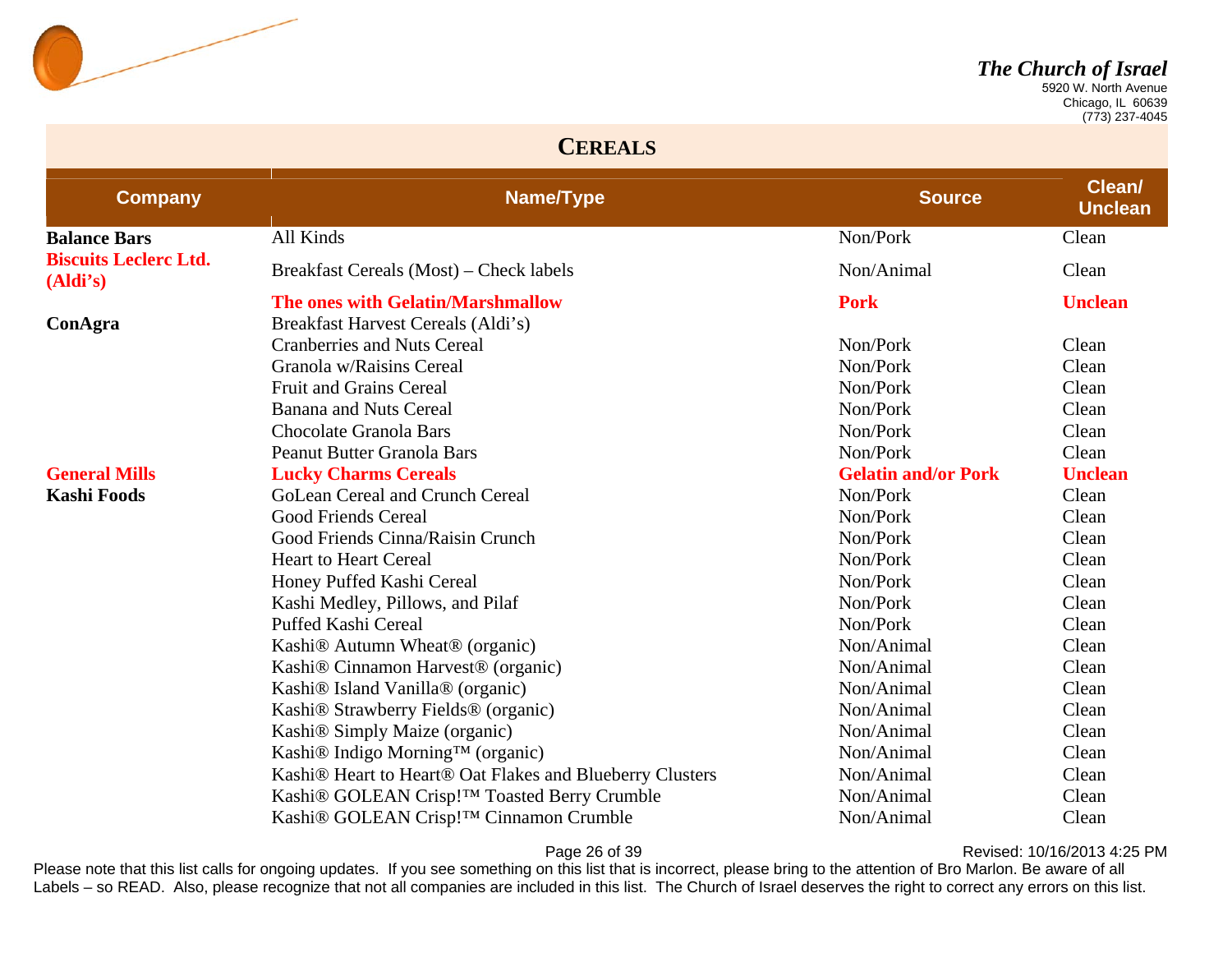

 Chicago, IL 60639 (773) 237-4045

#### **CEREALS**

| <b>Company</b>            | Name/Type                                                                                          | <b>Source</b>              | Clean/<br><b>Unclean</b> |
|---------------------------|----------------------------------------------------------------------------------------------------|----------------------------|--------------------------|
|                           | Kashi <sup>®</sup> 7 Whole Grain Puffs                                                             | Non/Animal                 | Clean                    |
|                           | Kashi <sup>®</sup> 7 Whole Grain Nuggets                                                           | Non/Animal                 | Clean                    |
|                           | Kashi <sup>®</sup> 7 Whole Grain Flakes                                                            | Non/Animal                 | Clean                    |
|                           | Kashi® Heart to Heart®Maple Instant Oatmeal                                                        | Non/Animal                 | Clean                    |
|                           | Kashi® Heart to Heart®Apple Cinnamon Instant Oatmeal                                               | Non/Animal                 | Clean                    |
|                           | Kashi® Heart to Heart® Original Woven Wheat Cracker                                                | Non/Animal                 | Clean                    |
|                           | Kashi <sup>®</sup> Heart to Heart <sup>®</sup> Roasted Garlic Woven Wheat Cracker                  | Non/Animal                 | Clean                    |
|                           | Kashi <sup>®</sup> 7 Whole Grain Pilaf                                                             | Non/Animal                 | Clean                    |
|                           | All products are certified Kosher and designated Clean except for the<br>frozen entrees and pizzas |                            |                          |
| <b>Kellogg Co.</b>        | Most Cereals (Look for "K" symbol)                                                                 | Gelatin and/or Beef        | Clean                    |
|                           | <b>Kellogg Fruity Marshmallow Krispies</b>                                                         | <b>Gelatin and/or Pork</b> | <b>Unclean</b>           |
|                           | <b>Marshmallow Fruit Loops</b>                                                                     | <b>Gelatin and/or Pork</b> | <b>Unclean</b>           |
|                           | <b>Snack/Ums Rice Krispies Treat Krunch</b>                                                        | <b>Gelatin and/or Pork</b> | <b>Unclean</b>           |
|                           | <b>Kellogg Smorz Cereal</b>                                                                        | <b>Gelatin and/or Pork</b> | <b>Unclean</b>           |
|                           | All Cereals containing marshmallow derivatives                                                     | <b>Gelatin and/or Pork</b> | <b>Unclean</b>           |
| <b>Little Crow Foods</b>  | CoCo Wheats                                                                                        | Non/Pork                   | Clean                    |
| <b>Malt O Meal</b>        | <b>Golden Puffs</b>                                                                                | <b>Gelatin, Fish</b>       | <b>Unclean</b>           |
|                           | (Uses whichever fish gelatin available on the open market.)                                        |                            |                          |
|                           | <b>Marshmallow Mateys Cereal</b>                                                                   | <b>Gelatin and/or Pork</b> | <b>Unclean</b>           |
|                           | <b>Frosted Mini Spooners</b>                                                                       | <b>Gelatin and/or Pork</b> | <b>Unclean</b>           |
|                           | All other Bag Cereals                                                                              | Non/Gelatin                | Clean                    |
| <b>Hot Wheat Cereals:</b> | Original                                                                                           | Non/Animal                 | Clean                    |
|                           | Chocolate                                                                                          | Non/Animal                 | Clean                    |
|                           | Maple and Brown Sugar                                                                              | Non/Animal                 | Clean                    |
|                           | <b>Big Bowl Instant Oatmeal: Apple and Cinnamon Flavor</b>                                         | <b>Gelatin, Fish</b>       | <b>Unclean</b>           |

Page 27 of 39 **Page 27 of 39** Revised: 10/16/2013 4:25 PM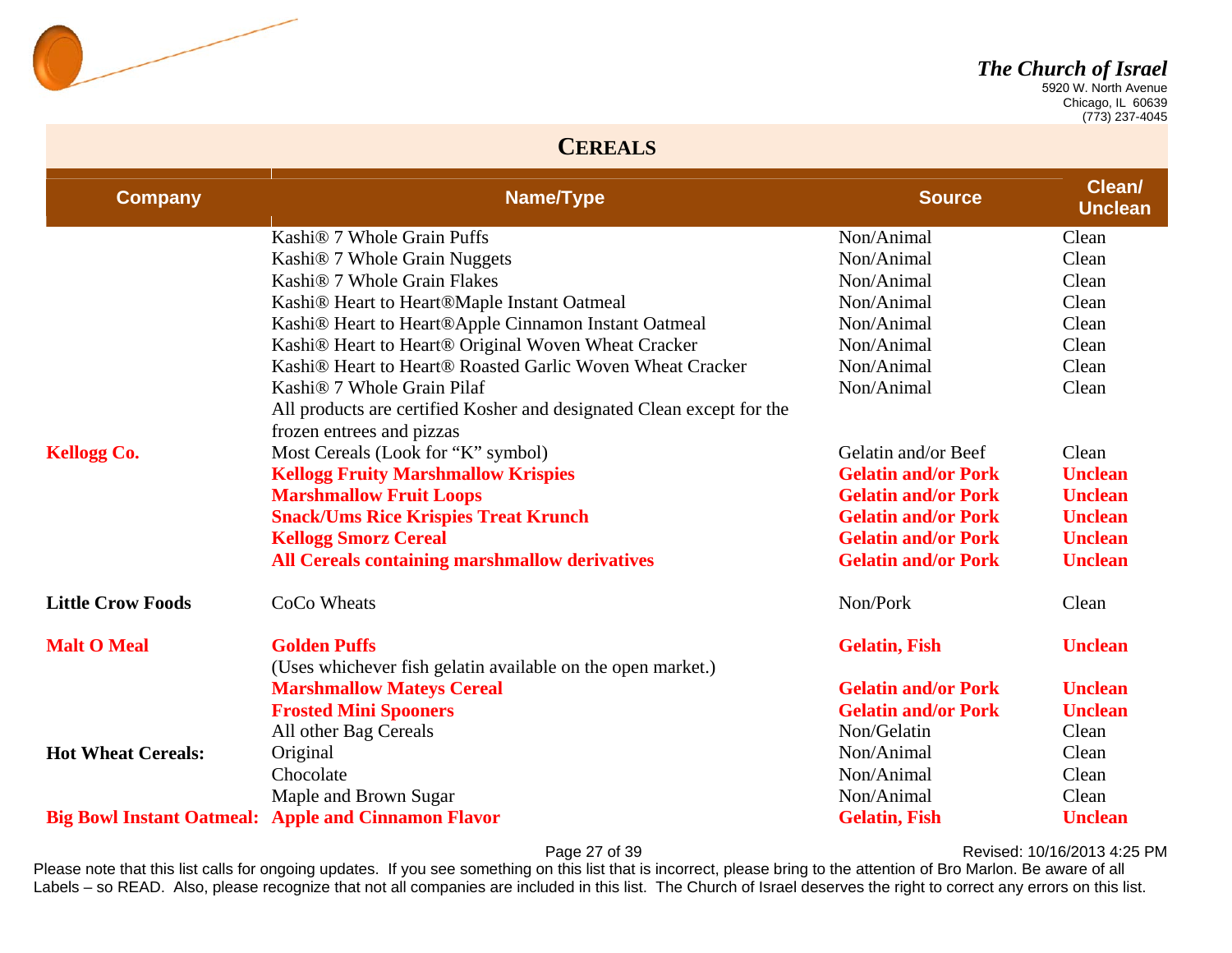

 Chicago, IL 60639 (773) 237-4045

#### **CEREALS**

| <b>Company</b>                                    | Name/Type                                                                            | <b>Source</b>                | Clean/<br><b>Unclean</b> |
|---------------------------------------------------|--------------------------------------------------------------------------------------|------------------------------|--------------------------|
|                                                   | <b>Maple and Brown Sugar Flavor</b>                                                  | <b>Gelatin, Fish</b>         | <b>Unclean</b>           |
|                                                   | <b>Variety Pack</b>                                                                  | <b>Gelatin, Fish</b>         | <b>Unclean</b>           |
| The following cereals are found at Aldi's stores: |                                                                                      |                              |                          |
|                                                   | <b>Breakfast Best Cereals (DISCONTINUED)</b>                                         |                              |                          |
|                                                   | <b>Millville Cereals with Gelatin and or Marshmallow</b>                             | <b>Pork</b>                  | <b>Unclean</b>           |
|                                                   | Millville Cereals without Gelatin and or Marshmallow                                 | Non/Pork                     | Clean                    |
| <b>McKee Foods Corp.</b>                          | <b>Sunbelt Cereals</b>                                                               | Non/Pork                     | Clean                    |
| <b>Mom's Best</b>                                 | <b>Natural Cereals</b>                                                               | <b>Gelatin / Pork</b>        | <b>Unclean</b>           |
| <b>Post</b>                                       | Cereals                                                                              | Non/Pork                     | Clean                    |
| <b>Quaker Oats Company</b>                        | <b>Instant Oatmeal:</b>                                                              |                              |                          |
|                                                   | Apples and Cinnamon                                                                  | Plant/synthetic              | Clean                    |
|                                                   | Cinnamon and Spices                                                                  | Plant/synthetic              | Clean                    |
|                                                   | Maple Brown Sugar                                                                    | Plant/synthetic              | Clean                    |
| <b>Ralston Foods (Aldi's)</b>                     | <b>Shredded Wheat</b>                                                                | Non/Pork                     | Clean                    |
|                                                   | Millville Trail Mix Bars                                                             | Non/Pork                     | Clean                    |
|                                                   | <b>Honey Puffs</b>                                                                   | Non/Pork                     | Clean                    |
|                                                   | <b>Wheat Puffs</b>                                                                   | Non/Pork                     | Clean                    |
|                                                   | <b>Crispy Oats</b>                                                                   | Non/Pork                     | Clean                    |
|                                                   | Honey Nut Crispy Oats                                                                | Non/Pork                     | Clean                    |
|                                                   | <b>Frosted Shredded Wheat</b>                                                        | <b>Gelatin and/or Pork</b>   | <b>Unclean</b>           |
|                                                   | <b>Millville Marshmallow and Stars Cereal</b>                                        | <b>Gelatin and/or Pork</b>   | <b>Unclean</b>           |
|                                                   | <b>Sovex Foods (Aldi's Brand) Breakfast Best Low Fat Granola Cereal with Raisins</b> | <b>Gelatin, Fish/unknown</b> | <b>Unclean</b>           |

Page 28 of 39 **Page 28 of 39** Revised: 10/16/2013 4:25 PM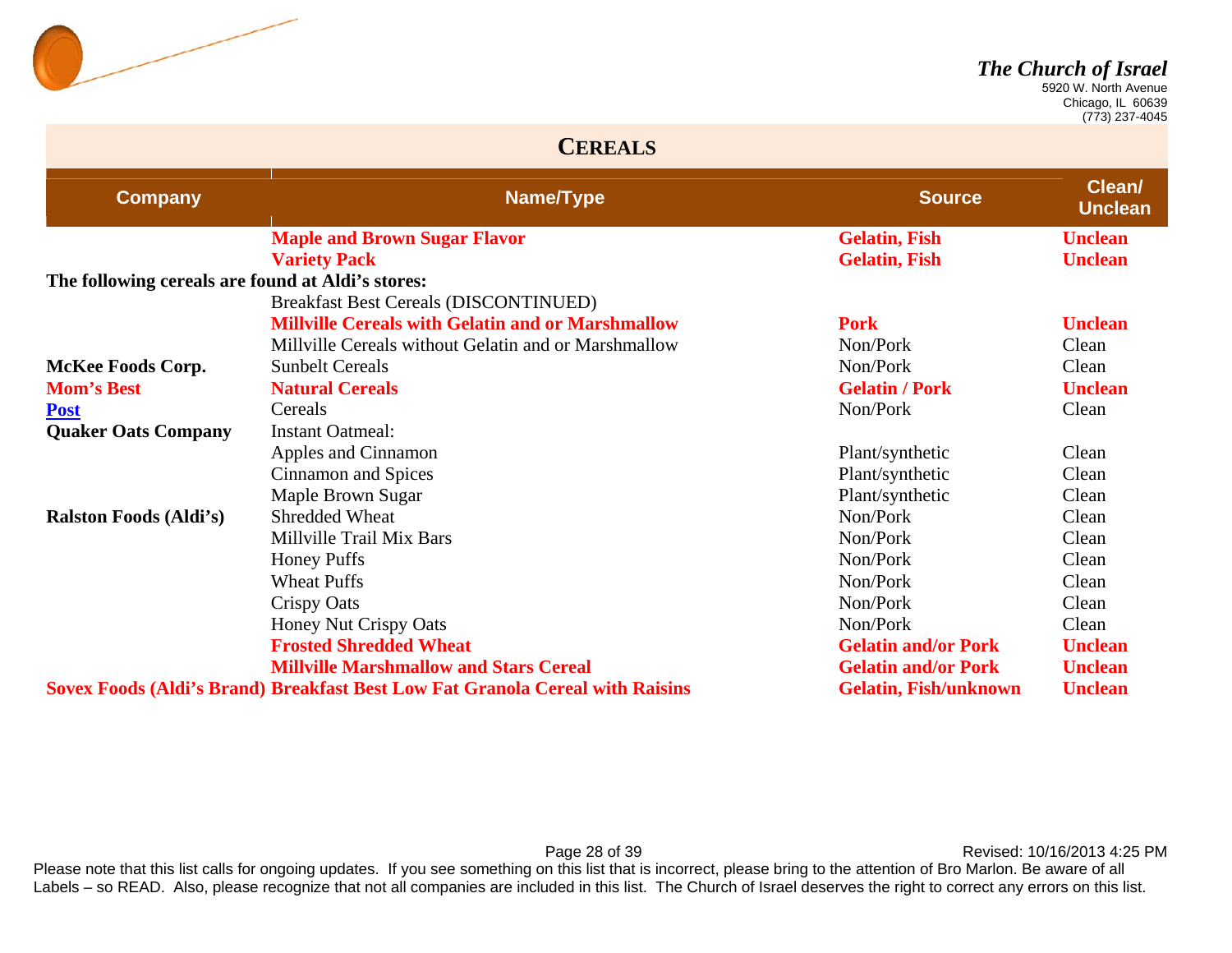

 Chicago, IL 60639 (773) 237-4045

#### **DAIRY AND FRUIT**

| <b>Company</b>                             | <b>Name/Type</b>                                | <b>Source</b>                             | Clean/<br><b>Unclean</b> |
|--------------------------------------------|-------------------------------------------------|-------------------------------------------|--------------------------|
| Baldwin/Richardson Foods Baldwin Ice Cream |                                                 | Non/Animal                                | Clean                    |
|                                            | Mrs. Richardson Toppings                        | Vegetable/plant                           | Clean                    |
| <b>Baker's and Chef's (Sam's)</b><br>Club) | <b>White American Cheese 120ct/slices</b>       | <b>Porcine Enzymes</b>                    | <b>Unclean</b>           |
| <b>Baskin/Robbins</b>                      | All Products Certified Kosher (one exception)   | Non/Pork                                  | Clean                    |
|                                            | <b>Pink Bubble Gum and Rocky Road Ice Cream</b> | <b>Gelatin (Pork)</b>                     | <b>Unclean</b>           |
| <b>Berner Foods</b>                        | Casa Mamita Salsa                               | Non/Pork                                  | Clean                    |
|                                            | Con Quesso Mild                                 | Non/Pork                                  | Clean                    |
|                                            | <b>Leland Cheese Topping</b>                    | Non/Pork                                  | Clean                    |
| <b>Bernstein's</b>                         | <b>Dressings</b>                                |                                           | <b>Unclean</b>           |
| <b>Best Foods</b>                          | I Can't Believe It's Not Butter                 | Non/Gelatin                               | Clean                    |
|                                            | <b>Regular Quarters/Butter</b>                  | Non/Gelatin                               | Clean                    |
|                                            | Regular Spread/Butter                           | Non/Gelatin                               | Clean                    |
|                                            | <b>Spray Butter</b>                             | Non/Gelatin                               | Clean                    |
|                                            | <b>Squeeze Butter</b>                           | Non/Gelatin                               | Clean                    |
|                                            | Sweet (Unsalted) Butter                         | Non/Gelatin                               | Clean                    |
| <b>Best Foods</b>                          | <b>Fat Free Butter</b>                          | <b>Gelatin and/or Beef/Pork</b>           | <b>Unclean</b>           |
|                                            | <b>Light Butter</b>                             | <b>Gelatin and/or Beef/Pork</b>           | <b>Unclean</b>           |
|                                            | <b>Sweet Cream and Calcium Butter</b>           | <b>Gelatin and/or Beef/Pork</b>           | <b>Unclean</b>           |
| <b>Borden Foods</b>                        | <b>Cheese Singles</b>                           | <b>Gelatin and/or Pork/Cross</b><br>cont. | <b>Unclean</b>           |
|                                            | <b>Natural Cheeses</b>                          | Pork/free                                 | Clean                    |
| <b>Bongards Creameries</b><br>(Aldi's)     | Clancy's Cheese Spread (similar to Velveeta)    | Pork/free                                 | Clean                    |
| <b>Brown Cow Farm</b>                      | YOGURTS (All Kinds)                             | Non/Pork                                  | Clean                    |
| <b>CDS</b>                                 | Aldi's brand natural cheeses                    | Microbiological                           | Clean                    |
| <b>ConAgra Foods</b>                       | <b>Jolly Rancher Gel Snacks</b>                 | Non/Gelatin                               | Clean                    |
|                                            | Reddi Wip Topping                               | Non/Pork                                  | Clean                    |

Page 29 of 39 **Page 29 of 39** Revised: 10/16/2013 4:25 PM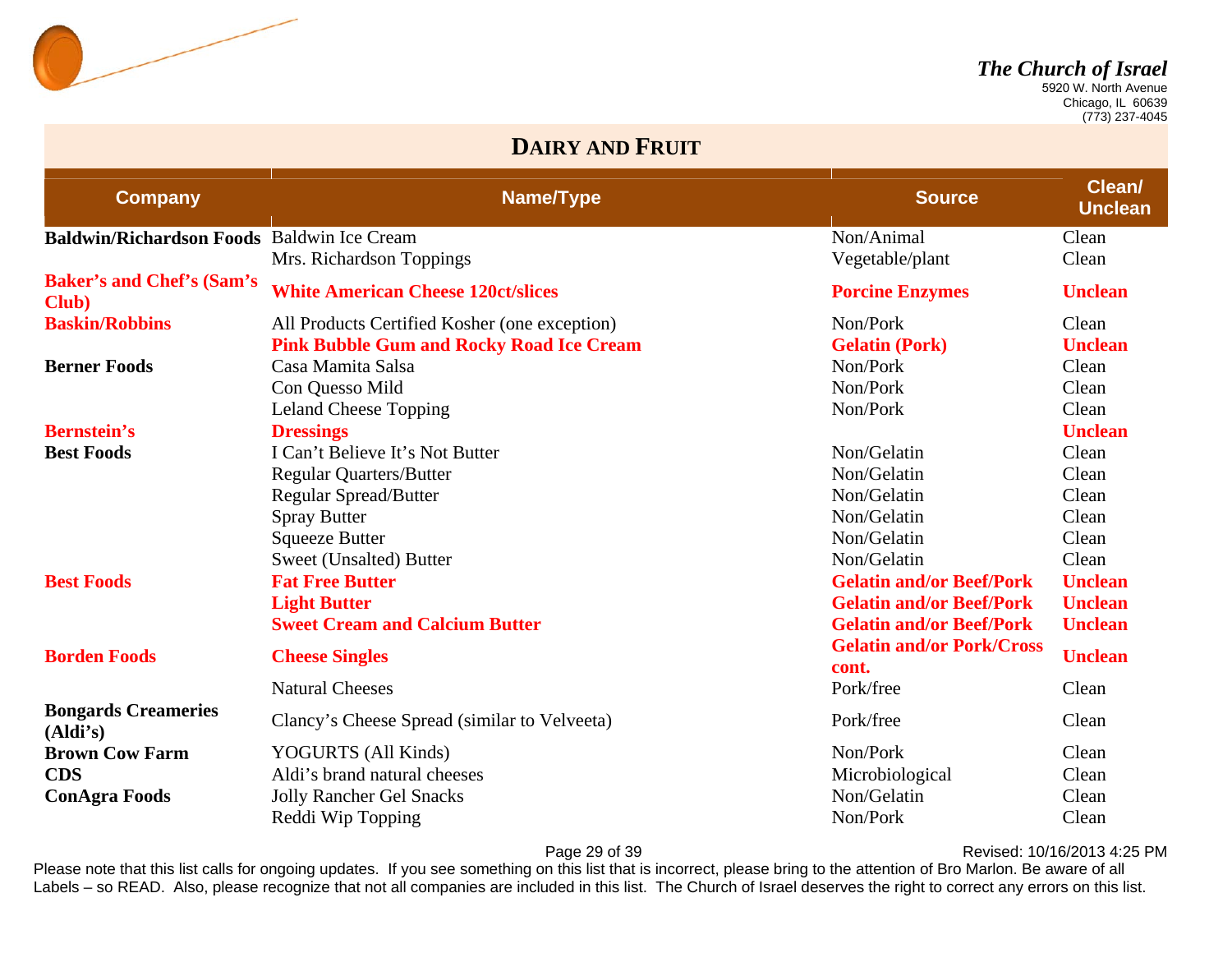

 Chicago, IL 60639 (773) 237-4045

#### **DAIRY AND FRUIT**

| <b>Company</b>                 | Name/Type                                                   | <b>Source</b>              | Clean/<br><b>Unclean</b> |
|--------------------------------|-------------------------------------------------------------|----------------------------|--------------------------|
| <b>Cool Cups Snacks</b>        | 4/pack Gel Snack                                            | Non/Pork                   | Clean                    |
| <b>Country Classic Dairies</b> | <b>Cottage Cheese</b>                                       | Enzymes, Beef              | Clean                    |
| <b>Crystal Farms</b>           | Natural cheeses                                             | Non/Animal                 | Clean                    |
|                                | <b>Process cheeses</b>                                      | <b>Beef and Pork</b>       | <b>Unclean</b>           |
|                                | <b>Cheese Loaf singles</b>                                  | <b>Beef and Pork</b>       | <b>Unclean</b>           |
|                                | <b>Hot Pepper cheeses</b>                                   | <b>Beef and Pork</b>       | <b>Unclean</b>           |
| <b>Dannon</b>                  | Flavored: Coffee, Cran Raspberry, Lemon and Vanilla Yogurts | Non/Pork                   | Clean                    |
|                                | Plain: Lowfat, Nonfat, Clean Natural, and Organic Yogurts   | Non/Pork                   | Clean                    |
|                                | Frozen: All Kinds                                           | Non/Pork                   | Clean                    |
|                                | Soft Frozen Fat Free:                                       |                            |                          |
|                                | Blueberry Pie, Strawberry, Chocolate                        | Non/Pork                   | Clean                    |
|                                | French Vanilla, Orange Blossom,                             | Non/Pork                   | Clean                    |
|                                | Peach Passion, Praline Pecan,                               | Non/Pork                   | Clean                    |
|                                | NY Cheesecake, White Chocolate                              | Non/Pork                   | Clean                    |
|                                | Mousse and Red Raspberry Yogurts                            | Non/Pork                   | Clean                    |
|                                | SS No Sugar Added:                                          |                            |                          |
|                                | Vanilla, Chocolate, and Nonfat Gourmet                      | Non/Pork                   | Clean                    |
|                                | Variety Pack Mix                                            | Non/Pork                   | Clean                    |
|                                | <b>All Yogurt Products with Gelatin or Cochineal</b>        | <b>Gelatin and/or Pork</b> | <b>Unclean</b>           |
| <b>Dean Foods</b>              | Dairy products                                              | Gelatin and/or Beef        | Clean                    |
| (Morning Star Foods Div.)      | Dairy Ease 100% Lactose Free Milk                           | Non/Pork                   | Clean                    |
|                                | <b>Dips (All Kinds)</b>                                     | <b>Gelatin and/or Pork</b> | <b>Unclean</b>           |
|                                | Chugs' Milk                                                 | VD3, non/animal            | Clean                    |
|                                | Ice Cream                                                   | Non/Pork                   | Clean                    |
| (Morning Star Foods Div.)      | Milk                                                        | VD3, non/animal            | Clean                    |
|                                | Sour Cream                                                  | Non/Pork                   | Clean                    |
|                                | Fieldcrest Ice Cream (Jewel)                                | Plant/Vegetable            | Clean                    |
|                                | <b>Fieldcrest Milk</b>                                      | VD3, non/animal            | Clean                    |

Page 30 of 39 **Page 30 of 39** Revised: 10/16/2013 4:25 PM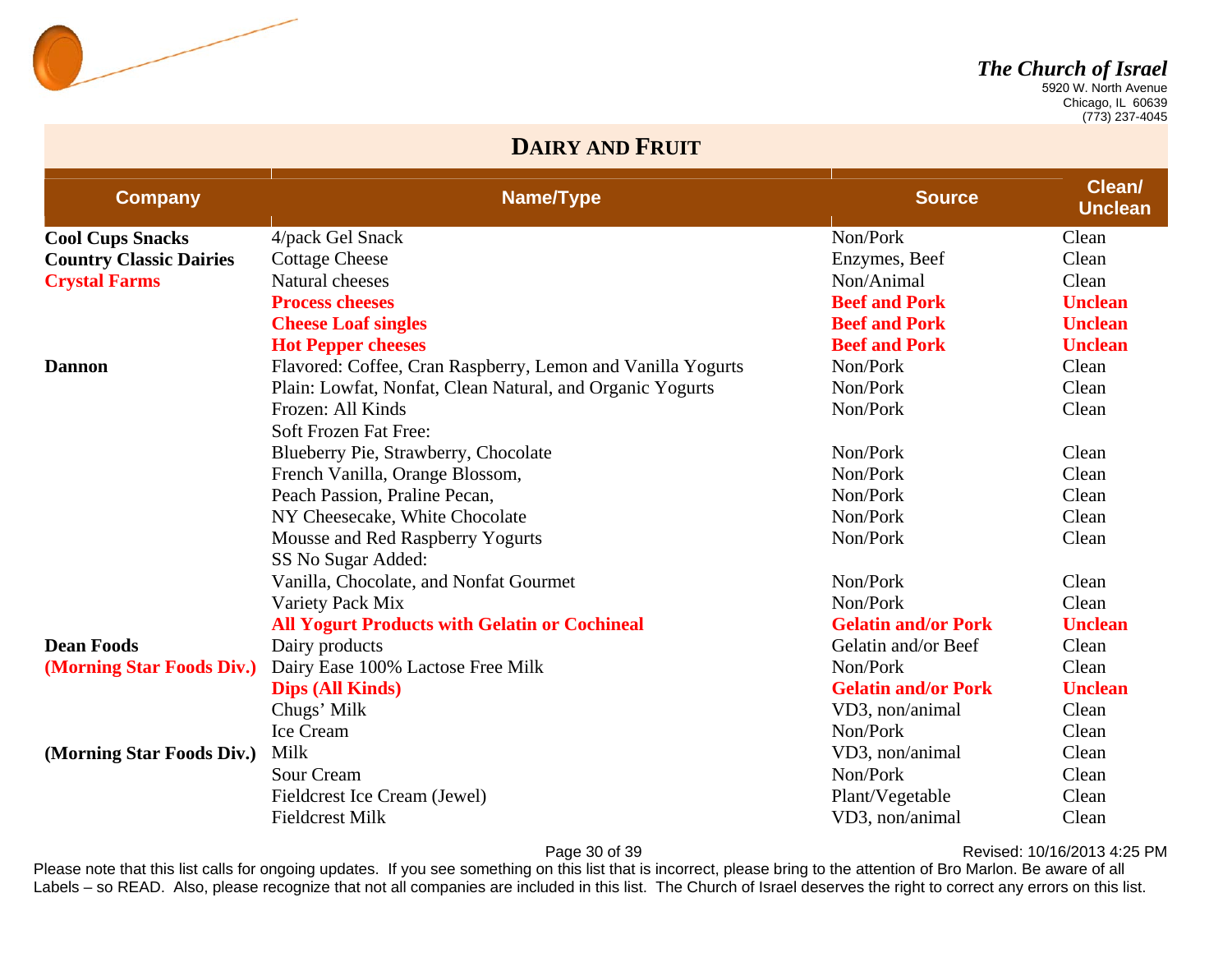

 Chicago, IL 60639 (773) 237-4045

#### **DAIRY AND FRUIT**

| <b>Company</b>                      | Name/Type                                                                   | <b>Source</b>              | Clean/<br><b>Unclean</b> |
|-------------------------------------|-----------------------------------------------------------------------------|----------------------------|--------------------------|
| Dole Foods, Inc.                    | Fruit N' Gel Bowls (Most)                                                   | Non/Pork                   | Clean                    |
|                                     | <b>Fruit N' Gel Bowls with Cochineal</b>                                    | <b>Cochineal</b>           | <b>Unclean</b>           |
|                                     | <b>Jar Fruit</b>                                                            | <b>Cochineal</b>           | <b>Unclean</b>           |
| <b>Driggs Farms</b>                 | Sundae Shoppe Ice Cream Sandwich                                            | Non/Pork                   | Clean                    |
| (acquired by Land/O/Sun<br>Dairies) | <b>Sundae Shoppe Nut Cones</b>                                              | Non/Pork                   | Clean                    |
|                                     | A Subsidiary of Dean Foods Sundae Shoppe Strawberry Swirl Ice Cream         | Non/Pork                   | Clean                    |
| <b>Dutch Farm</b>                   | <b>All Cheese Products</b>                                                  | <b>Microbial Enzymes</b>   | Clean                    |
|                                     | <b>All Gelatin Products</b>                                                 | <b>Animal Gelatin</b>      | <b>Unclean</b>           |
|                                     | Please be advised: Their Cheeses can be purchased from: Sunset,             |                            |                          |
|                                     | Caputos, Treasure Island, Pete's, Tony's, Ultra, Strack and Van Til, Walts, |                            |                          |
|                                     | Garden Fresh and some Super Wal-Mart's.                                     |                            |                          |
| Edy's                               | <b>Dreamer's Galactic Chocolate Swirl</b>                                   | <b>Gelatin and/or Pork</b> | <b>Unclean</b>           |
|                                     | All other Dreamer Ice Creams                                                | Non/Pork                   | Clean                    |
|                                     | Edy's Grand Ice Cream                                                       | Vegetable/Plant            | Clean                    |
|                                     | Edy's Sherbet                                                               | Vegetable/Plant            | Clean                    |
|                                     | <b>Fruit Bars</b>                                                           | Vegetable/Plant            | Clean                    |
|                                     | (Plain flavors only e.g. Vanilla, Chocolate, etc)                           |                            |                          |
|                                     | <b>Edy's Rocky Road</b>                                                     | <b>Gelatin and/or Pork</b> | <b>Unclean</b>           |
| <b>Friendly Farms (Aldi's)</b>      | <b>Blueberry and Strawberry Yogurts</b>                                     | Non/Pork                   | Clean                    |
|                                     | Strawberry/Banana Yogurt                                                    | Non/Pork                   | Clean                    |
| <b>General Mills</b>                | Colombo and Yoplait Yogurts                                                 |                            |                          |
| <b>Kosher List</b>                  | <b>Without Cochineal</b>                                                    | Gelatin and/or Beef        | Clean                    |
|                                     | <b>With Cochineal</b>                                                       | <b>Insect, Lac</b>         | <b>Unclean</b>           |
|                                     | <b>Yoplait Frozen Smoothies</b>                                             | <b>Gelatin and/or Pork</b> | <b>Unclean</b>           |
| <b>Great Lakes Cheese</b>           | Aldi's brand: Happy Farms Natural Cheese                                    | Microbial/Chymosin         | Clean                    |
|                                     | <b>Processed Cheese Singles/Spreads</b>                                     | <b>Enzymes/pork/calf</b>   | <b>Unclean</b>           |
| <b>Hickory Farms</b>                | Cheese Products / Microbial enzymes                                         | Non/Pork                   | Clean                    |

Page 31 of 39 **Page 31 of 39** Revised: 10/16/2013 4:25 PM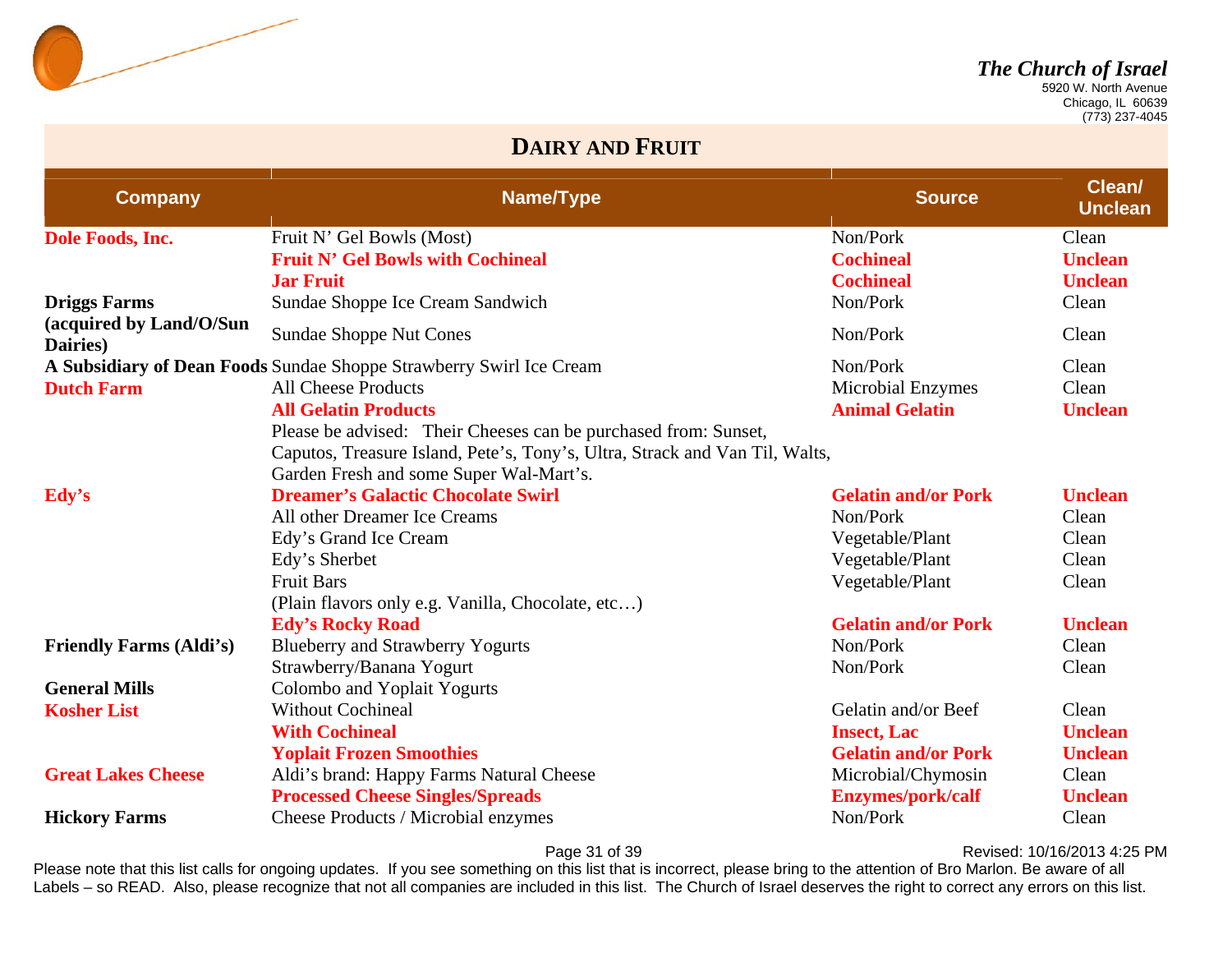

 Chicago, IL 60639 (773) 237-4045

#### **DAIRY AND FRUIT**

| <b>Company</b>         | Name/Type                                                                        | <b>Source</b>                    | Clean/<br><b>Unclean</b> |
|------------------------|----------------------------------------------------------------------------------|----------------------------------|--------------------------|
| <b>Horizon Organic</b> | <b>Butter</b>                                                                    | Non/Pork                         | Clean                    |
|                        | Cheeses                                                                          | Non/Pork                         | Clean                    |
|                        | <b>Cottage Cheese</b>                                                            | Non/Pork                         | Clean                    |
|                        | Milk                                                                             | Non/Pork                         | Clean                    |
|                        | <b>Parmesan Cheese</b>                                                           | <b>Rennet, Beef/Pork</b>         | <b>Unclean</b>           |
|                        | Puddings                                                                         | Non/Pork                         | Clean                    |
| <b>Horizon Organic</b> | <b>Sour Cream</b>                                                                | Non/Pork                         | Clean                    |
|                        | Yogurt                                                                           | Non/Pork                         | Clean                    |
|                        | <b>JOHNSON and JOHNSON</b> Benecol Spreads and BENECOL Smart Chew Caramel Flavor | Vegetable/Mono/DyglyceridesClean |                          |
| <b>Kashi Products</b>  | GoLean Ready/To/Drink Shakes (Discontinued)                                      |                                  |                          |
| <b>Kraft Foods</b>     | <b>Blue Cheese Dressing</b>                                                      | Calf                             | Clean                    |
|                        | <b>Caesar Salad Dressing</b>                                                     | Romano, goat and lamb            | Clean                    |
|                        | <b>Ranch Salad Dressing</b>                                                      | Calf                             | Clean                    |
|                        | <b>Grated Parmesan Cheese</b>                                                    |                                  | Clean                    |
|                        | Philadelphia Brand Cream Cheese                                                  |                                  | Clean                    |
|                        | Light Philadelphia Brand Neufchatel Cheese                                       |                                  | Clean                    |
|                        | <b>Natural Swiss cheese</b>                                                      |                                  | Clean                    |
|                        | <b>Kraft Singles</b>                                                             | <b>Flav. Enzymes, Beef/Pork</b>  | <b>Unclean</b>           |
|                        | <b>Kraft Velveeta</b>                                                            | <b>Flav. Enzymes, Beef/Pork</b>  | <b>Unclean</b>           |
|                        | Miracle Whip Salad Dressing                                                      |                                  | Clean                    |
|                        | Mayo Real Mayonnaise                                                             |                                  | Clean                    |
|                        | <b>All Products with Gelatin</b>                                                 | <b>Gelatin and/or Pork</b>       | <b>Unclean</b>           |
| <b>Kroger Company</b>  | Natural cheese without gelatin                                                   | Non/Pork                         | Clean                    |
|                        | <b>Cheese Singles and Cheeses with gelatin</b>                                   | <b>Gelatin and/or Pork</b>       | <b>Unclean</b>           |
| Land O' Lakes, Inc.    | Sweet Cream Butter, Sticks or Whipped (salted and unsalted)                      | Non/Pork                         | Clean                    |
|                        | Light Butter, Sticks or Whipped                                                  | Non/Pork                         | Clean                    |
|                        | Spreadable Butter with Canola Oil                                                | Non/Pork                         | Clean                    |
|                        | Butter with Olive Oil                                                            | Non/Pork                         | Clean                    |

Page 32 of 39 **Page 32 of 39** Revised: 10/16/2013 4:25 PM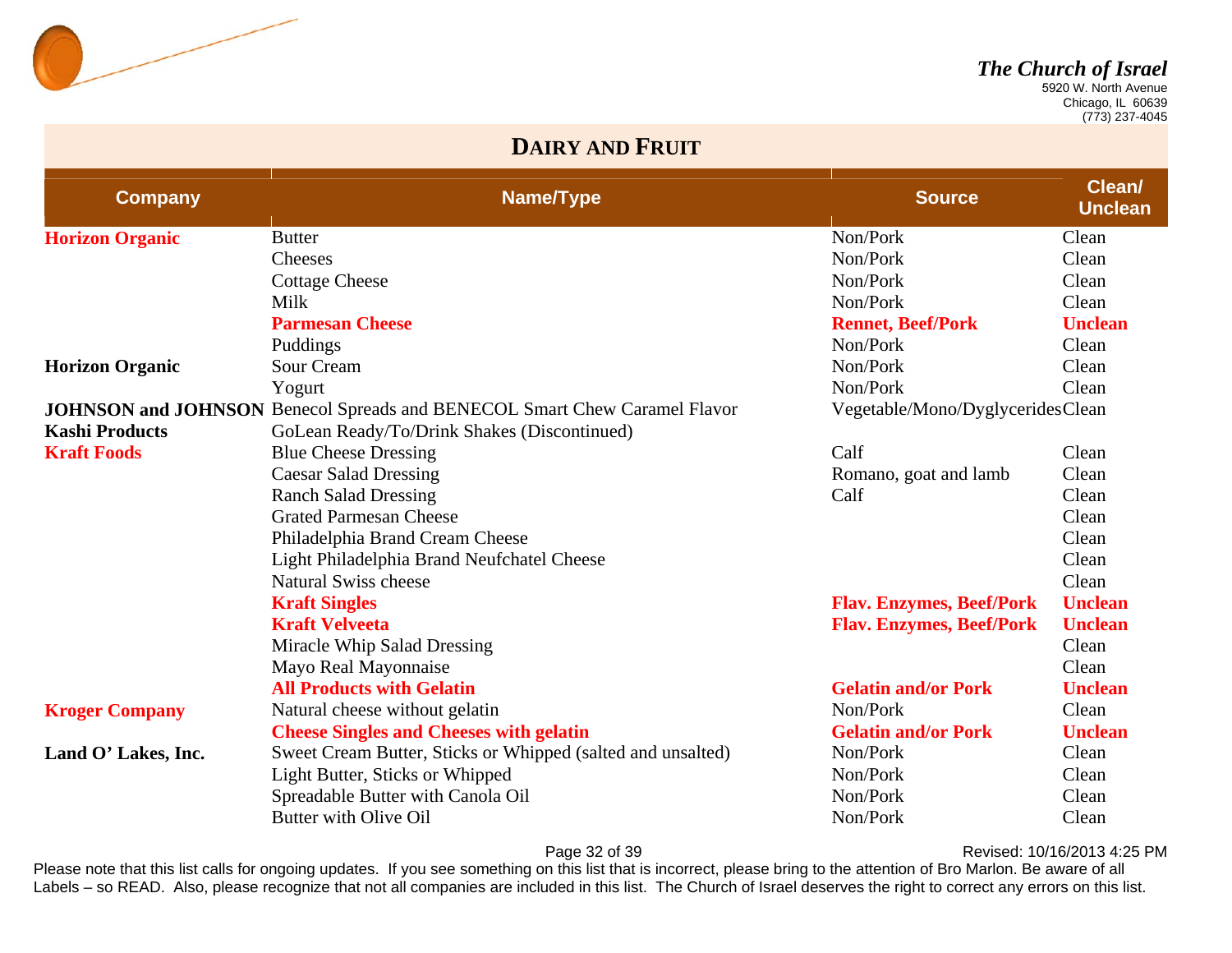

 Chicago, IL 60639 (773) 237-4045

#### **DAIRY AND FRUIT**

| <b>Company</b>          | Name/Type                                                                                                   | <b>Source</b>                                 | Clean/<br><b>Unclean</b> |
|-------------------------|-------------------------------------------------------------------------------------------------------------|-----------------------------------------------|--------------------------|
|                         | Light Butter with Canola Oil                                                                                | Non/Pork                                      | Clean                    |
|                         | <b>Honey Butter Spread</b>                                                                                  | Non/Pork                                      | Clean                    |
|                         | Cinnamon Sugar Butter Spread                                                                                | Non/Pork                                      | Clean                    |
|                         | <b>Natural Cheeses</b>                                                                                      | Enzymes, Microbial                            | Clean                    |
|                         | <b>Processed American Cheeses</b>                                                                           | <b>Enzymes,</b><br><b>Beef/Pork/Microbial</b> | <b>Unclean</b>           |
|                         | Butter [All Kinds] has natural flavor from lactic acid                                                      | Non/Pork                                      | Clean                    |
|                         | Margarine and Spreads                                                                                       | Non/Pork                                      | Clean                    |
|                         | NATURAL CHEESES have enzymes from microbial source                                                          | Non/Pork                                      | Clean                    |
| <b>LACTAID Brand</b>    | Whole Milk contains Vitamin D3 from Lamb's wool                                                             | Non/pork                                      | Clean                    |
|                         | All Natural Ice Cream Vanilla                                                                               | Non/pork                                      | Clean                    |
| <b>Lifeway Kefir</b>    | <b>Probiotic Drinks and Farmer's Cheeses</b>                                                                | Non/Pork                                      | Clean                    |
| <b>Master's Gallery</b> | <b>Jewel Cheese Singles</b>                                                                                 | <b>Pork</b>                                   | <b>Unclean</b>           |
|                         | <b>Jewel Natural Cheeses</b>                                                                                | Non/Pork                                      | Clean                    |
| <b>McNeil</b>           | Lactaid 100% Lactose Free Milk                                                                              | Enzymes, fungal                               | Clean                    |
| (Made by Splenda)       | <b>Lactaid Whole Milk</b>                                                                                   | Vitamin D3, Lambs wool                        | Clean                    |
| (Made by Splenda)       | <b>LACTAID Brand All Natural Ice Cream Vanilla</b><br>All of their products are certified kosher by the OU. | Non/Pork                                      | Clean                    |
| <b>Multi/Foods</b>      | Pet Evaporated Milk                                                                                         | Non/Pork                                      | Clean                    |
| <b>Nestle</b>           | <b>Nestle Carnation Coffee Mate</b>                                                                         | Vegetable                                     | Clean                    |
|                         | <b>Carnation Evaporated Milk</b>                                                                            | Vegetable                                     | Clean                    |
| <b>Old Homes Foods</b>  | Oberweiss, Low Fat Yogurt                                                                                   | Gelatin and/or Beef                           | Clean                    |
|                         | Soft Whip Yogurt                                                                                            | Non/Pork                                      | Clean                    |
|                         | <b>Oberweiss Milk</b>                                                                                       | VD3, non/pork                                 | Clean                    |
| <b>Peak Foods</b>       | Aldi's Frozen Whipped Topping                                                                               | Non/Pork                                      | Clean                    |
| Richelieu Foods, Inc.   | Aldi's Salad Mate Dressings:                                                                                |                                               |                          |
|                         | <b>French Dressing</b>                                                                                      | Non/Animal                                    | Clean                    |
|                         | <b>Ranch Dressing</b>                                                                                       | Cow                                           | Clean                    |

Page 33 of 39 **Page 33 of 39** Revised: 10/16/2013 4:25 PM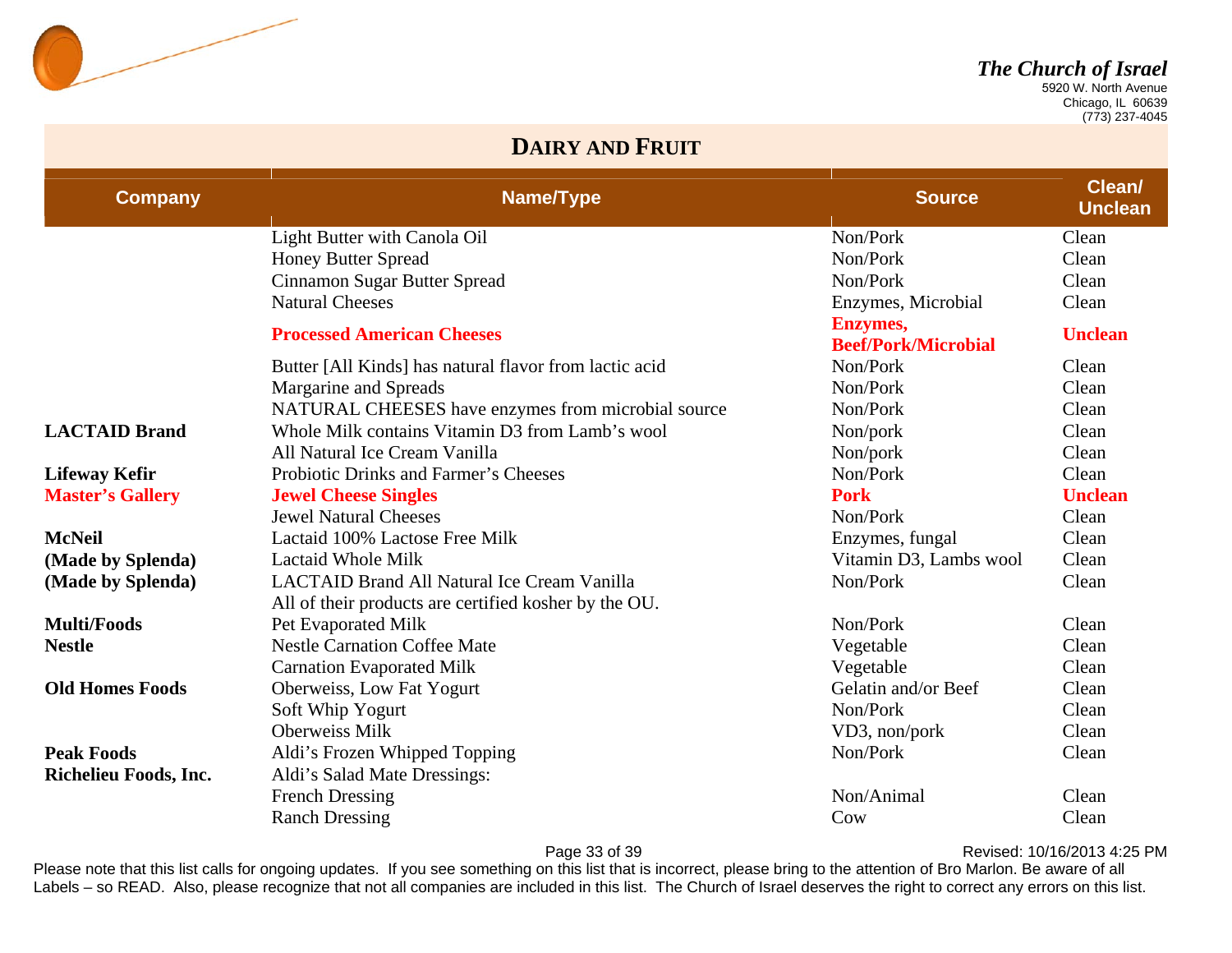

 Chicago, IL 60639 (773) 237-4045

#### **DAIRY AND FRUIT**

| <b>Company</b>                | Name/Type                                    | <b>Source</b>                             | Clean/<br><b>Unclean</b> |
|-------------------------------|----------------------------------------------|-------------------------------------------|--------------------------|
| <b>Tuscan Garden products</b> | Ranch and French Dressings                   | Pork/free                                 | Clean                    |
| <b>Saputo Cheese</b>          | Dragon                                       | Enzyme, calf, kid, lamb                   | Clean                    |
|                               | Gardenia                                     | Enzyme, calf, kid, lamb                   | Clean                    |
|                               | Frigo                                        | Enzyme, calf, kid, lamb                   | Clean                    |
|                               | Lorraine                                     | Enzyme, calf, kid, lamb                   | Clean                    |
|                               | Stella                                       | Enzyme, calf, kid, lamb                   | Clean                    |
| <b>Sargento</b>               | Shredded, sliced cheeses                     | Non/Animal                                | Clean                    |
|                               | Six Cheese Italian Blend                     | <b>Beef</b>                               | Clean                    |
|                               | Romano/Provolone Cheese Wedges               | Beef                                      | Clean                    |
|                               | Light Six Cheese Italian Blend               | <b>Beef</b>                               | Clean                    |
|                               | <b>Light Sliced Provolone</b>                | Beef                                      | Clean                    |
| <b>Schreiber Foods, Inc.</b>  | <b>Cub Store Brand cheese</b>                | <b>Pork</b>                               | <b>Unclean</b>           |
|                               | <b>Ultra Food Store Brand cheese</b>         | <b>Pork</b>                               | <b>Unclean</b>           |
| <b>Unilever</b>               | <b>Breyers, Good Humor, Klondyke and Pop</b> | <b>Gelatin and/or Pork/Insect Unclean</b> |                          |
|                               | Sicle Products with Gelatin                  |                                           |                          |
|                               | Products without Gelatin or Carmine          | Non/Pork                                  | Clean                    |
| <b>Wish/Bone</b>              | <b>Italian Dressing</b>                      | Non/Pork                                  | Clean                    |
|                               | <b>Robusto Italian Dressing</b>              | Non/Pork                                  | Clean                    |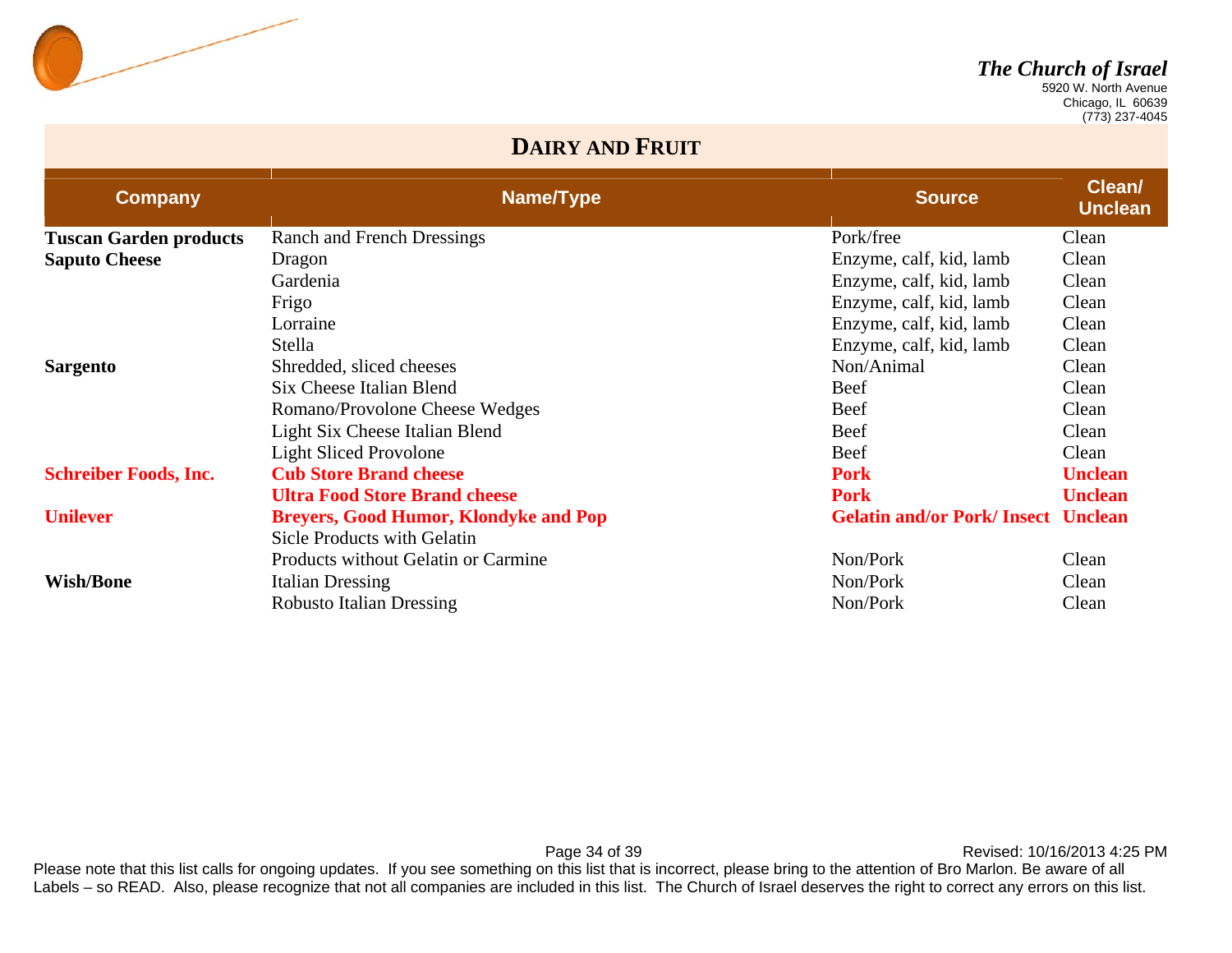

 Chicago, IL 60639 (773) 237-4045

#### **BABY, YOUNG CHILDREN AND INFANT PRODUCTS**

| <b>Company</b>             | Name/Type                                        | <b>Source</b>        | Clean/<br><b>Unclean</b> |
|----------------------------|--------------------------------------------------|----------------------|--------------------------|
| <b>Abbott Laboratories</b> | Isomil                                           | Soy                  | Clean                    |
| (Ross Products Division)   | Pedialyte (OU)                                   | Non/Pork             | Clean                    |
|                            | Pediasure (OU)                                   | Non/Pork             | Clean                    |
|                            | Promote (OU)                                     | Non/Pork             | Clean                    |
|                            | <b>Similac Alimentum Advance</b>                 | <b>Enzymes, Pork</b> | <b>Unclean</b>           |
|                            | Similac with Iron                                | Cow milk             | Clean                    |
|                            | Similac Low Iron                                 | Cow milk             | Clean                    |
|                            | <b>Similac Lactose Free</b>                      | <b>Enzymes, Pork</b> | <b>Unclean</b>           |
| <b>Bristol/Meyer</b>       | <b>Pregestimil Hypoallergenic</b>                | <b>Enzymes, Pork</b> | <b>Unclean</b>           |
| <b>Gerber Products</b>     | <b>Bakery Items</b>                              | Non/Pork             | Clean                    |
|                            | Cereals                                          | Non/Pork             | Clean                    |
|                            | Juices                                           | Non/Pork             | Clean                    |
|                            | Fruits and Vegetables in jars/plastic            | Non/Pork             | Clean                    |
|                            | <b>Dinners and Meat Items in jars</b>            | <b>Beef/Pork</b>     | <b>Unclean</b>           |
|                            | Please be advised: Look for the OU kosher symbol |                      |                          |
| <b>Mead Johnson</b>        | Enfamil                                          | Cow milk             | Clean                    |
|                            | Enfamil w/Iron                                   | Cow milk             | Clean                    |
|                            | <b>Enfamil Lactofree</b>                         | Cow milk             | Clean                    |
|                            | Nutramigen hypoallergenic formula                | <b>Enzyme</b> , pork | <b>Unclean</b>           |
|                            | Prosobee                                         | Soy bean protein     | Clean                    |
| <b>Nestle</b>              | <b>Carnation Good Start Supreme</b>              | <b>Enzyme, Pork</b>  | <b>Unclean</b>           |
|                            | Good Start Supreme Soy DHA and ARA               | Non/Pork             | Clean                    |
|                            | <b>Good Start Essentials</b>                     | Non/Pork             | Clean                    |
|                            | Good Start 2 Essentials                          | Non/Pork             | Clean                    |
|                            | Good Start 2 Essentials Soy                      | Non/Pork             | Clean                    |

Page 35 of 39 **Page 35 of 39** Revised: 10/16/2013 4:25 PM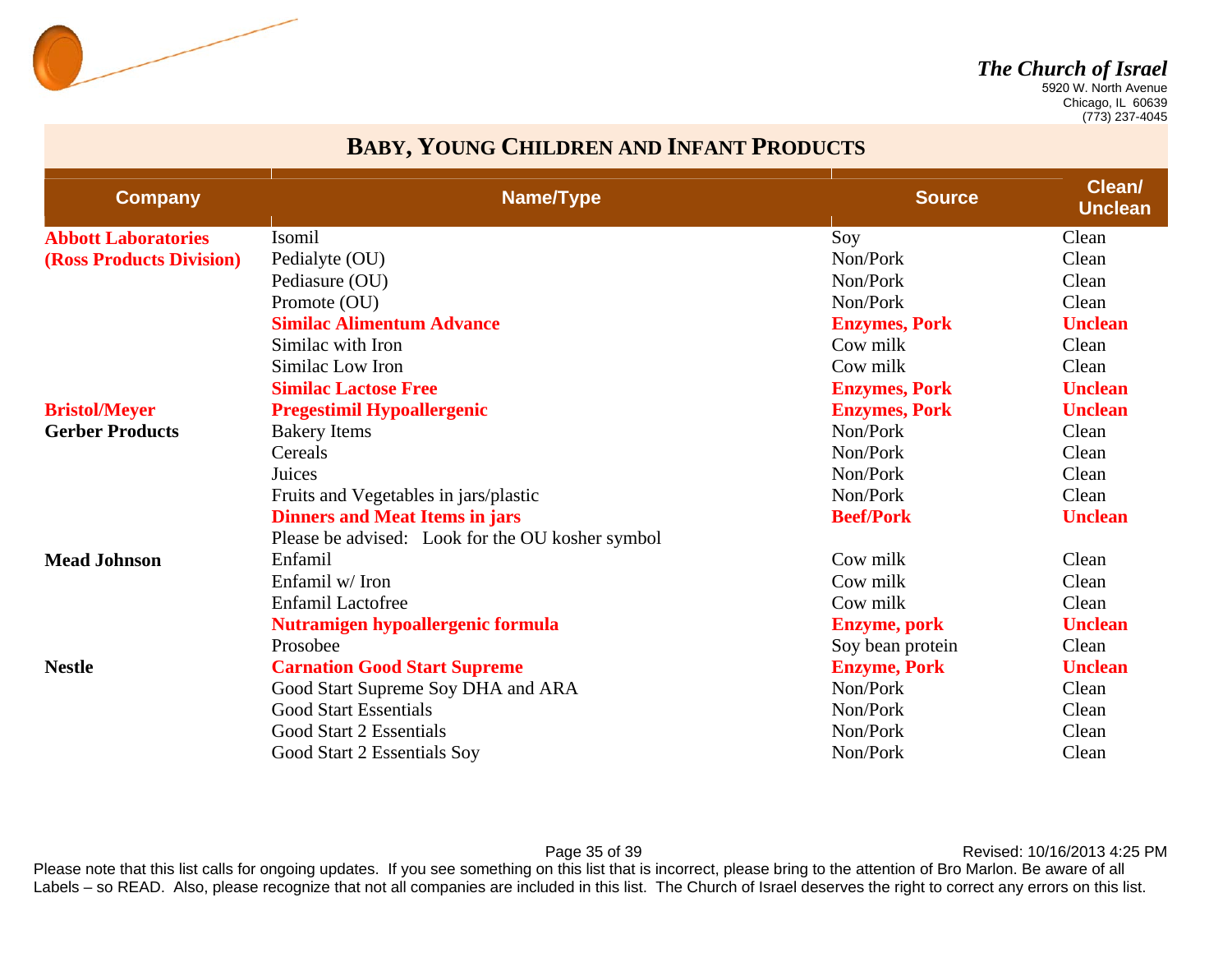

 Chicago, IL 60639 (773) 237-4045

#### **FROZEN FOODS AND MEATS**

| <b>Company</b>         | Name/Type                                                                                | <b>Source</b>                               | Clean/<br><b>Unclean</b> |
|------------------------|------------------------------------------------------------------------------------------|---------------------------------------------|--------------------------|
| <b>Aidels</b>          | <b>Regular Sausage (20/30 Varieties)</b>                                                 | Pork/Cross/contamin                         | <b>Unclean</b>           |
|                        | <b>Mini's Sausages</b>                                                                   | <b>Same as above</b>                        | <b>Unclean</b>           |
|                        | (Chicken, Cajun and Tomato)                                                              | <b>Same as above</b>                        | <b>Unclean</b>           |
|                        | <b>Breakfast Sausages: Maple Bacon</b>                                                   | <b>Same as above</b>                        | <b>Unclean</b>           |
|                        | <b>Breakfast Sausages: Mango Chicken</b>                                                 | <b>Same as above</b>                        | <b>Unclean</b>           |
| Armour/Eckrich         | Eckrich Smoke Sausage (All Kinds)                                                        | Produced Same Equipment with<br><b>PORK</b> | <b>Unclean</b>           |
| <b>Bar S</b>           | <b>Turkey Breakfast Sausage</b>                                                          | Non/Pork                                    | Clean                    |
| <b>Best Kosher</b>     | ALL PRODUCTS HAVE BEEN DISCONTINUED BY SARA LEE                                          |                                             |                          |
| Cajun Moon Sausage Co. | All products are pork/free                                                               | Non/Pork                                    | Clean                    |
| Cameco (Aldi's)        | <b>Lunchmate Lunch Meats</b>                                                             | <b>Pork/Pork processing</b>                 | <b>Unclean</b>           |
| <b>Chef Boyardee</b>   | <b>Cheese Pizza Makers Kit</b>                                                           | <b>Enzymes (Pork/Beef)</b>                  | <b>Unclean</b>           |
| <b>Con Agra</b>        | Swift Premium Brown 'N Serve                                                             | Turkey                                      | Clean                    |
| (Banquet)              | <b>Turkey Sausage</b>                                                                    |                                             |                          |
|                        | Swift Premium Brown 'N Serve                                                             | Beef                                        | Clean                    |
|                        | <b>Beef Sausage</b>                                                                      |                                             |                          |
|                        | <b>Butterball Turkey Bacon</b>                                                           | Non/Pork                                    | Clean                    |
|                        | <b>Butterball Skinless Beef Hotdogs</b>                                                  | <b>Pork casing</b>                          | <b>Unclean</b>           |
|                        | <b>Butterball Turkey Hotdogs</b>                                                         | <b>Pork casing</b>                          | <b>Unclean</b>           |
|                        | <b>Butterball Beef Franks</b>                                                            | Non/Pork                                    | Clean                    |
|                        | <b>Butterball Cotta Salami</b>                                                           | Non/Pork                                    | Clean                    |
|                        | (Aldi's) Kirkwood Pot Pies (All Kinds)                                                   | Lard                                        | <b>Unclean</b>           |
|                        | <b>Marie Callender's Beef Pot Pie</b>                                                    | <b>Gelatin and/or Pork</b>                  | <b>Unclean</b>           |
|                        | <b>Fresh Turkey Bratwurst</b>                                                            | <b>Pork casing</b>                          | <b>Unclean</b>           |
|                        | <b>Fresh Hot Italian Turkey Sausage</b>                                                  | <b>Pork casing</b>                          | <b>Unclean</b>           |
|                        | <b>Sweet Italian Turkey Sausage</b>                                                      | <b>Pork casing</b>                          | <b>Unclean</b>           |
|                        | Fresh Turkey Breakfast Sausage pork/free                                                 | Non/Pork                                    | Clean                    |
| <b>DiGiorno Pizza</b>  | <b>Spicy Chicken Supreme (formerly the DiGiorno Spicy Chicken Pizza) L/Cysteine/Duck</b> |                                             | <b>Unclean</b>           |

Page 36 of 39 **Page 36 of 39** Revised: 10/16/2013 4:25 PM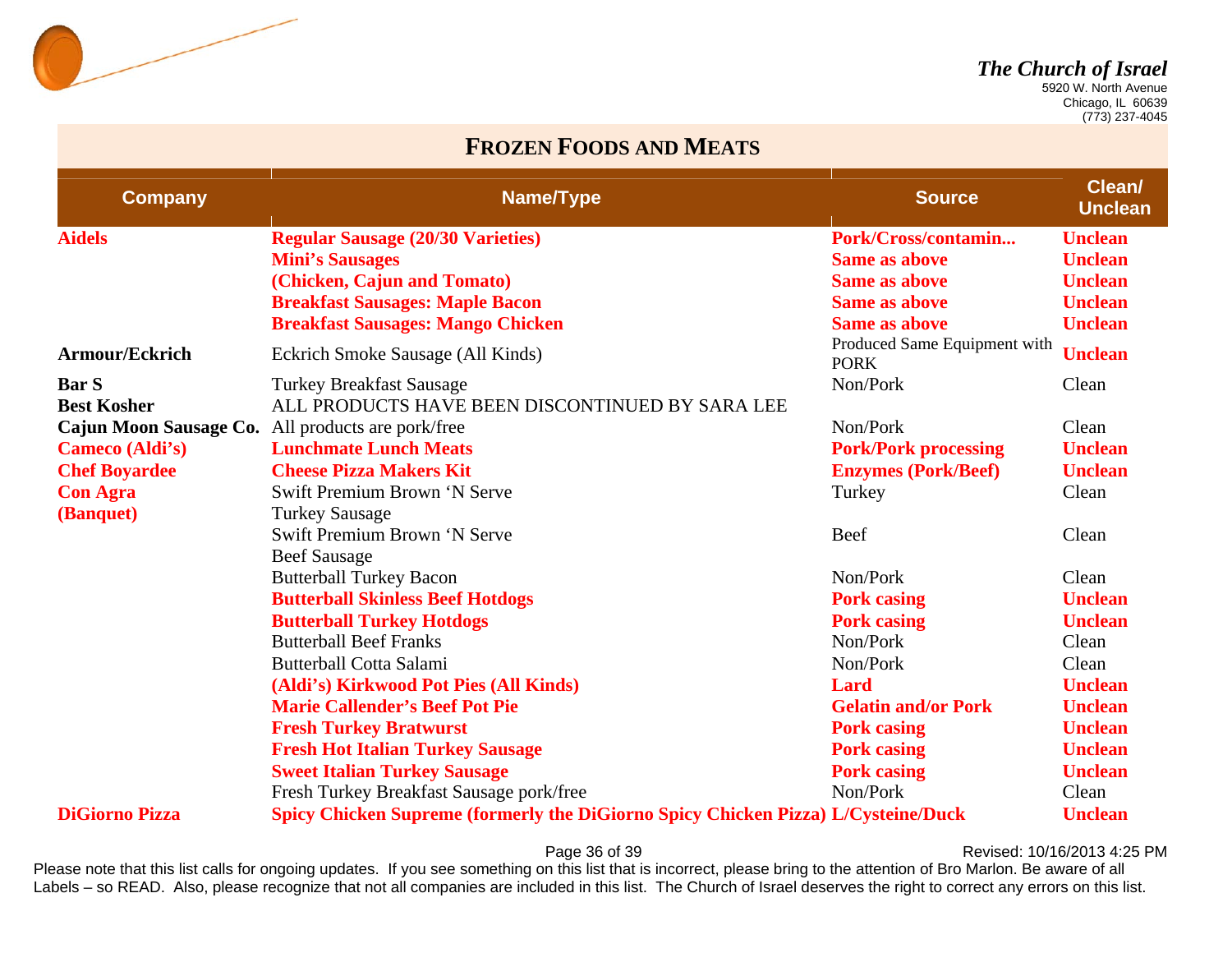

 Chicago, IL 60639 (773) 237-4045

#### **FROZEN FOODS AND MEATS**

| <b>Company</b>            | Name/Type                                                     | <b>Source</b>                       | <b>Clean/</b><br><b>Unclean</b> |
|---------------------------|---------------------------------------------------------------|-------------------------------------|---------------------------------|
|                           | ALL products containing pork and L/Cysteine are UNCLEAN       |                                     |                                 |
| <b>Eckrich</b>            | <b>Smoked Beef Sausage (All Kinds)</b>                        | <b>Pork casing</b>                  | <b>Unclean</b>                  |
|                           | <b>Kielbasa Turkey Sausage</b>                                | <b>Pork casing</b>                  | <b>Unclean</b>                  |
| <b>Farmland</b>           | <b>Beef Franks</b>                                            | <b>Cross Contamination</b>          | <b>Unclean</b>                  |
|                           | <b>Black Angus Beef Smoke Sausage</b>                         | <b>Cross Contamination</b>          | <b>Unclean</b>                  |
|                           | All of their products (Beef Hot Dogs, Turkey Bacon, etc.)     | <b>Cross Contamination</b>          | <b>Unclean</b>                  |
|                           | Made on the same equipment with their pork products.          |                                     |                                 |
| <b>Freschetta</b>         | <b>Cheese Pizza</b>                                           | <b>L/Cysteine/Duck</b>              | <b>Unclean</b>                  |
|                           | <b>Brick Oven Cheese Pizzas</b>                               | <b>L/Cysteine/Duck</b>              | <b>Unclean</b>                  |
|                           | <b>Naturally Rising Cheese Pizzas</b>                         | Plant/Microbial/no L/cysteine Clean |                                 |
| <b>General Mills</b>      | <b>Totino's/Jenos Products</b>                                | <b>Pork</b>                         | <b>Unclean</b>                  |
| Gorton                    | <b>Fish Patties</b>                                           | <b>Haddock and Flounder</b>         | Clean                           |
| <b>Hebrew National</b>    | <b>Beef Franks</b>                                            | Non/Pork                            | Clean                           |
|                           | <b>Black Angus Beef Smoke Sausage</b>                         | Casing, Beef                        | Clean                           |
|                           | <b>Sliced Meats</b>                                           | Non/Pork                            | Clean                           |
| <b>Homerun Inn Pizza</b>  | Cheese Pizza (Restaurant)                                     | Non/pork                            | Clean                           |
|                           | Cheese and 4 Cheese Frozen Pizza without L/Cysteine (Grocery) | Enzymes, Synthetic                  | Clean                           |
| <b>Hormel Foods Corp.</b> | Turkey Pepperoni                                              | Non/pork                            | Clean                           |
|                           | Casa Mamita Tamales (Aldi's Brand)                            | Non/pork                            | Clean                           |
|                           | <b>Spam and Oven Roasted Turkey Spam</b>                      | <b>Pork</b>                         | <b>Unclean</b>                  |
| Hormel/Jennie/O           | Original and Extra Lean Turkey Bacon                          | Non/pork                            | Clean                           |
|                           | <b>Turkey Breakfast Sausage</b>                               | Casing, Beef/Sheep                  | Clean                           |
|                           | <b>Turkey Ham</b>                                             | <b>Liquid Smoke Flavoring</b>       | Clean                           |
|                           | Cahill Turkey Ham (Aldi's)                                    | Liquid Smoke Flavoring              | Clean                           |
|                           | <b>Turkey Franks</b>                                          | Non/pork                            | Clean                           |
|                           | <b>Sausage Links</b>                                          | <b>Pork</b>                         | <b>Unclean</b>                  |
|                           | Frozen Breakfast Lover's Turkey Sausage                       | Non/pork                            | Clean                           |
|                           | <b>Lean Hot Italian Turkey Sausage</b>                        | <b>Casing (Pork)</b>                | <b>Unclean</b>                  |

Page 37 of 39 **Page 37 of 39** Revised: 10/16/2013 4:25 PM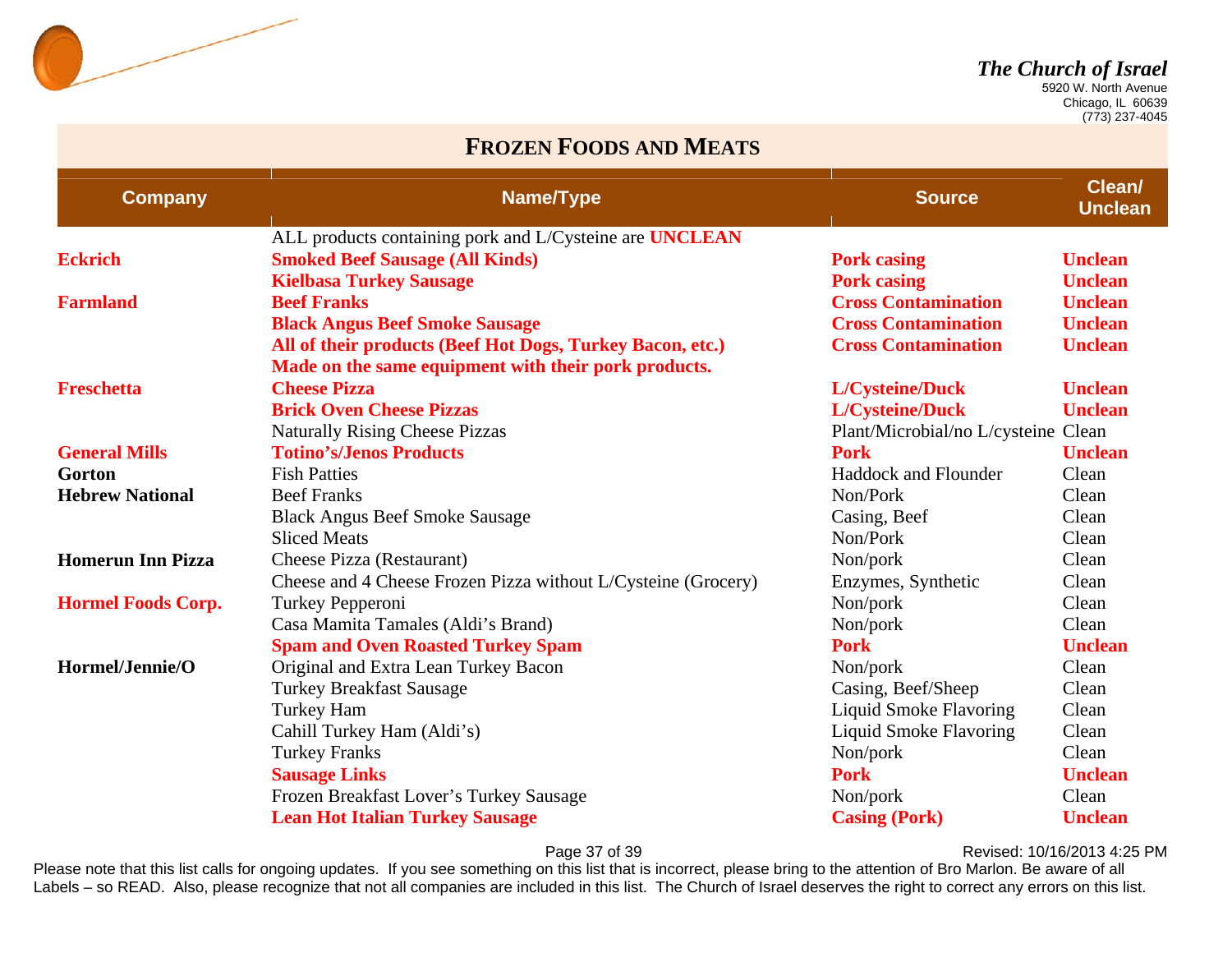

 Chicago, IL 60639 (773) 237-4045

#### **FROZEN FOODS AND MEATS**

| <b>Company</b>                                                                     | Name/Type                                                                                                | <b>Source</b>                     | Clean/<br><b>Unclean</b> |  |  |
|------------------------------------------------------------------------------------|----------------------------------------------------------------------------------------------------------|-----------------------------------|--------------------------|--|--|
|                                                                                    | <b>Lean Turkey Bratwurst</b>                                                                             | <b>Casing (Pork)</b>              | <b>Unclean</b>           |  |  |
|                                                                                    | Lean Turkey Breakfast Sausage                                                                            | Casing / Brown Algae              | Clean                    |  |  |
| <b>Johnsonville Products</b>                                                       | All products produced on same equipment                                                                  | <b>Pork / Cross-contamination</b> | <b>Unclean</b>           |  |  |
| <b>Kashi Products</b>                                                              | Kashi Waffles                                                                                            | Non/Pork                          | Clean                    |  |  |
|                                                                                    | Eggo Waffles                                                                                             | Non/pork                          | Clean                    |  |  |
| Kellogg Co.                                                                        | <b>Eggo Toaster Muffins</b>                                                                              | Non/pork                          | Clean                    |  |  |
| Land O' Frost                                                                      | Pre/packaged Thin Sliced Meats; available at Kroger, Wal-Mart,<br>Albertson's, Safeway and Sysco stores. |                                   |                          |  |  |
|                                                                                    | Beef                                                                                                     | Spice flavorings                  | Clean                    |  |  |
|                                                                                    | <b>Corned Beef</b>                                                                                       | Spice flavorings                  | Clean                    |  |  |
|                                                                                    | Turkey, Honey Turkey                                                                                     | Spice flavorings                  | Clean                    |  |  |
|                                                                                    | Chicken                                                                                                  | Spice flavorings                  | Clean                    |  |  |
| <b>Long John Silver</b>                                                            | <b>Fish Patties</b>                                                                                      | Pollock, Hoki                     | Clean                    |  |  |
|                                                                                    | <b>Cheese used on sandwich</b>                                                                           | <b>Enzyme, Pork</b>               | <b>Unclean</b>           |  |  |
| <b>Louis Rich</b>                                                                  | <b>Turkey Ham</b>                                                                                        | Cellulose/Plant                   | Clean                    |  |  |
| (Oscar Mayer)                                                                      | Turkey Bologna                                                                                           | Cellulose/Plant                   | Clean                    |  |  |
|                                                                                    | <b>Turkey Bacon</b>                                                                                      | Cellulose/Plant                   | Clean                    |  |  |
| <b>Exceptions: (Louis Rich also produces products using pork, READ the LABEL.)</b> |                                                                                                          |                                   |                          |  |  |
|                                                                                    | Cotta Salami                                                                                             | Cellulose/Plant                   | Clean                    |  |  |
|                                                                                    | <b>Beef Franks</b>                                                                                       | Cellulose/Plant                   | Clean                    |  |  |
| <b>Nestle</b>                                                                      | <b>Stouffer's Noodles Romanoff</b>                                                                       | <b>Gelatin and/or Pork</b>        | <b>Unclean</b>           |  |  |
|                                                                                    | <b>Stouffer's Meals with Cheese</b>                                                                      | <b>Enzymes, Beef/Pork</b>         | <b>Unclean</b>           |  |  |
|                                                                                    | <b>Stouffer's (All Other Meals)</b>                                                                      | <b>Pork Derivatives</b>           | <b>Unclean</b>           |  |  |
|                                                                                    | <b>Hot, Lean and Croissant Pockets</b>                                                                   | <b>Pork Derivatives</b>           | <b>Unclean</b>           |  |  |
|                                                                                    | Pizza Mini's                                                                                             | <b>Pork Derivatives</b>           | <b>Unclean</b>           |  |  |
| <b>Oscar Meyer</b>                                                                 | <b>Bun Length Beef Franks</b>                                                                            | Cellulose/Plant                   | Clean                    |  |  |
|                                                                                    | <b>Lunchables (All Kinds)</b>                                                                            | <b>Cheese, Pork</b>               | <b>Unclean</b>           |  |  |
| <b>Pillsbury</b>                                                                   | Hungry Jack Frozen Buttermilk Pancakes                                                                   | Plant source flavoring            | Clean                    |  |  |

Page 38 of 39 **Page 38 of 39** Revised: 10/16/2013 4:25 PM